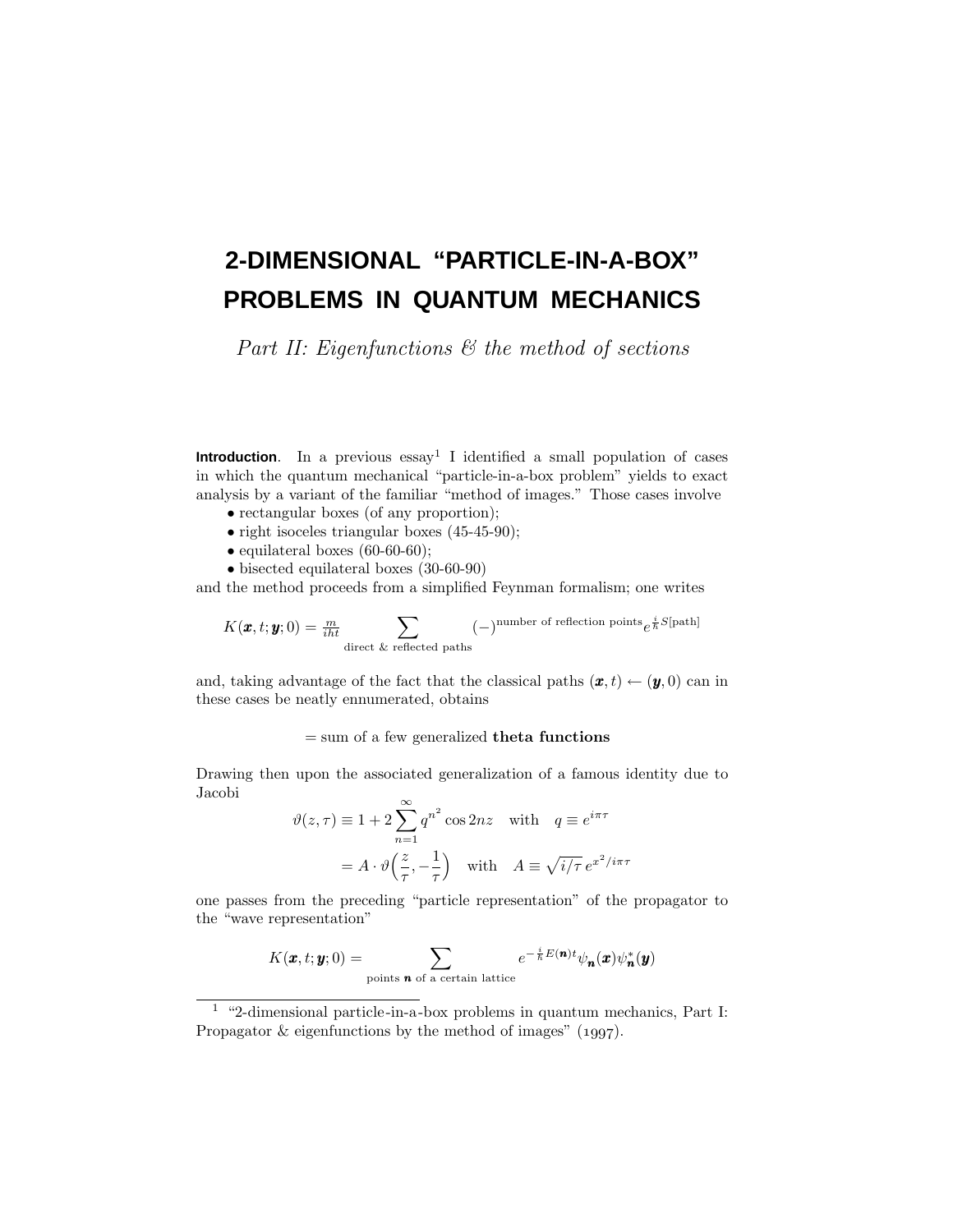from which the eigenvalues and eigenfunctions can simply be read off. Spectral analysis can be accomplished by straightforward appeal to methods borrowed from algebraic number theory, while study of interrelationships among the eigenfunctions puts one in touch with group representation theory.

The train of argument just summarized possesses a kind of crystaline elegance that is unique in my experience. Mathematical topics of remarkable variety (higher analysis, number theory, group theory, geometry) come here harmoniously together in the service of some fairly fundamental physics. I find it difficult to escape the feeling that we stand in the presence not of a small population of wonderful accidents, but of something deep. One would like to penetrate the diamond surface of our subject, the better to explore the geology that supports it, and of which the surface is only a pretty symptom. But I have, thus far, found that a daunting task.<sup>2</sup> The ideas explored in these pages relate to that overarching effort, but are much more particular in their primary focus.

It is a notable fact that the method sketched above leads to eigenfunctions which, though assembled from elementary functions, are (except in the almost trivial rectangular case) non-separable. My objective here will be to clarify how it comes to pass that those functions manage to satisfy both the Schrödinger equation and the imposed boundary conditions, and to explore the feasibility of an idea relating to their direct construction. In Part I the object at center stage was the propagator (Green's function); here the propagator steps into the shadows, yielding the stage to a chorus line of eigenfunctions*...* about which the method of images has nothing individually to say.

**1. What makes the special cases special?** In Figure 1 I show a point in a rectangular box, together with their"reflective images;" that the box and its images tesselate the plane—producing a design that can be rendered as a two-color map—is a fact central to the argument developed in Part I. Figure 2 draws attention to the fact that the design thus generated can be reproduced by inscribing two (orthogonal) families of parallel lines on the plane. A similar remark pertains to the right isoceles, equilateral and bisected equilateral plane tesselations, as illustrated in Figures 3–5. These elementary remarks acquire interest from the circumstance that

- while other reflective tesselations of the plane do exist (see Figure 6), they cannot be generated by linear inscription;
- while linear inscriptions exist in unlimited abundance (see Figure 7), they do not generally yield reflective tesselations.

<sup>2</sup> Evidence that variants of my dream are shared also by others—and of how daunting is the task—can be found by perusal of C. Grosche, *Path Integrals, Hyperbolic Spaces and Selberg Trace Formulae* (1996); M. Waldschmidt et al (eds.), *From Number Theory to Physics* (); Audrey Terras, *Harmonic* Analysis on Symmetric Spaces & Applications I & II ( $1985$ ); M. Brack & R. K. Bhaduri, *Semiclassical Physics* (1997)...and of the many publications cited therein.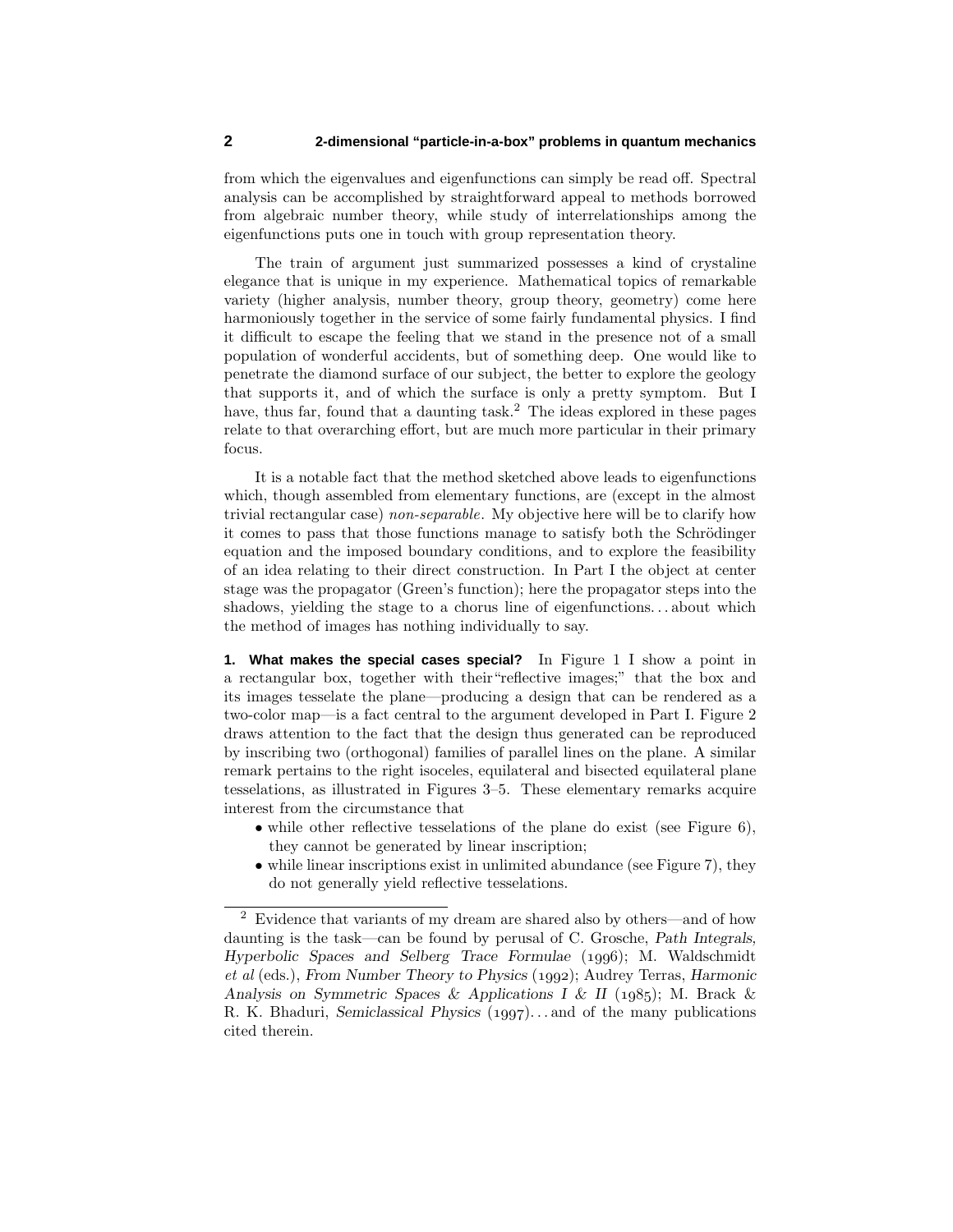

FIGURE 1: Point in a rectangular box, together with its reflective images. Special importance attached in Part I—but not in the  $present\ discussion to\ the\ "fundamental\ unit,"\ which\ here\ has\ four$ elements (outlined), and gives rise translationally to the remainder of the figure.



Figure 2: Reproduction of the preceding figure by superimposed linear inscripton on the plane.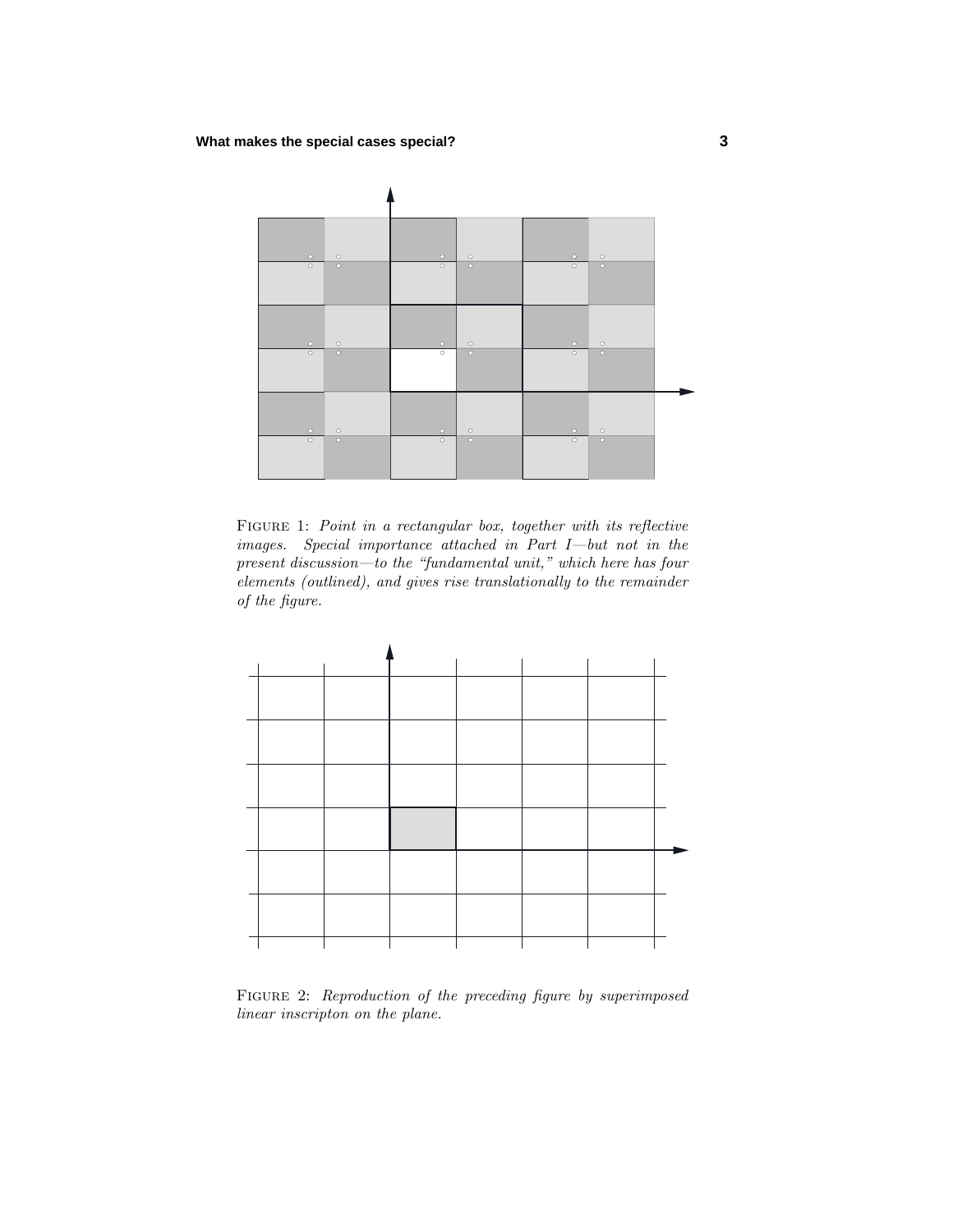

Figure 3: Production of the 45-45-90 tesselation by superposition of four families of inscribed lines.



Figure 4: Production of the 60-60-60 tesselation by superposition of three families of inscribed lines.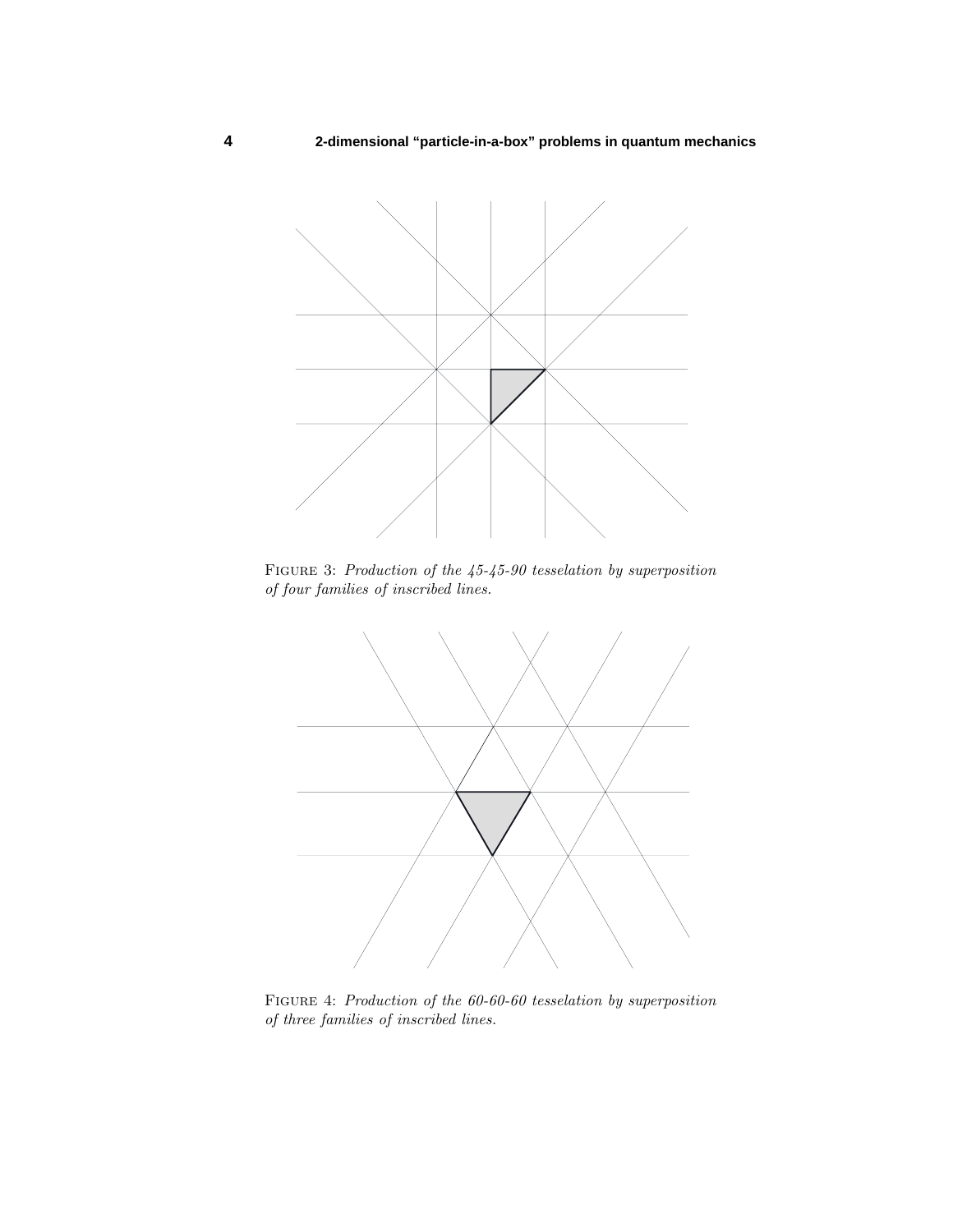

Figure 5: Production of the 30-60-90 tesselation by superposition of six families of inscribed lines.



FIGURE 6: Reflective tesselations that cannot be constructed by superposition of families of inscribed lines. Each contains vertices of order three, and therefore cannot be displayed as a two-color map.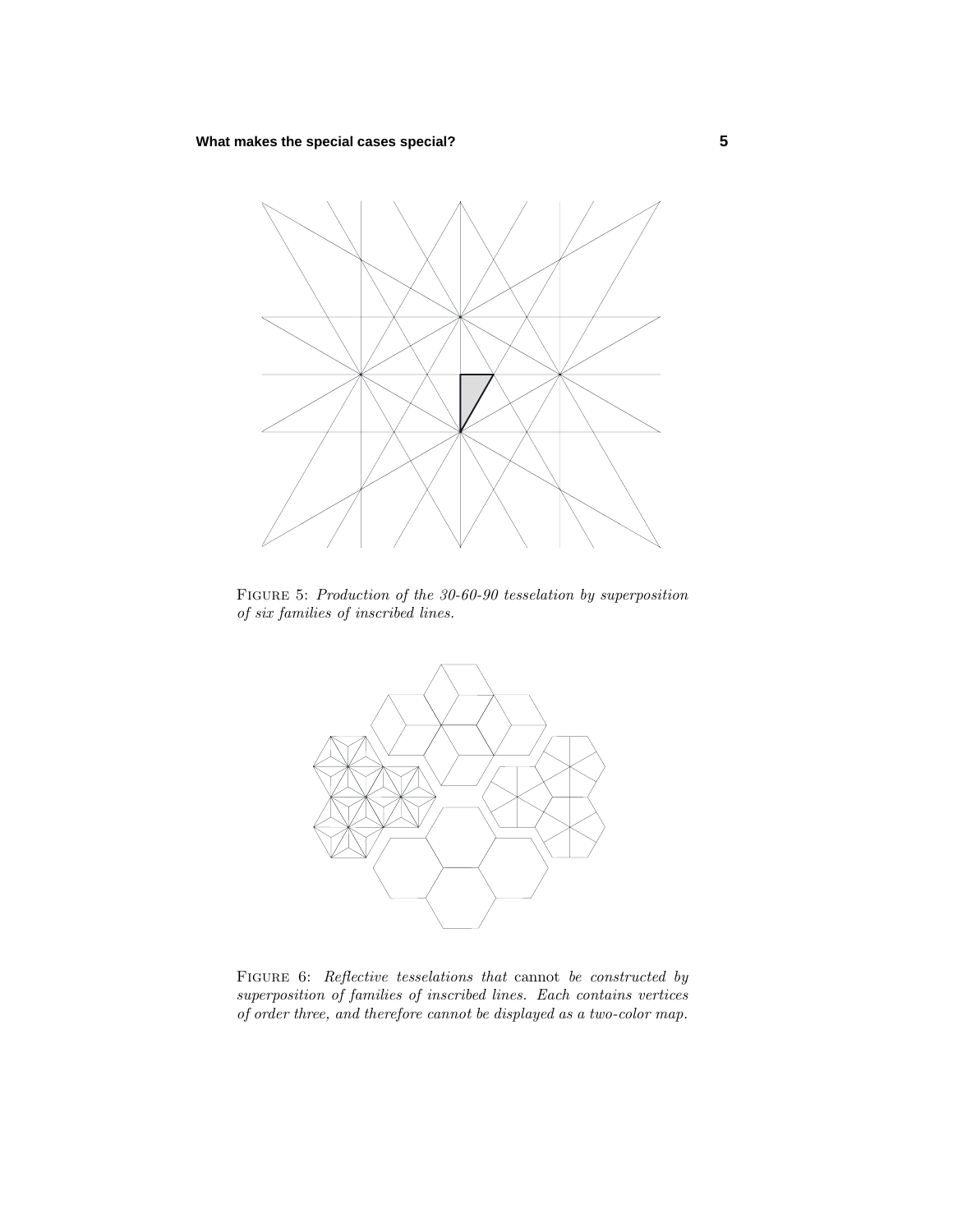

FIGURE 7: Ruled tesselations that are not reflective. An analog of the figure on the left can be constructed for any triangle. The rhombus on the right supports also a reflective tesselation (see again the preceding figure).

The special cases of interest to us are special therefore in (amongst others) this sense: for them—and for them alone—is the reflective tesselation ruled, the ruled tesselation reflective. Reflective tesselation is essential to the method of images, but ruled tesselation relates most directly to the line of argument developed below. But the rectangle and its three triangular friends are special also in several other respects:

It has been known for a long time<sup>3</sup> that "diffraction in the corner of a polygon (exceptionally) does not occur whenever the corner angle is  $\pi$  divided by an integer." The following cases

|                                                   | $45 + 45 + 90 = 180$ : case of the right isoceles triangle       |
|---------------------------------------------------|------------------------------------------------------------------|
|                                                   | $60 + 60 + 60 = 180$ : case of the equilateral triangle          |
|                                                   | $30 + 60 + 90 = 180$ : case of the bisected equilateral triangle |
| $90 + 90 + 90 + 90 = 360$ : case of the rectangle |                                                                  |

therefore exhaust the list of "diffractionless boxes." The argument here (which involves nothing more sophisticated than direct inspection of the arithmetic possibilities) is similar to the argument which in 1980 led Thomas Wieting to a list of all the (ruled/unruled) reflective tesselations of the plane. Here we see again the confluence of physics and geometry which distinguishes the method of images in all of its manifestations.

<sup>3</sup> A. Sommerfeld, *Math. Ann.* **47**, 317 (1896); F. Oberhettinger, *J. Res. Natl. Bur. Stand.* **61**,343 (1958). More immediately germane (because rooted in the Feynman formalism) is R. E. Crandall, "Exact propagator for motion confined to a sector," *J. Phys. A: Math. Gen.* **16**, 513 (1983), which provides several additional references.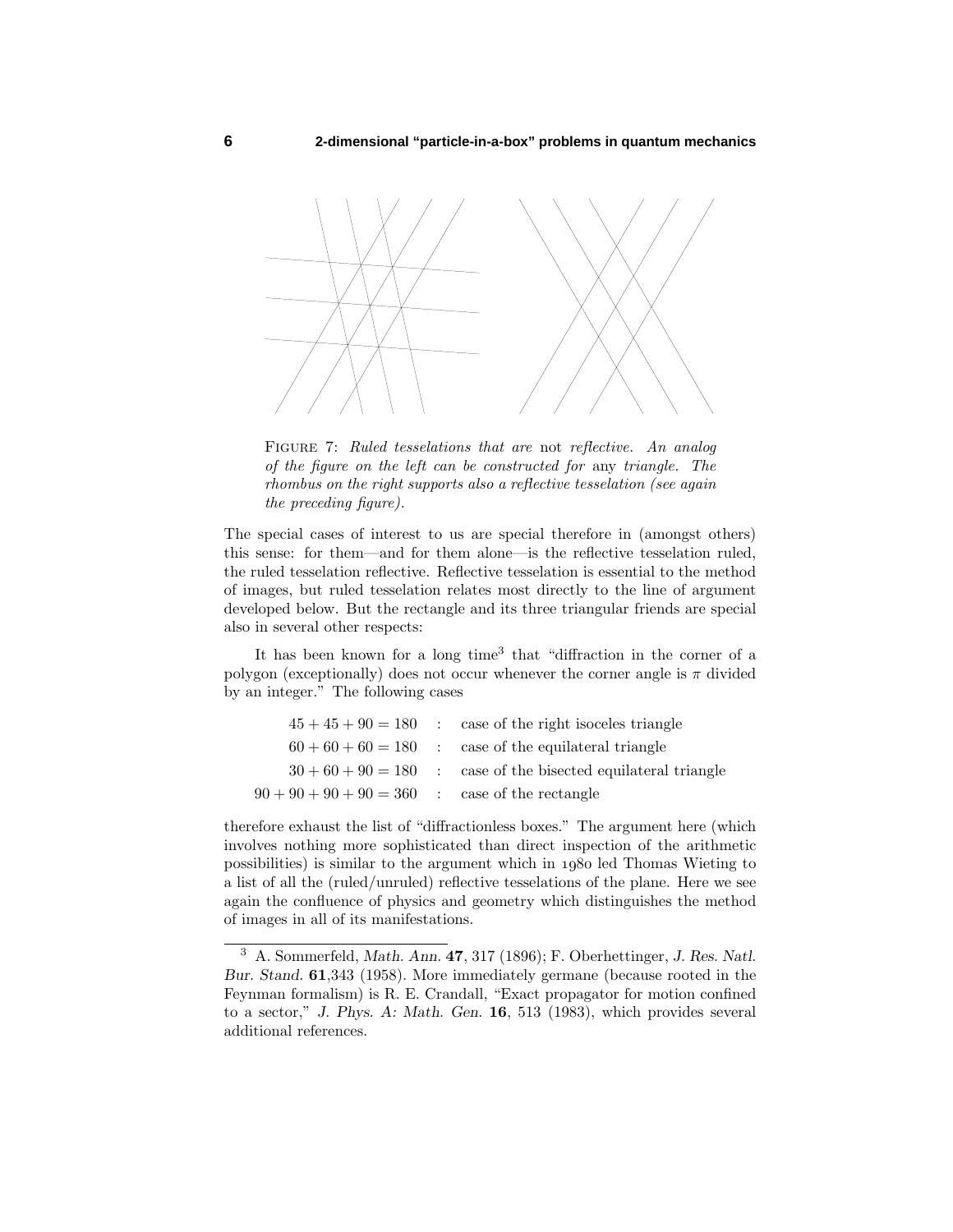### **Non-separable eigenfunctions in the equilateral case 7**

Our special cases are (though I will not, on the present occasion, attempt to formalize the remark) distinguished from other reflective tesselations also in the geometrical respect illustrated in Figure 8. This fact brings to mind the



FIGURE 8: When an equilateral box moves reflectively from one location to another its orientation upon arrival is independent of the path taken; when it returns to its original location it is returned  $also$ —in all cases—to its original orientation. Each image of the original box can be assigned therefore an unambiguous "name."The other "special boxes"possess also that property, which is basic to the successful application of the method of images. For a demonstration that this is a property not shared by (for example) hexagonal boxes, see Figure 8 in Part I.

condition  $\oint \mathbf{F} \cdot d\mathbf{x} = 0$  characteristic of "conservative" forces, and is reminiscent also of the parallel transport property that serves to characterize the "flatness" of a Riemannian manifold.

**2. Non-separable eigenfunctions in the equilateral case**. Near the end of §8 in Part I, we obtain eigenfunctions which, relative to the coordinates of Figure 9, can be described

$$
\Psi_{\hat{\boldsymbol{n}}}(\boldsymbol{x}) \equiv \sqrt{\tfrac{4}{3 \cdot \text{area}}} \Big\{ G_{\hat{\boldsymbol{n}}}(\boldsymbol{x}) + i F_{\hat{\boldsymbol{n}}}(\boldsymbol{x}) \Big\}
$$

where the quantum numbers  $\{\hat{n}_1, \hat{n}_2\}$  range on the interior of the wedge shown in Figure 10, and where the real/imaginary parts of  $\Psi_{\hat{n}}(x)$  can be described<sup>4</sup>

<sup>&</sup>lt;sup>4</sup> See Part I, pp. 45 & 46.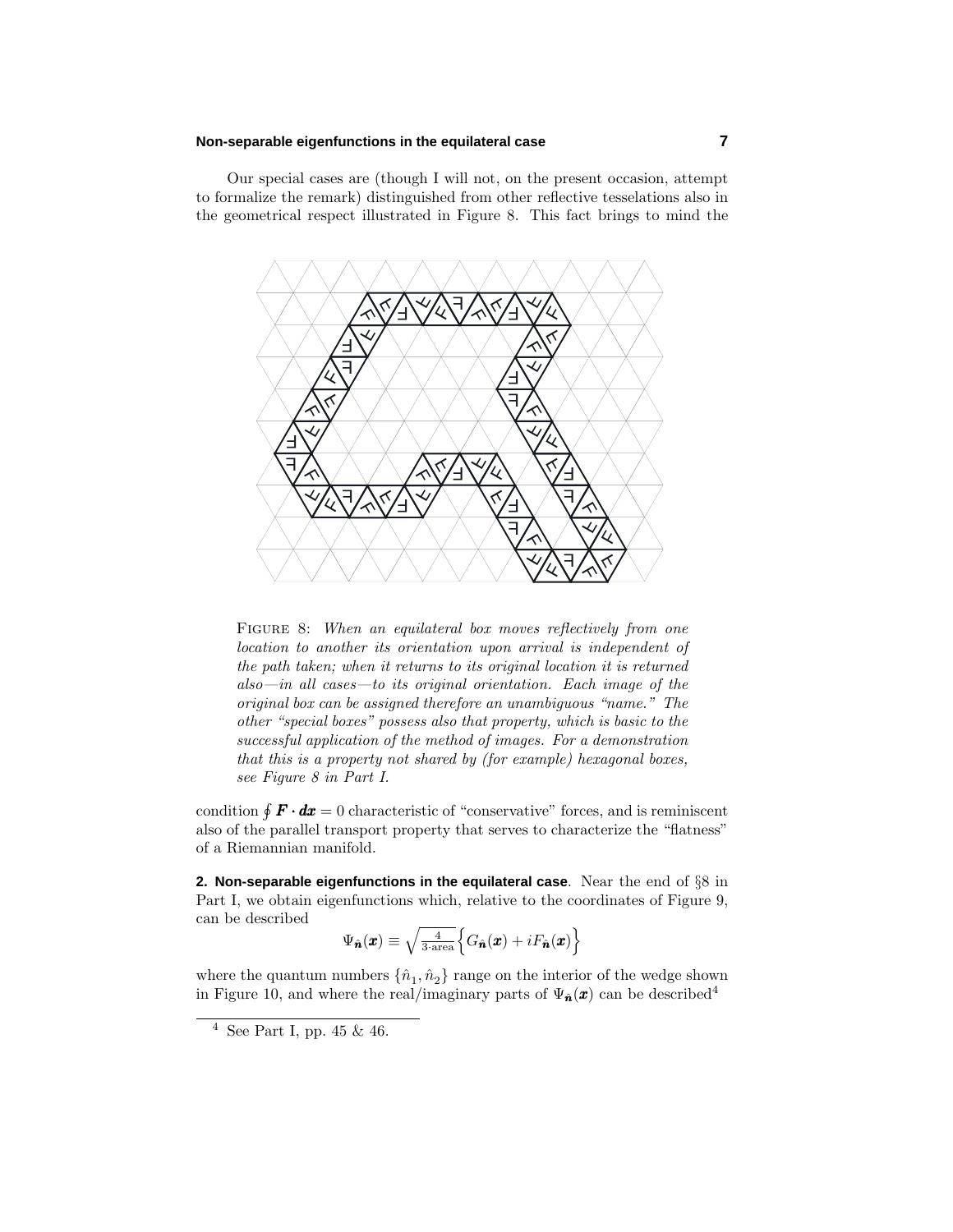

FIGURE 9: Coordinates employed in connection with the equilateral box problem. The box has



FIGURE 10: The quantum numbers  $\hat{\boldsymbol{n}}$  that arise in connection with the equilateral box problem range (as do those of the closely related 30-60-90 box problem) on the interior of the shaded wedge, and always have the same parity. See Figure 28 in Part I for more detailed information.

 $G_{\hat{n}}(x_1, x_2) \equiv \cos[2\hat{n}_1\xi_1] \sin[2\hat{n}_2\xi_2] + \cos[\hat{n}_1(\xi_1 + \xi_2)] \sin[\hat{n}_2(3\xi_1 - \xi_2)]$  (1*.*1)  $-\cos[\hat{n}_1(\xi_1 - \xi_2)]\sin[\hat{n}_2(3\xi_1 + \xi_2)]$ 

$$
F_{\hat{n}}(x_1, x_2) \equiv \sin[2\hat{n}_1\xi_1] \sin[2\hat{n}_2\xi_2] - \sin[\hat{n}_1(\xi_1 + \xi_2)] \sin[\hat{n}_2(3\xi_1 - \xi_2)] \quad (1.2)
$$

$$
+ \sin[\hat{n}_1(\xi_1 - \xi_2)] \sin[\hat{n}_2(3\xi_1 + \xi_2)]
$$

or again (by appeal to some wonderful—if little known—identities)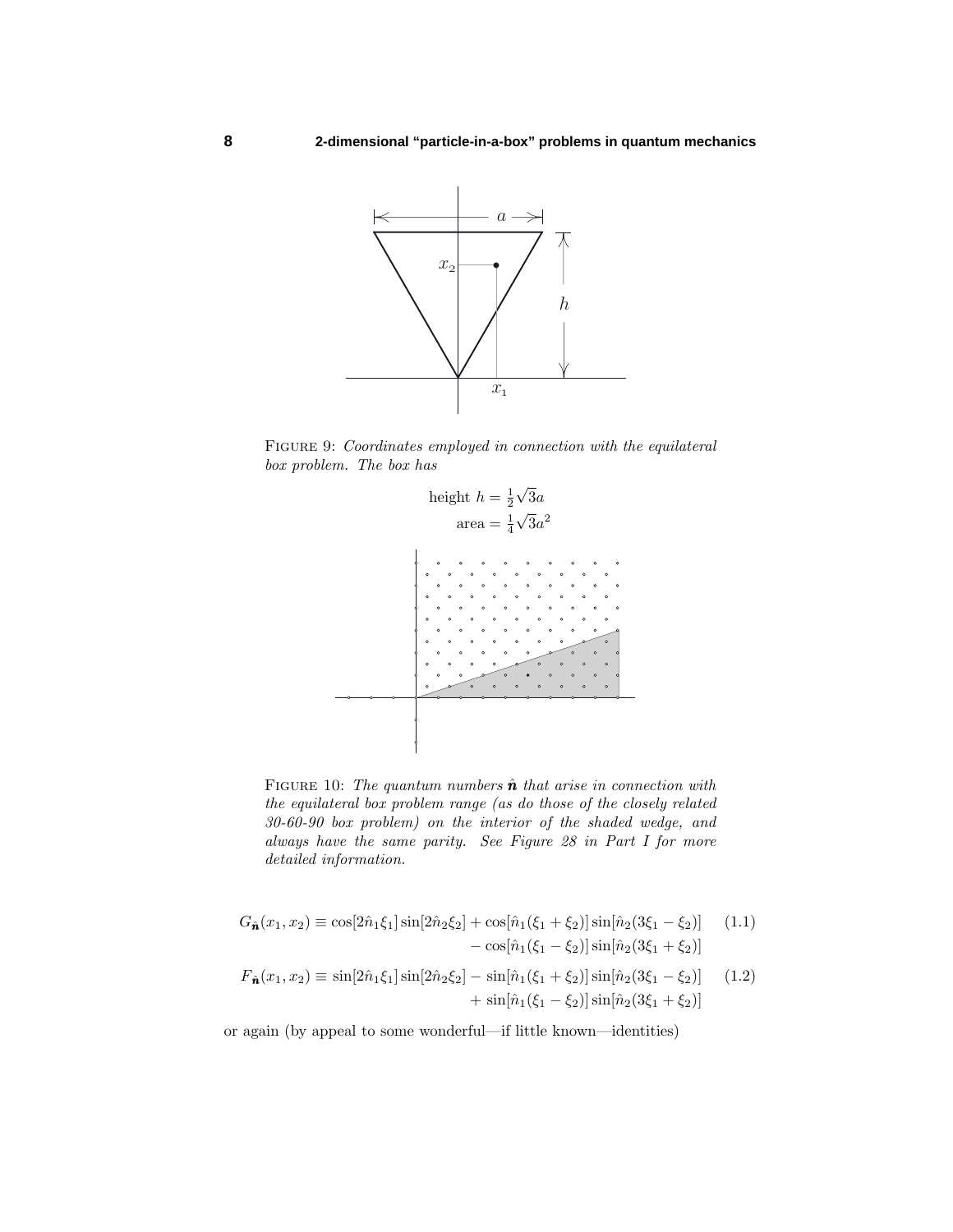### **Non-separable eigenfunctions in the equilateral case 9**

$$
G_{\hat{n}}(x_1, x_2) = \cos[2\hat{n}_1 \xi_1] \sin[2\hat{n}_2 \xi_2] + \cos[2\frac{-\hat{n}_1 + 3\hat{n}_2}{2} \xi_1] \sin[2\frac{-\hat{n}_1 - \hat{n}_2}{2} \xi_2]
$$
(2.1)  
+ 
$$
\cos[2\frac{-\hat{n}_1 - 3\hat{n}_2}{2} \xi_1] \sin[2\frac{+\hat{n}_1 - \hat{n}_2}{2} \xi_2]
$$

$$
F_{\hat{n}}(x_1, x_2) = \sin[2\hat{n}_1 \xi_1] \sin[2\hat{n}_2 \xi_2] + \sin[2\frac{-\hat{n}_1 + 3\hat{n}_2}{2} \xi_1] \sin[2\frac{-\hat{n}_1 - \hat{n}_2}{2} \xi_2]
$$
(2.2)  
+  $\sin[2\frac{-\hat{n}_1 - 3\hat{n}_2}{2} \xi_1] \sin[2\frac{+\hat{n}_1 - \hat{n}_2}{2} \xi_2]$ 

where the dimensionless variables  $\xi_1$  and<br>  $\xi_2$  are defined

$$
\xi_1 \equiv \frac{\pi}{3a} x_1 \quad \text{and} \quad \xi_2 \equiv \frac{\pi}{3a} \sqrt{3} x_2 \tag{3}
$$

The adjustment  $(1) \rightarrow (2)$  was basic to the progress of the argument developed in Part I, but in the present context it is useful to have both variants at our disposal.

How do the functions  $G_{\hat{\mathbf{n}}}(x_1, x_2)$  and  $F_{\hat{\mathbf{n}}}(x_1, x_2)$  manage to vanish on the boundary of the equilateral box? The box is bounded by (segments of) lines that can be described

$$
x_2 = h
$$
 : top  
\n
$$
x_2 = +(2h/a)x_1
$$
 : right side  
\n
$$
x_2 = -(2h/a)x_1
$$
 : left side

which in dimensionless variables read

$$
\begin{aligned}\n\xi_2 &= \frac{\pi}{2} \\
\xi_2 &= +3\xi_1 \\
\xi_2 &= -3\xi_1\n\end{aligned}
$$
\n(4)

respectively. Working from (2), we have

$$
G_{\hat{n}}(\boldsymbol{x}_{\text{top}}) = \cos[2\hat{n}_1\xi_1] \sin[\hat{n}_2\pi] + \cos[2\frac{-\hat{n}_1 + 3\hat{n}_2}{2}\xi_1] \sin[\frac{-\hat{n}_1 - \hat{n}_2}{2}\pi] + \cos[2\frac{-\hat{n}_1 - 3\hat{n}_2}{2}\xi_1] \sin[\frac{+\hat{n}_1 - \hat{n}_2}{2}\pi] = 0 + 0 + 0 F_{\hat{n}}(\boldsymbol{x}_{\text{top}}) = \sin[2\hat{n}_1\xi_1] \sin[\hat{n}_2\pi] + \sin[2\frac{-\hat{n}_1 + 3\hat{n}_2}{2}\xi_1] \sin[\frac{-\hat{n}_1 - \hat{n}_2}{2}\pi] + \sin[2\frac{-\hat{n}_1 - 3\hat{n}_2}{2}\xi_1] \sin[\frac{+\hat{n}_1 - \hat{n}_2}{2}\pi] = 0 + 0 + 0
$$

because  $\hat{n}_1$  and  $\hat{n}_2$  both even or both odd  $\implies \frac{\pm \hat{n}_1 - \hat{n}_2}{2}$  is (to within a sign) an integer. Working now from (1), we have

$$
G_{\hat{n}}(\mathbf{x}_{\text{right side}}) = \cos[2\hat{n}_1\xi_1] \sin[6\hat{n}_2\xi_1] + \cos[4\hat{n}_1\xi_1] \sin[\hat{n}_2(3\xi_1 - 3\xi_1)] - \cos[2\hat{n}_1\xi_1] \sin[\hat{n}_2(3\xi_1 + 3\xi_1)] = \text{term} + 0 - \text{ same term} = 0 F_{\hat{n}}(\mathbf{x}_{\text{right side}}) = \sin[2\hat{n}_1\xi_1] \sin[6\hat{n}_2\xi_1] - \sin[4\hat{n}_1\xi_1] \sin[\hat{n}_2(3\xi_1 - 3\xi_1)] - \sin[2\hat{n}_1\xi_1] \sin[\hat{n}_2(3\xi_1 + 3\xi_1)] = \text{term} + 0 - \text{ same term} = 0
$$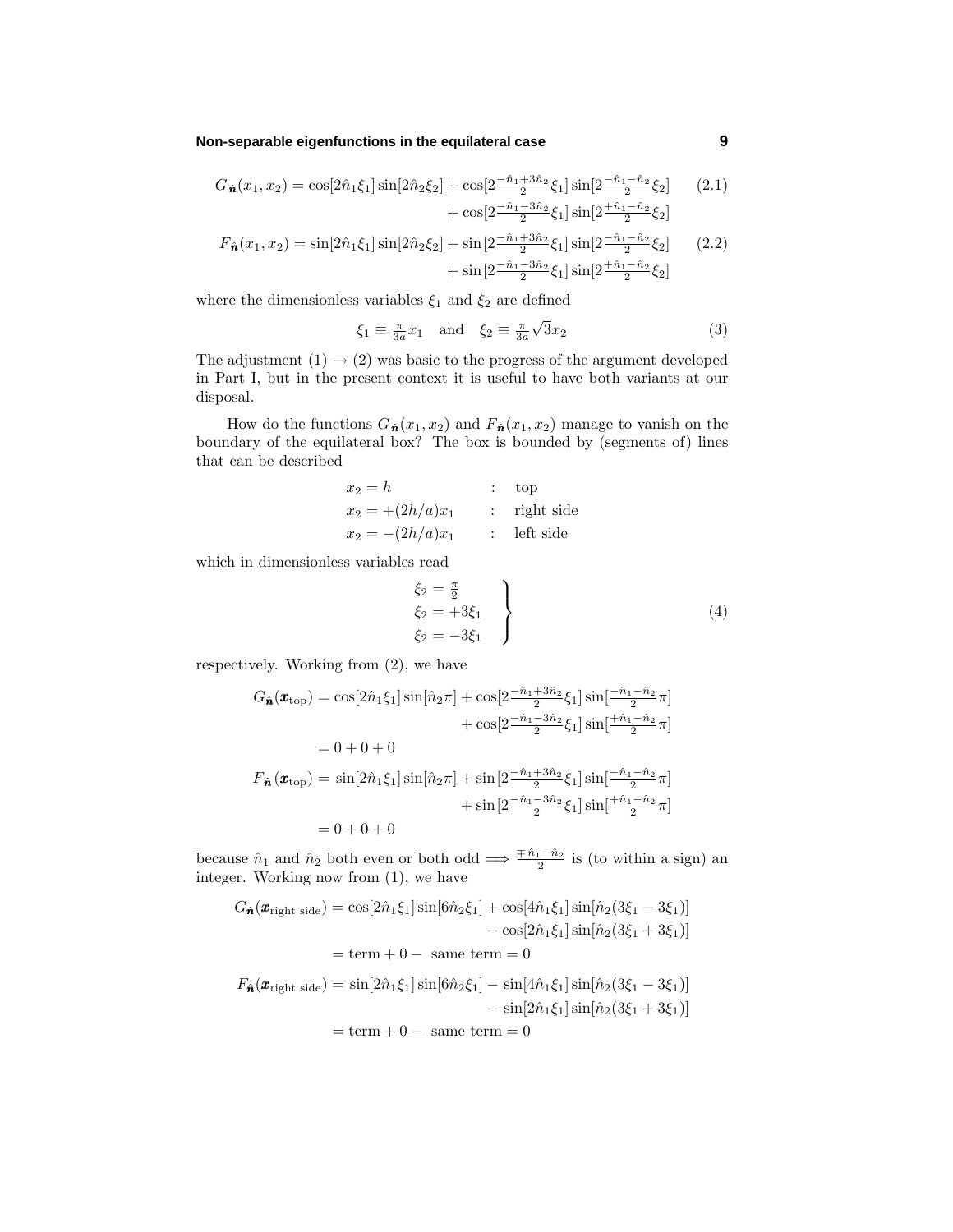$G_{\hat{\boldsymbol{n}}}(\boldsymbol{x}_{\text{left side}})$  and  $F_{\hat{\boldsymbol{n}}}(\boldsymbol{x}_{\text{left side}})$  vanish by an identical mechanism. Evidently the eigenfunctions vanish "straightforwardly" at the top of the equilateral box, but "by conspiracy" on its sides.

How do the functions  $G_{\hat{\mathbf{n}}}(x_1, x_2)$  and  $F_{\hat{\mathbf{n}}}(x_1, x_2)$  manage to satisfy the Schrödinger equation

$$
\nabla^2 \Psi_{\hat{\mathbf{n}}} = -\frac{2m}{\hbar^2} E(\hat{\mathbf{n}}) \Psi_{\hat{\mathbf{n}}} \tag{5}
$$

in the interior of the equilateral box? It is an implication of (3) that

$$
\nabla^2 \equiv \left(\frac{\partial}{\partial x_1}\right)^2 + \left(\frac{\partial}{\partial x_2}\right)^2 = \left(\frac{\pi}{3a}\right)^2 \left\{ \left(\frac{\partial}{\partial \xi_1}\right)^2 + 3\left(\frac{\partial}{\partial \xi_2}\right)^2 \right\}
$$

And it follows by elementary calculation (which is to say: by inspection) from (2) that

$$
\left\{ \left( \frac{\partial}{\partial \xi_1} \right)^2 + 3 \left( \frac{\partial}{\partial \xi_2} \right)^2 \right\} G_{\hat{\mathbf{n}}} = -4 \left[ \hat{n}_1^2 + 3 \hat{n}_2^2 \right] G_{\hat{\mathbf{n}}} \tag{6}
$$

and that  $F_{\hat{n}}$  satisfies an identical equation. We conclude that the functions  $G_{\hat{\boldsymbol{n}}}(x)$  and  $F_{\hat{\boldsymbol{n}}}(x)$  individually satisfy the Schrödinger equation (5) with

$$
E(\hat{\mathbf{n}}) = \frac{\hbar^2}{2m} \left(\frac{\pi}{3a}\right)^2 4 \left[\hat{n}_1^2 + 3\hat{n}_2^2\right] = \frac{\hbar^2}{18ma^2} \left[\hat{n}_1^2 + 3\hat{n}_2^2\right]
$$
(7)

and that they do so because each is assembled additatively from functions which<sup>5</sup> individually satisfy  $(6)$ . At  $(7)$  we have reproduced a result which in Part I (see especially equations (61) and (69)) was obtained by a variety of alternative means.

**3. Properties of a class of elementary non-separable functions**. Let *x* refer to an *N*-dimensional Cartesian coordinate system. It is an elementary fact—familiar from the theory of plane waves—that functions of the form

$$
f(\pmb{x};\pmb{k}) \equiv \sin \pmb{k} \cdot \pmb{x}
$$

satisfy the Helmholtz equation

$$
\nabla^2 f = -k^2 f \quad \text{with} \quad k^2 \equiv \mathbf{k} \cdot \mathbf{k}
$$

The equation  $f(\mathbf{x}; \mathbf{k}) = 0$  serves to inscribe on *N*-space a family of parallel planes, as illustrated in Figure 11. Products

$$
F(\pmb{x}; \pmb{k}_1, \pmb{k}_2, \dots, \pmb{k}_\mu) \equiv f(\pmb{x}; \pmb{k}_1) \cdot f(\pmb{x}; \pmb{k}_2) \cdots f(\pmb{x}; \pmb{k}_\mu)
$$

of such functions inscribe superimposed families of such planes, as illustrated in Figure 12, but do, in general, not satisfy the Helmnoltz equation; instead,

$$
[(2\hat{n}_1)^2 + 3(2\hat{n}_2)^2] = [(\hat{n}_1 - 3\hat{n}_2)^2 + 3(\hat{n}_1 + \hat{n}_2)^2] = [(\hat{n}_1 + 3\hat{n}_2)^2 + 3(\hat{n}_1 - \hat{n}_2)^2]
$$

<sup>5</sup> One draws here upon the elementary identities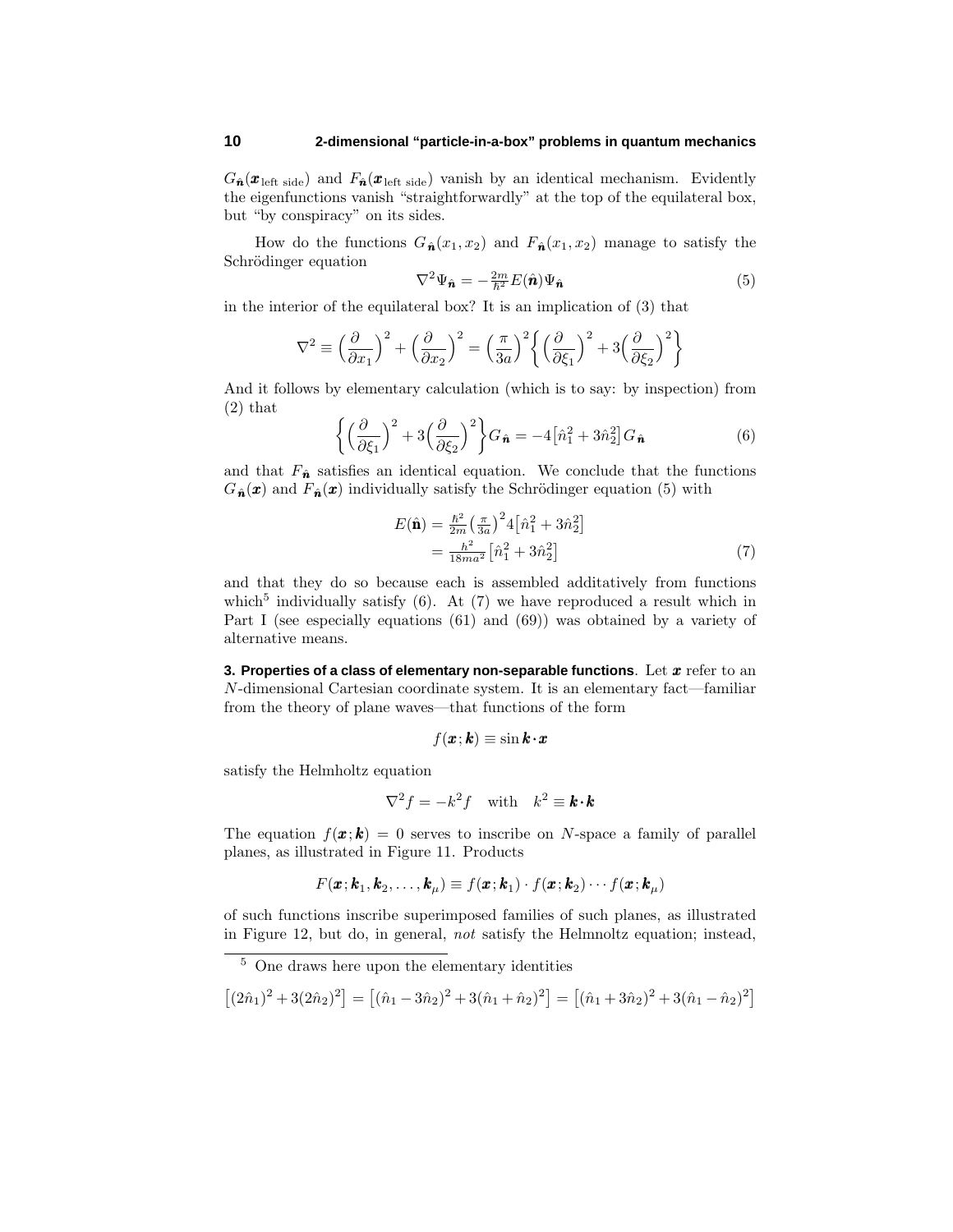

Figure 11: Two-dimensional representation of the null planes of  $f(\mathbf{x}; k)$ . The planes (lines) are normal to the "wave-vector" **k** and are separated by a distance  $s = \pi/k$ .



FIGURE 12: Superimposed null lines typical of  $F(\mathbf{x}; k_1, k_2, k_3)$ . The absence of periodicity is conspicuous.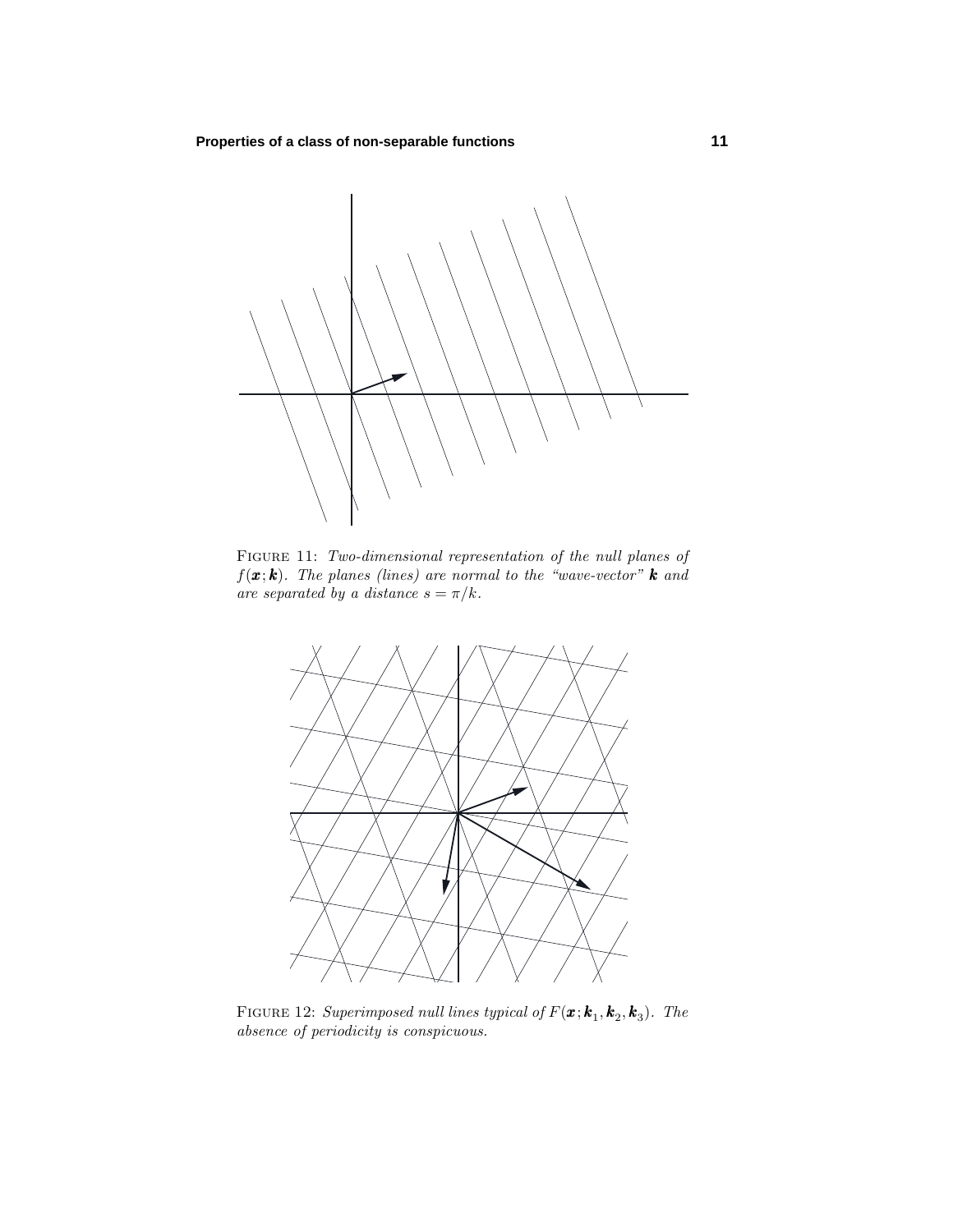

FIGURE 13: Variant of the preceding figure, in which I have set

$$
\boldsymbol{k}_1 = \begin{pmatrix} 0 \\ -k \end{pmatrix}, \quad \boldsymbol{k}_2 = \mathbb{R}\boldsymbol{k}_1, \quad \boldsymbol{k}_3 = \mathbb{R}^2\boldsymbol{k}_1
$$

with

$$
\mathbb{R} \equiv -\frac{1}{2} \begin{pmatrix} 1 & \sqrt{3} \\ -\sqrt{3} & 1 \end{pmatrix} = 120^{\circ} \circ \text{rotation matrix}
$$

and  $k = 2\pi/\sqrt{3}a$ , thus to achieve (see again Figure 9)

separation distance  $=$  height  $\frac{1}{2}\sqrt{3}a$  of equilateral triangle

Thus do we recover Figure 4 as a diagram of the set of points at which a certain  $F(\mathbf{x}; \mathbf{k}_1, \mathbf{k}_2, \mathbf{k}_3)$  function vanishes.

one has

$$
\nabla^2 F(\boldsymbol{x}; \boldsymbol{k}_1) = -(k_1^2) F(\boldsymbol{x}; \boldsymbol{k}_1) + \text{no danging term}
$$
  

$$
\nabla^2 F(\boldsymbol{x}; \boldsymbol{k}_1, \boldsymbol{k}_2) = -(k_1^2 + k_2^2) F(\boldsymbol{x}; \boldsymbol{k}_1, \boldsymbol{k}_2) + \text{danging term}_2
$$
  

$$
\nabla^2 F(\boldsymbol{x}; \boldsymbol{k}_1, \boldsymbol{k}_2, \boldsymbol{k}_3) = -(k_1^2 + k_2^2 + k_3^2) F(\boldsymbol{x}; \boldsymbol{k}_1, \boldsymbol{k}_2, \boldsymbol{k}_3) + \text{danging term}_3
$$
  

$$
\vdots
$$
  

$$
\nabla^2 F(\boldsymbol{x}; \boldsymbol{k}_1, \boldsymbol{k}_2, \dots, \boldsymbol{k}_\mu) = -\left(\sum_{i=1}^\mu k_i^2\right) F(\boldsymbol{x}; \boldsymbol{k}_1, \boldsymbol{k}_2, \dots, \boldsymbol{k}_\mu) + \text{danging term}_\mu
$$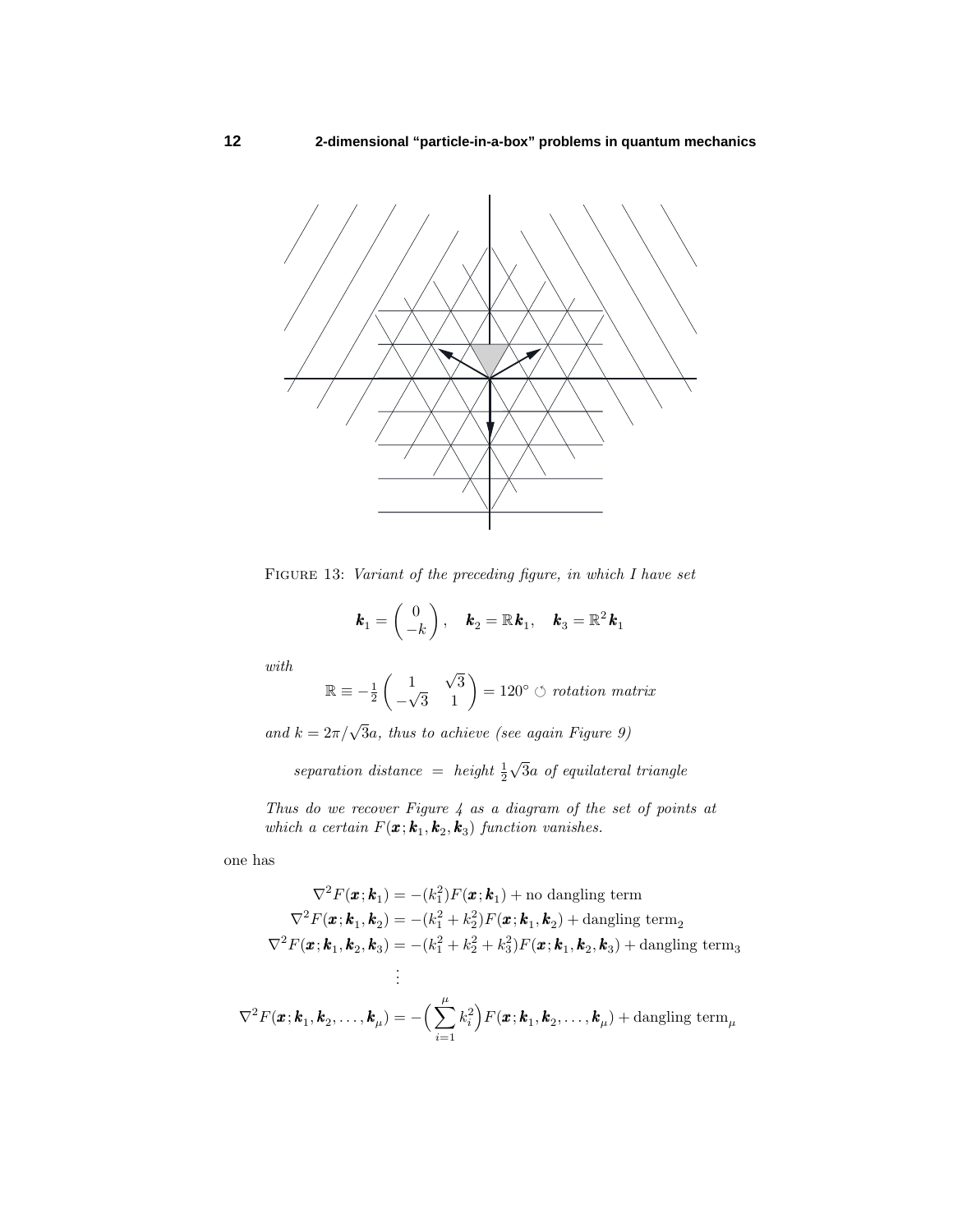#### **Properties of a class of non-separable functions 13**

where

dangling term<sup>2</sup> = 2*k*1·*k*<sup>2</sup> cos(*k*1·*x*) cos(*k*2·*x*) dangling term<sup>3</sup> = 2*k*1·*k*<sup>2</sup> cos(*k*1·*x*) cos(*k*2·*x*) sin(*k*3·*x*) + 2*k*1·*k*<sup>3</sup> cos(*k*1·*x*) sin(*k*2·*x*) cos(*k*3·*x*) + 2*k*2·*k*<sup>3</sup> sin(*k*1·*x*) cos(*k*2·*x*) cos(*k*3·*x*) . . .

```
dangling term<sub>\mu</sub> = etc.
```
The question now arises: Under what conditions do the "dangling terms" vanish? Clearly

danging term<sub>2</sub> = 0 if 
$$
\mathbf{k}_1 \perp \mathbf{k}_2
$$
, which requires  $N \ge 2$   
danging term<sub>3</sub> = 0 if  $\mathbf{k}_1, \mathbf{k}_2$  and  $\mathbf{k}_3$  are mutually  $\perp$ , which requires  $N \ge 3$   
 $\vdots$ 

These are conditions that come naturally into play when the "particle in a (hyperdimensional) rectangular box" problem is approached by separaton of variables. I will not, on this occasion, linger to discuss the evidently more difficult question "Are the conditions just stated also necessary?"

It is important to notice that for  $F(\mathbf{x}; k_1, k_2, k_3)$  to be a solution of the  $Helmholtz$  equation<sup>6</sup> it is not strictly necessary for the associated dangling term actually to vanish; it is sufficient to achieve

danging term<sub>3</sub> 
$$
\sim F(\mathbf{x}; \mathbf{k}_1, \mathbf{k}_2, \mathbf{k}_3)
$$
 itself

To illustrate the point, I assign to the wave vectors  $\mathbf{k}_1, \mathbf{k}_2$  and  $\mathbf{k}_3$  the values indicated in Figure 13:

$$
\boldsymbol{k}_1 = \begin{pmatrix} 0 \\ -k \end{pmatrix}, \quad \boldsymbol{k}_2 = \frac{1}{2} \begin{pmatrix} +\sqrt{3}k \\ k \end{pmatrix}, \quad \boldsymbol{k}_2 = \frac{1}{2} \begin{pmatrix} -\sqrt{3}k \\ k \end{pmatrix}
$$
(8.1)

Then

$$
k_1^2 = k_2^2 = k_3^2 = k^2
$$
 and  $\mathbf{k}_1 \cdot \mathbf{k}_2 = \mathbf{k}_1 \cdot \mathbf{k}_3 = \mathbf{k}_2 \cdot \mathbf{k}_3 = -\frac{1}{2}k^2$  (8.2)

Moreover

$$
\bm{k}_1 + \bm{k}_2 + \bm{k}_3 = \bm{0} \tag{8.3}
$$

which is, by the way, clear from the figure, and consistent with the dot product data just presented. Drawing upon (8), we have (by some commonplace trickery: introduce a term only to subtract it again)

 $6$  It is, of course, only in the service of expository concreteness that I have here assigned  $\mu$  the value 3; the point at issue holds quite generally. But it is, I admit, (and as will soon emerge) a particular instance of the case  $\mu = 3$  that serves primarily to motivate this discussion.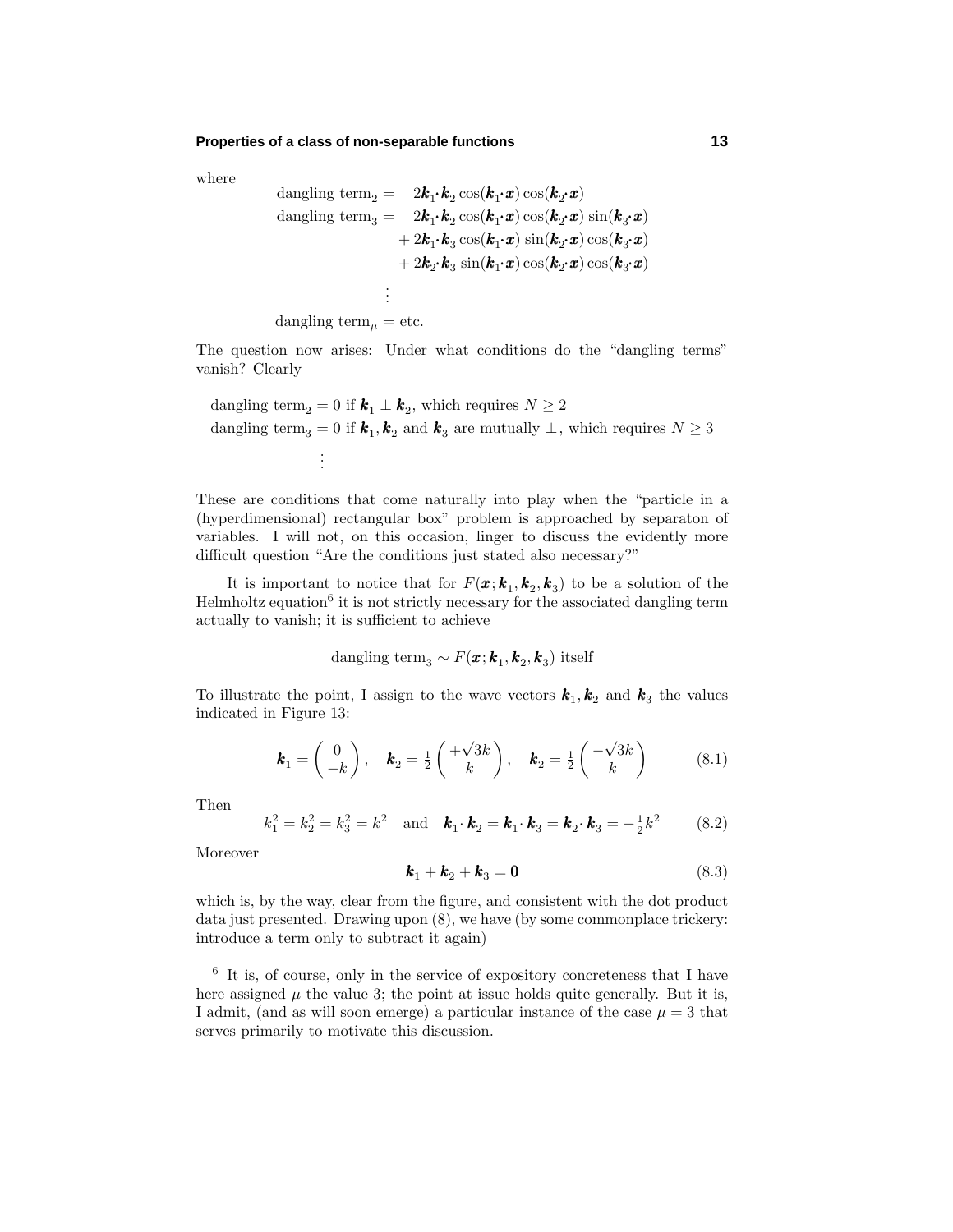danging term<sub>3</sub> = -k<sup>2</sup>{ cos(
$$
\mathbf{k}_1 \cdot \mathbf{x}
$$
) cos( $\mathbf{k}_2 \cdot \mathbf{x}$ ) sin( $\mathbf{k}_3 \cdot \mathbf{x}$ )  
+ cos( $\mathbf{k}_1 \cdot \mathbf{x}$ ) sin( $\mathbf{k}_2 \cdot \mathbf{x}$ ) cos( $\mathbf{k}_3 \cdot \mathbf{x}$ )  
+ sin( $\mathbf{k}_1 \cdot \mathbf{x}$ ) cos( $\mathbf{k}_2 \cdot \mathbf{x}$ ) cos( $\mathbf{k}_3 \cdot \mathbf{x}$ )  
- sin( $\mathbf{k}_1 \cdot \mathbf{x}$ ) sin( $\mathbf{k}_2 \cdot \mathbf{x}$ ) sin( $\mathbf{k}_3 \cdot \mathbf{x}$ )  
+ sin( $\mathbf{k}_1 \cdot \mathbf{x}$ ) sin( $\mathbf{k}_2 \cdot \mathbf{x}$ ) sin( $\mathbf{k}_3 \cdot \mathbf{x}$ )  
+ sin( $\mathbf{k}_1 \cdot \mathbf{x}$ ) sin( $\mathbf{k}_2 \cdot \mathbf{x}$ ) sin( $\mathbf{k}_3 \cdot \mathbf{x}$ )}  
+ sin( $\mathbf{k}_1 \cdot \mathbf{x}$ ) cos( $[\mathbf{k}_2 + \mathbf{k}_3] \cdot \mathbf{x}$ )  
+ sin( $\mathbf{k}_1 \cdot \mathbf{x}$ ) cos( $[\mathbf{k}_2 + \mathbf{k}_3] \cdot \mathbf{x}$ )  
+ sin( $\mathbf{k}_1 \cdot \mathbf{x}$ ) sin( $\mathbf{k}_2 \cdot \mathbf{x}$ ) sin( $\mathbf{k}_3 \cdot \mathbf{x}$ )}  
= -k<sup>2</sup>{ sin( $[\mathbf{k}_1 + \mathbf{k}_2 + \mathbf{k}_3] \cdot \mathbf{x}$ ) + sin( $\mathbf{k}_1 \cdot \mathbf{x}$ ) sin( $\mathbf{k}_2 \cdot \mathbf{x}$ ) sin( $\mathbf{k}_3 \cdot \mathbf{x}$ )}  
0  
F( $\mathbf{x}; \mathbf{k}_1, \mathbf{k}_2, \mathbf{k}_3$ )

Here the dangling term has in fact not vanished, but has returned a weighted replica of  $F(\mathbf{x}; k_1, k_2, k_3)$  itself; we conclude that in the equilateral triangular case (Figure 13)

$$
\nabla^2 F(\pmb{x}; \pmb{k}_1, \pmb{k}_2, \pmb{k}_3) = -(3+1)k^2 F(\pmb{x}; \pmb{k}_1, \pmb{k}_2, \pmb{k}_3)
$$

The function  $F(\mathbf{x}; \mathbf{k}_1, \mathbf{k}_2, \mathbf{k}_3)$  vanishes on the boundary of the trangle, and satisfies the time-independent Schrödinger equation

$$
-\frac{\hbar^2}{2m}\nabla^2 F = E \cdot F
$$

with

$$
E = \frac{\hbar^2}{2m} 4k^2 = \frac{h^2}{18ma^2} \cdot 12
$$

This is in some respects a curious result. We note, for example, that

$$
12 = 3^2 + 3 \cdot 1^2
$$

is associated with the lowest-lying point on the upper edge of the wedge shown in Figure 10, and edge points are excluded according to arguments developed in Part I, where we found the ground state of a particle in an equilateral box to energy given by

$$
E_{\text{ground}} = \frac{h^2}{18ma^2} \cdot (5^2 + 3 \cdot 1^2)
$$

We acquire, therefore, an obligation to make sense of the result in now in hand.

As a first step in that direction, I observe that

$$
F(\boldsymbol{x};\boldsymbol{k}_1,\boldsymbol{k}_2,\boldsymbol{k}_3)\equiv\sin(\boldsymbol{k}_1\boldsymbol{\cdot}\boldsymbol{x})\,\sin(\boldsymbol{k}_2\boldsymbol{\cdot}\boldsymbol{x})\,\sin(\boldsymbol{k}_3\boldsymbol{\cdot}\boldsymbol{x})
$$

can, with the aid of standard trigonometric identities, be recast

$$
F(\boldsymbol{x}; \boldsymbol{k}_1, \boldsymbol{k}_2, \boldsymbol{k}_3) = \frac{1}{2} \sin(\boldsymbol{k}_1 \cdot \boldsymbol{x}) \left\{ \cos([\boldsymbol{k}_2 - \boldsymbol{k}_3] \cdot \boldsymbol{x}) - \cos([\boldsymbol{k}_2 + \boldsymbol{k}_3] \cdot \boldsymbol{x}) \right\}
$$
  
\n
$$
= \frac{1}{4} \left\{ \begin{array}{l} \sin([\boldsymbol{k}_1 + \boldsymbol{k}_2 - \boldsymbol{k}_3] \cdot \boldsymbol{x}) + \sin([\boldsymbol{k}_1 - \boldsymbol{k}_2 + \boldsymbol{k}_3] \cdot \boldsymbol{x}) \\ - \sin([\boldsymbol{k}_1 + \boldsymbol{k}_2 + \boldsymbol{k}_3] \cdot \boldsymbol{x}) - \sin([\boldsymbol{k}_1 - \boldsymbol{k}_2 - \boldsymbol{k}_3] \cdot \boldsymbol{x}) \end{array} \right\}
$$
  
\n
$$
= -\frac{1}{4} \left\{ \sin(2\boldsymbol{k}_1 \cdot \boldsymbol{x}) + \sin(2\boldsymbol{k}_2 \cdot \boldsymbol{x}) + \sin(2\boldsymbol{k}_3 \cdot \boldsymbol{x}) \right\}
$$
(9)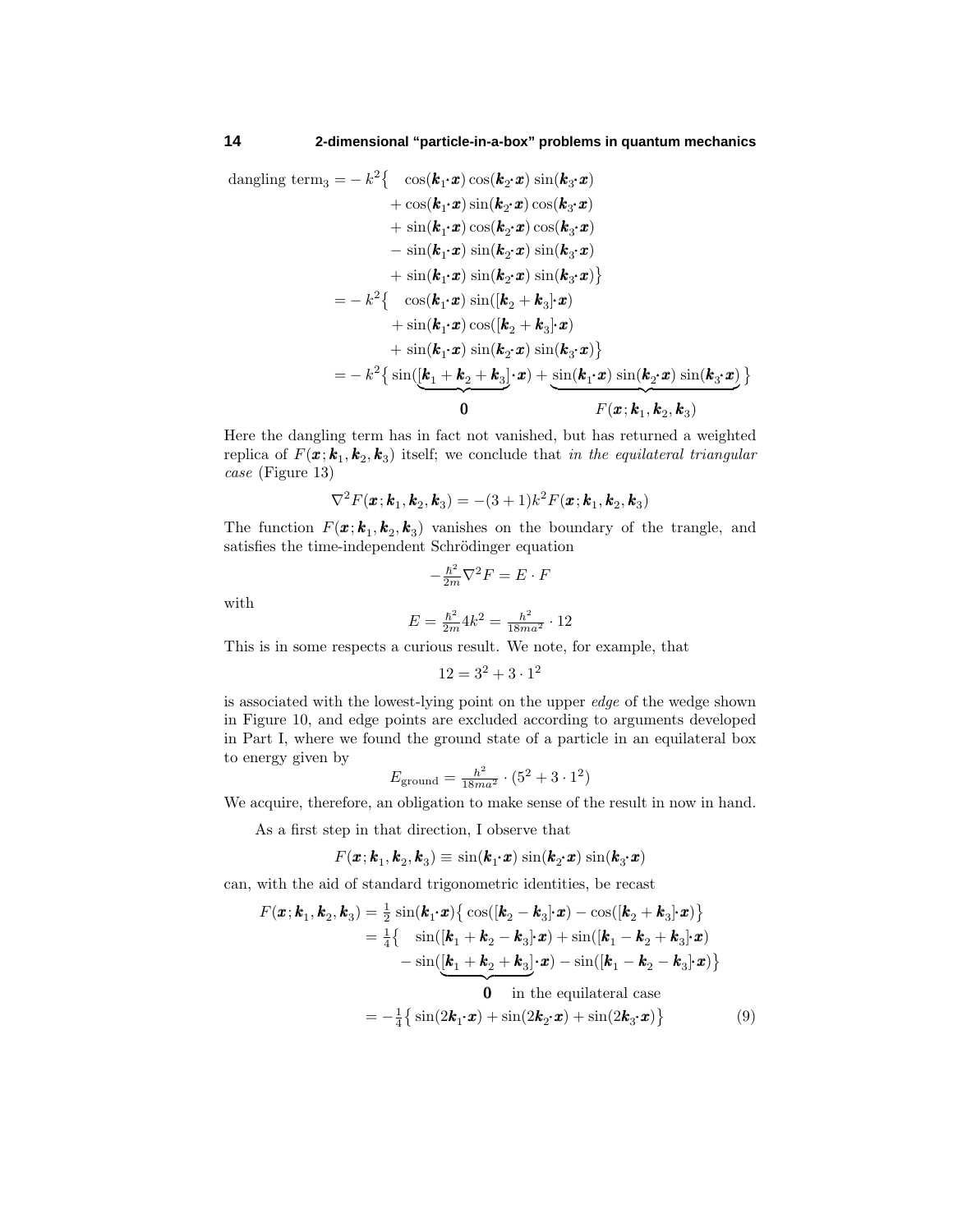#### **Properties of a class of non-separable functions 15**

From this quite a striking result<sup>7</sup> follows by inspection a result which previously we were able to obtain only by some fairly heavy calculation:

$$
\nabla^2 F = -\frac{1}{4} \{ 4k_1^2 \sin(2\mathbf{k}_1 \cdot \mathbf{x}) + 4k_2^2 \sin(2\mathbf{k}_2 \cdot \mathbf{x}) + 4k_3^2 \sin(2\mathbf{k}_3 \cdot \mathbf{x}) \}
$$
  
\sim F only if  $k_1^2 = k_2^2 = k_3^2 \equiv k^2$ , when we recover  
\n
$$
= -4k^2 F
$$

To require of vectors  $\mathbf{k}_1$ ,  $\mathbf{k}_2$  and  $\mathbf{k}_3$  that

 $\mathbf{k}_1 + \mathbf{k}_2 + \mathbf{k}_3 = \mathbf{0}$  and  $k_1^2 = k_2^2 = k_3^2 \equiv k^2$ 

forces them to lie in a plane, and on that plane to stand in the equilateral relationship shown in the following figure. It is by now evident that the functions



FIGURE 14: *Equilateral triangle in k*-space, an induced companion of the equilateral box in physical space. Also associated with that same physical box are the scaled copies obtained from

$$
\mathbf{k} \longrightarrow \mathbf{k}' \equiv n\mathbf{k} \quad : \quad n = 1, 2, 3, \dots
$$

which induces a scaled refinement of the wave function. Rotation of the physical box induces an identical rotation in *k*-space. But the tesselated companions of the physical box are not evident in *k*-space.

 $F(\pmb{x}; n_1 \pmb{k}_1, n_2 \pmb{k}_2, n_3 \pmb{k}_3)$  satisfy the equilateral box boundary conditions for all assignments of positive integral values to  $\{n_1, n_2, n_3\}$ , but will be eigenfunctions if and only if  $n_1 = n_2 = n_3 \equiv n$ . The associated eigenvalues assume then the form

$$
E_n = \frac{h^2}{18ma^2} \cdot 12n^2
$$

in which connection we observe that

$$
12n^2 = \hat{n}_1^2 + 3\hat{n}_2^2
$$
 with  $\hat{n}_1 = 3n$  and  $\hat{n}_2 = n$ 

engages precisely the points  $\{\hat{n}_1, \hat{n}_2\}$  that in Figure 10 fall on the upper "edge" of the wedge." Our obligation now is to understand how these "edge states" (see the following figures) relate to the "interior states" (1) which in Part I were

$$
\left(\frac{e^{iK_1} - e^{-iK_1}}{2i}\right) \left(\frac{e^{iK_2} - e^{-iK_2}}{2i}\right) \left(\frac{e^{iK_3} - e^{-iK_3}}{2i}\right)
$$

and imposed the side condition  $K_1 + K_2 + K_3 = 0$ .

<sup>7</sup> Some of the mystery is removed if one expands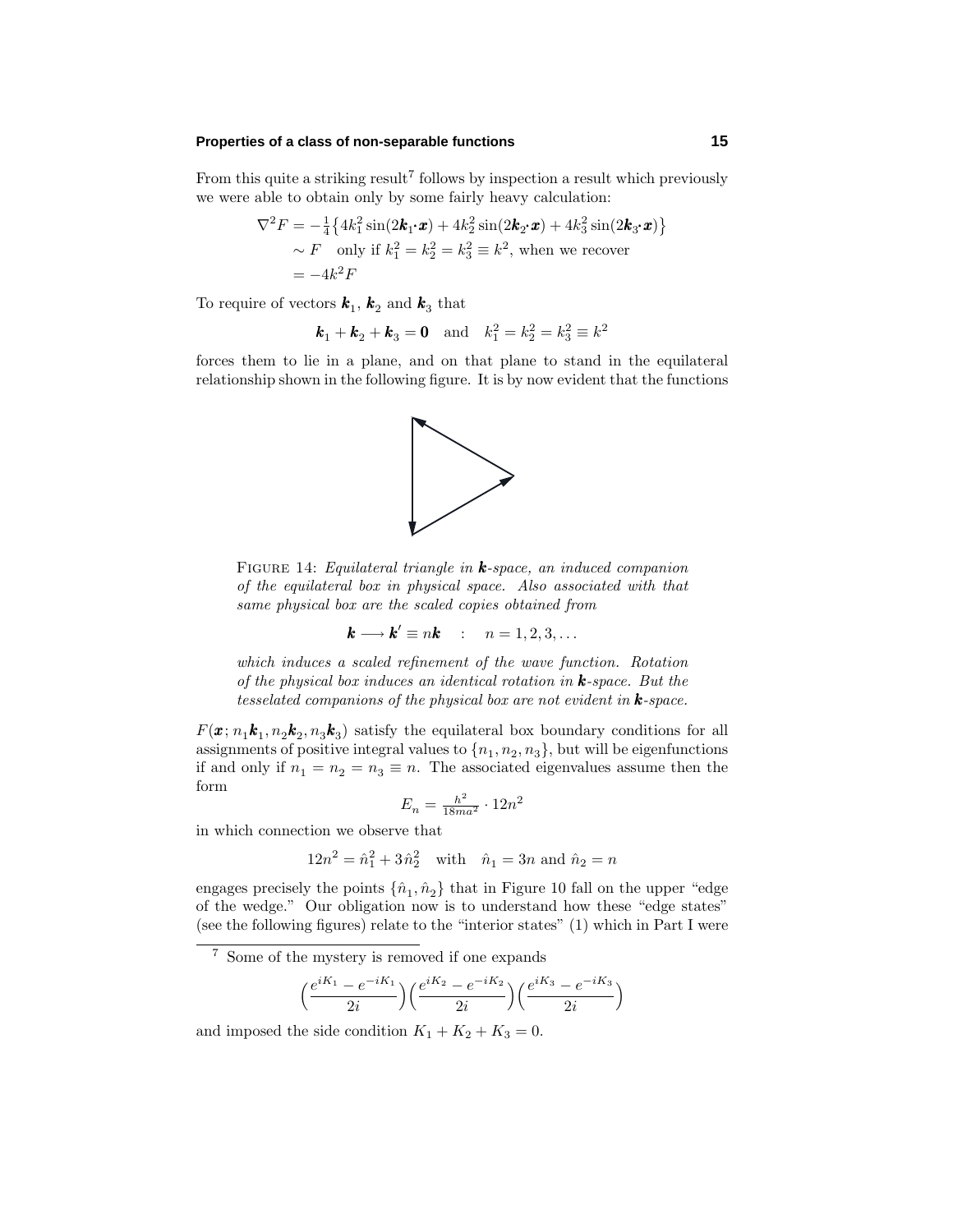

Figure 15: Contour plots (see p.34 of Part I for a description of the *Mathematica* routine) of the equilateral box functions

$$
\sin(kx_2)\sin(\frac{1}{2}k[\sqrt{3}x_1+x_2])\sin(\frac{1}{2}k[\sqrt{3}x_1-x_2])
$$

with  $k = \pi$  (above) and  $k = 2\pi$  (below). The top figure looks much more like a ground state than the real/imaginary parts of the purported ground state shown in Figure 30 of Part I.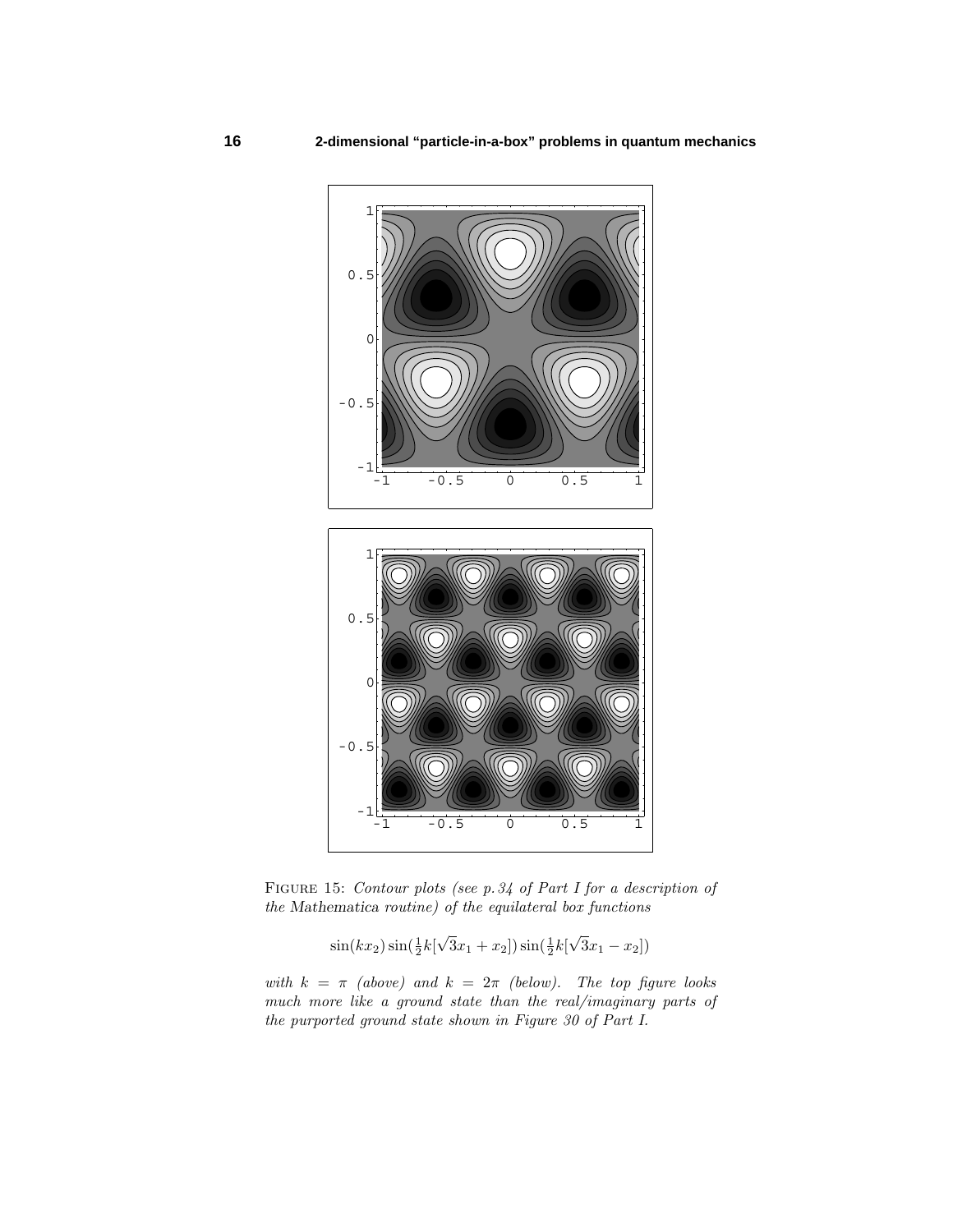

FIGURE 16: Nodal curves (lines) of the equilateral box states shown in the preceding figure. The figures are self-similar in the sense discussed on p.83 of Part I, and display the design anticipated already in Figures 4 & 13.

were obtained by the method of images. To facilitate discussion of that topic, we observe that introduction of (8.1) into (9) gives

$$
F = \frac{1}{4} \left\{ \sin(2kx_2) + \sin(k[\sqrt{3}x_1 - x_2]) - \sin(k[\sqrt{3}x_1 + x_2]) \right\}
$$

which in the dimensionless  $\xi$ -variables introduced at (3) becomes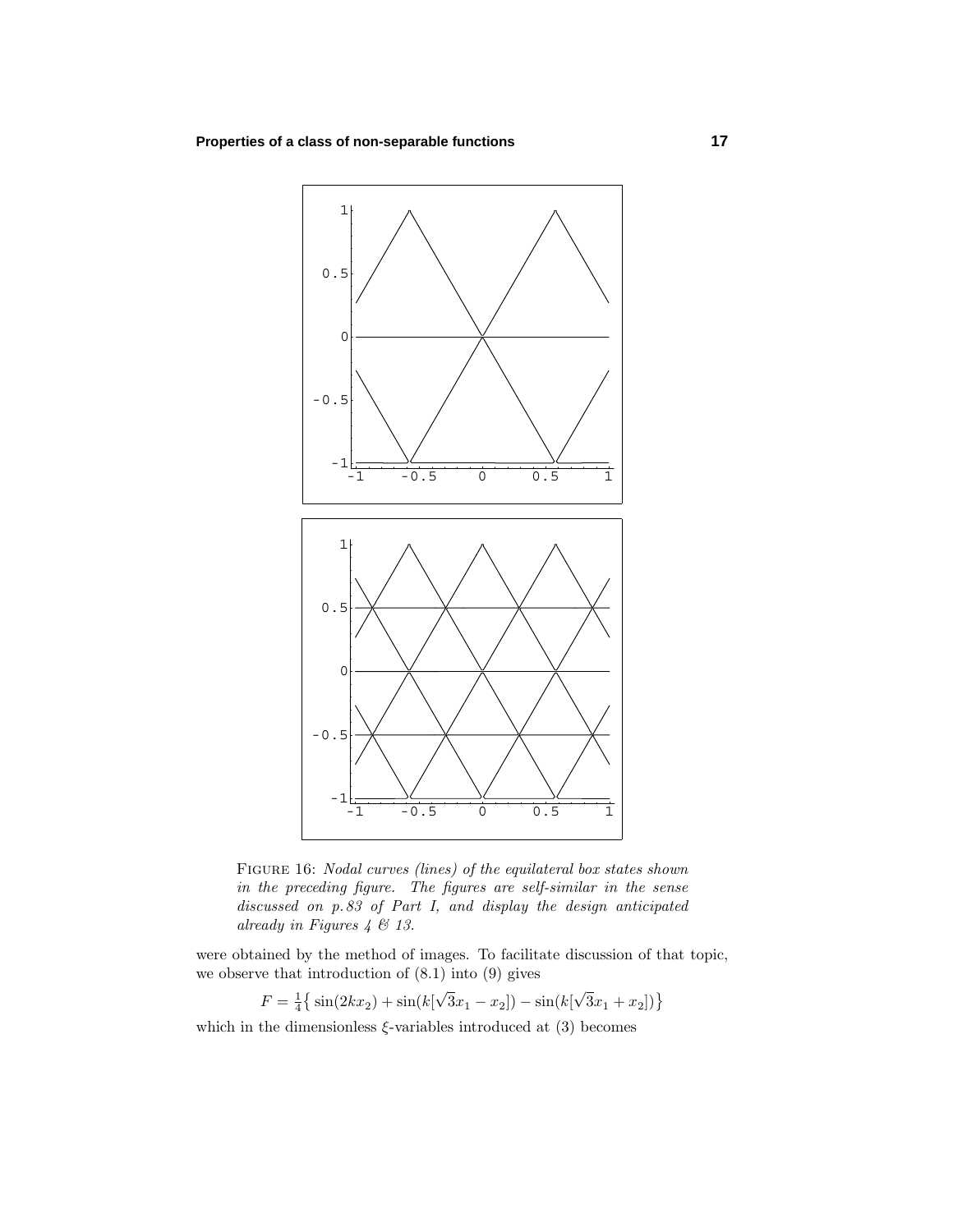$$
F = \frac{1}{4} \left\{ \sin(2k \frac{3a}{\pi \sqrt{3}} \xi_2) + \sin(k[\sqrt{3} \frac{3a}{\pi} \xi_1 - \frac{3a}{\pi \sqrt{3}} \xi_2]) - \sin(k[\sqrt{3} \frac{3a}{\pi} \xi_1 + \frac{3a}{\pi \sqrt{3}} \xi_2]) \right\}
$$

Finally (see again the captions to Figures 14  $\&$  13) we make the replacements

$$
k \longrightarrow nk \longrightarrow n \frac{2\pi}{\sqrt{3}a}
$$

and are led to the functions

$$
H_n(x_1, x_2) \equiv \sin[2n(2\xi_2)] + \sin[2n(3\xi_1 - \xi_2)] - \sin[2n(3\xi_1 + \xi_2)]
$$
  
=  $\sin[4n\xi_2] - 2\cos[6n\xi_1] \cdot \sin[2n\xi_2]$  (10)

**4. Relationship to eigenfunctions obtained by method of images**. Looking back again to (1) it becomes immediately evident that we have only to set

$$
\hat{\boldsymbol{n}} = \begin{pmatrix} 0 \\ 2n \end{pmatrix}
$$

to obtain

$$
G_{\hat{n}}(x_1, x_2) = H_n(x_1, x_2)
$$

$$
F_{\hat{n}}(x_1, x_2) = 0
$$

But in §8 of Part I we were at pains to establish that the "axial" lattice point  $\binom{0}{2n}$  and the "upper edge of the wedge" point  $\binom{3n}{n}$  are equivalent in the duplex



FIGURE 17: The axial point  $\binom{0}{2n}$  is equivalent to the "wedge-edge" point  $\binom{3n}{n}$ , and is the "seed" from which sprout a population of associated points  $\binom{3n}{n+2k}$ . For finer details, see Figure 27 in Part 1 and associated text.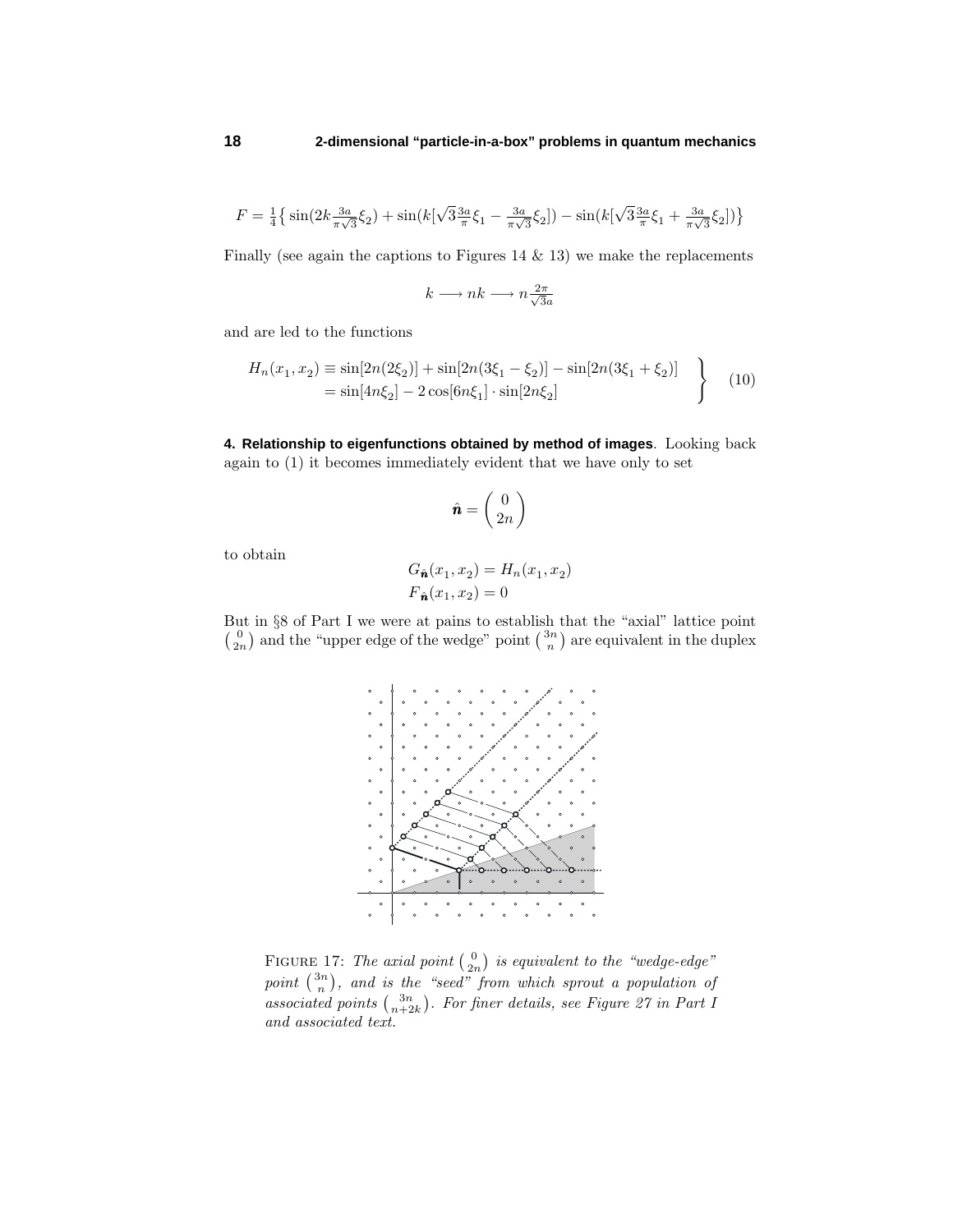#### **Relationship to eigenfunctions obtained by method of images 19**

sense that the eigenvalues

$$
E(\hat{\boldsymbol{n}}) = \frac{\hbar^2}{18ma^2} [\hat{n}_1^2 + 3\hat{n}_2^2]
$$
  

$$
\downarrow
$$
  

$$
= \frac{\hbar^2}{18ma^2} 12n^2 \text{ when } \hat{\boldsymbol{n}} = \begin{pmatrix} 0 \\ 2n \end{pmatrix}
$$

are invariant under  $\binom{0}{2n} \longrightarrow \binom{3n}{n}$ , and so also (to within an overall sign) are the associated eigenfunctions<sup>8</sup>

$$
G_{\hat{\mathbf{n}}}(x_1, x_2) = \cos[2\hat{n}_1 \xi_1] \sin[2\hat{n}_2 \xi_2] + \cos[2\frac{-\hat{n}_1 + 3\hat{n}_2}{2} \xi_1] \sin[2\frac{-\hat{n}_1 - \hat{n}_2}{2} \xi_2] + \cos[2\frac{-\hat{n}_1 - 3\hat{n}_2}{2} \xi_1] \sin[2\frac{+\hat{n}_1 - \hat{n}_2}{2} \xi_2] \downarrow
$$
  
=  $H_n(x_1, x_2)$  when  $\hat{\mathbf{n}} = \begin{pmatrix} 0 \\ 2n \end{pmatrix}$ 

To summarize: drawing motivation from the observation that reflective tesselations of the plane yield to analysis by the method of images if and only if they are at the same time ruled tesselations (and vice versa: ruled tesselations are tractable if and only if they are reflective), we looked in §3 to some elementary functions whose zeros rule the plane, and were led at length to a population  $H_n(x_1, x_2)$  of equilateral box eigenfunctions which are none other than the  $G_{\hat{\mathbf{n}}}(x_1, x_2)$  associated with lattice points  $\hat{\mathbf{n}}$  that are positioned on the upper edge of the wedge. The argument did serve to expose a major error in Part I, which stands therefore in need of revision.<sup>9</sup> but was found to suffer from its own intrinsic limitations: it provides no direct insight into the orthonormality properties of the  $H_n(x_1, x_2)$  functions, and it fails to account for the eigenfunctions identified by lattice points interior to the wedge. It is clear that the functions  $G_{\hat{\mathbf{n}}}(x_1, x_2)$  and  $F_{\hat{\mathbf{n}}}(x_1, x_2)$ , since known on other grounds to be (when  $\hat{\boldsymbol{n}}$  lies interior to the wedge) linearly independent of the functions  $H_n(x_1, x_2)$ , cannot be developed as linear combinations of the latter. Nor can they contain  $H_n(x_1, x_2)$  functions as factors—else they would exhibit equilaterally arranged patterns of nodal lines, which manifestly they do not do.

I turn now to discussion of a train of thought that first occurred to me while  $constructing figures<sup>10</sup> in quite another connection, but which has a acquired new$ interest as a possible means of escape from the limitations just ennumerated.

<sup>&</sup>lt;sup>8</sup> I quote here from (2). Similarly invariant—in the trivial sense  $0 = 0$ —are the companion eigenfunctions  $F_{\hat{\boldsymbol{n}}}(x_1, x_2)$ .

<sup>&</sup>lt;sup>9</sup> It follows by inspection from (1) that  $G_{\hat{\mathbf{n}}}(x_1, x_2)$  and  $F_{\hat{\mathbf{n}}}(x_1, x_2)$  both vanish when  $\hat{\boldsymbol{n}}$  lies on the lower edge of the wedge  $(\hat{n}_2 = 0)$ , and that  $F_{\hat{\boldsymbol{n}}}(x_1, x_2)$ vanishes also on the upper edge (equivalent to  $\hat{n}_1 = 0$ ), but I was in error when (on p. 51 of Part I) I claimed that  $G_{\hat{\mathbf{n}}}(x_1, x_2)$  vanishes on the upper edge; it manifestly does not. I was, for this reason, wrong when (on that same page) I asserted that every equilateral box eigenvalue "is, in the absence of accidental degeneracy, doubly degenerate;" wrong when, in Figure 30, I claimed to providing representions the equilateral ground state(s); wrong so far as concerns some of the spectral density details presented in §9.

<sup>10</sup> See especially Figure 48 in Part I.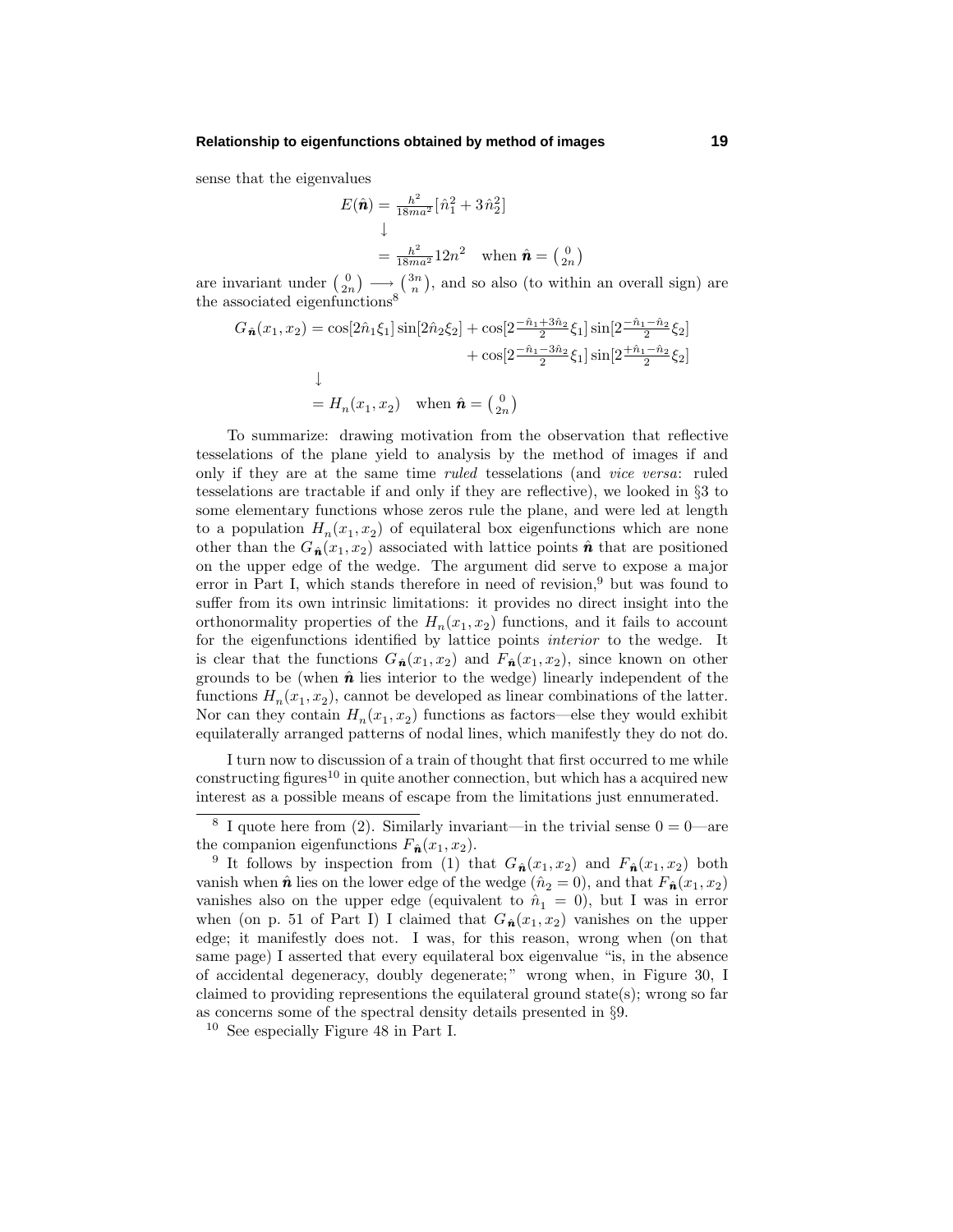**5. Method of sections**. Let our mass point *m* be constrained now to move freely within the rectangular 3-dimensional box shown in the following figure. Holding *x*-variables in reserve, we write *y* to describe points in the 3-space



FIGURE 18: Generic rectangular box, of volume  $b_1b_2b_3$ , within which a mass point *m* moves freely. It is by refinement of this elementary construction that we are led to the systems to which the "method of sections" pertains. We will have interest mainly in the cubic case  $b_1 = b_2 = b_3 \equiv b$ .

within which the box resides. Looking to the elementary time-independent quantum mechanics of such a system, one is led—whether one proceeds by separation of variables, by the method of images, or (perhaps most efficiently) by the methods developed in §3—to eigenfunctions of the form

$$
\Psi(\mathbf{y}) \sim \sin(n_1 \frac{\pi}{b_1} y_1) \sin(n_2 \frac{\pi}{b_2} y_2) \sin(n_3 \frac{\pi}{b_3} y_3)
$$
\n
$$
\downarrow
$$
\n
$$
= \sin(n_1 \frac{\pi}{b} y_1) \sin(n_2 \frac{\pi}{b} y_2) \sin(n_3 \frac{\pi}{b} y_3) \quad \text{in the cubic case} \tag{11}
$$

The associated eigenvalues are given by

$$
E(\mathbf{n}) = \frac{h^2}{8mb^2} [n_1^2 + n_2^2 + n_3^2]
$$

Such product functions serve to partition *y* -space into stacked rectangles, which in the cases of immediate interest become stacked cubes (see Figure 19).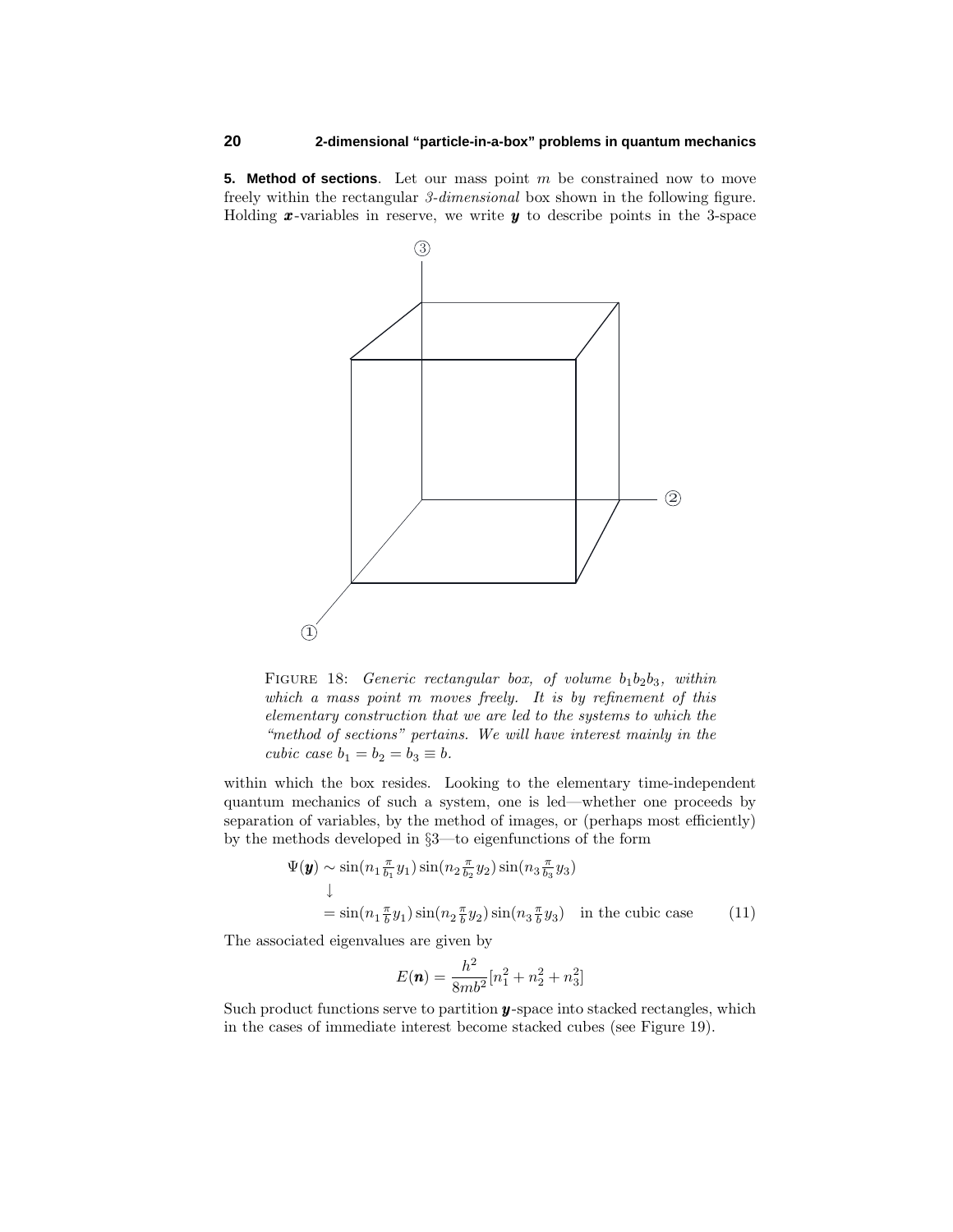#### **Method of sections 21**



FIGURE 19: Reflective tesselation of 3-space by a cube. Such a construction comes implicitly into play whichever of the methods mentioned in the text are used to obtain the eigenfunctions  $(11)$ . Each of those functions vanishes on each of the faces of each of the cubes.

The essence of what I call the "method of sections" is (in the particular instance of immediate interest) illustrated in Figure 20. Our assignment now is to lend analytical substance to the simple idea in question. Drawing upon the notational conventions set forth in Figure 21, we note first that *y* will be co-planar with  $\{\boldsymbol{v}_1, \boldsymbol{v}_2, \boldsymbol{v}_3\}$  if and only if  $\{\boldsymbol{y}, \boldsymbol{v}_1, \boldsymbol{v}_2, \boldsymbol{v}_3\}$  define a tetrahedron of zero volume

$$
\frac{1}{3!} \begin{vmatrix} 1 & y_1 & y_2 & y_3 \\ 1 & b & 0 & 0 \\ 1 & 0 & b & 0 \\ 1 & 0 & 0 & b \end{vmatrix} = 0
$$

and are led thus to this "equation of the plane:"

$$
y_1 + y_2 + y_3 - b = 0 \tag{12}
$$

We have now to describe the relationship between the  $(y_1, y_2, y_3)$ -coordinates and the  $(x_1, x_2)$ -coordinates of points on the plane. It is clear on general grounds that the equations in question have the inhomogeneous linear form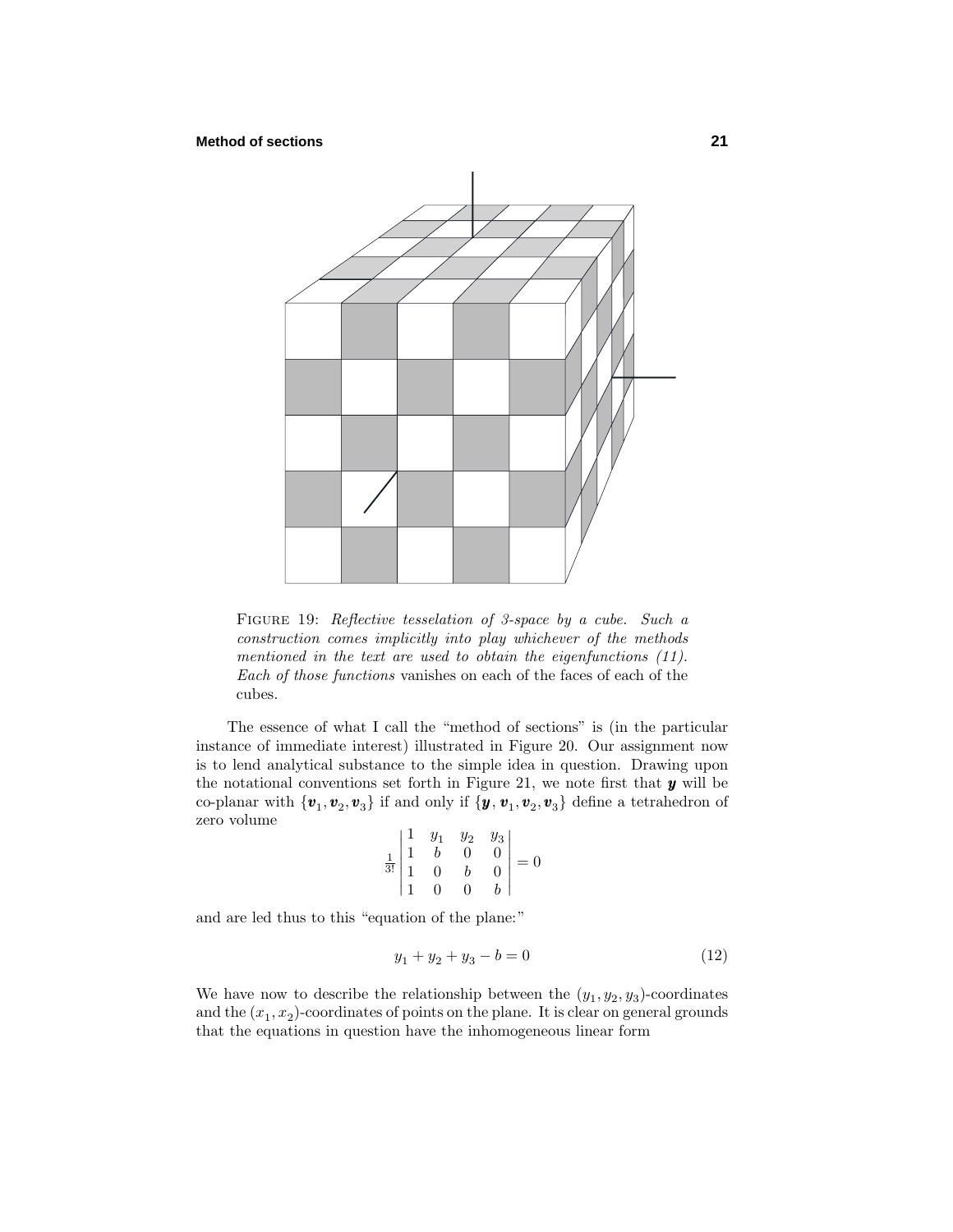

FIGURE 20: The equilaterally tesselated plane (below) has been obtained by "sanding off the corner" of  $(i.e., as a plane)$  section of) the cubically tesselated 3-space shown above (see also Figure 19). The figure exposes the central idea of what I call the "method of sections."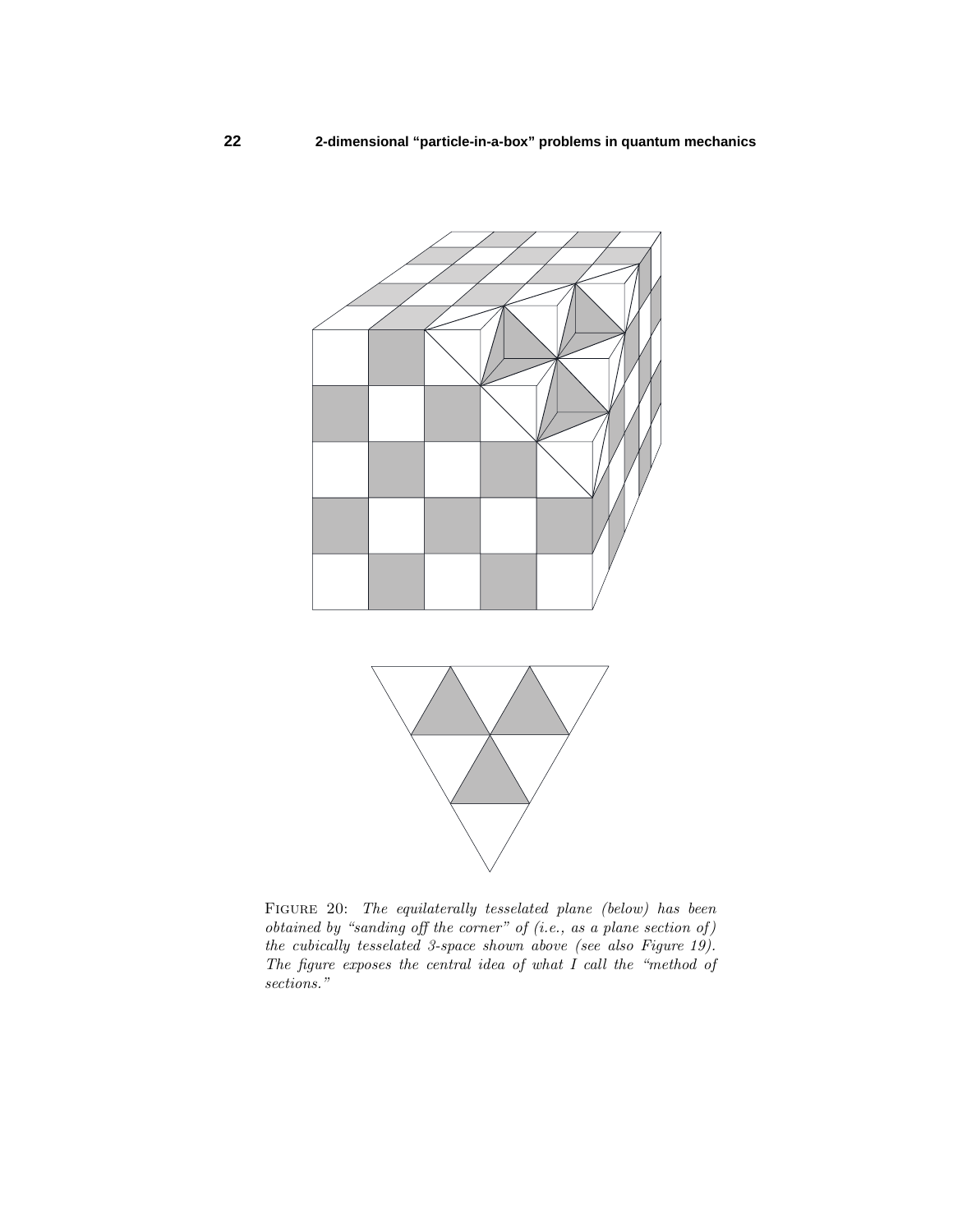

FIGURE 21: Notations used in discussion of the method of sections, as it relates to the equilateral box problem. The cube has sides of length *b* and vertices at the points

$$
\begin{pmatrix} 0 \\ 0 \\ 0 \end{pmatrix}, \begin{pmatrix} b \\ 0 \\ 0 \end{pmatrix}, \begin{pmatrix} 0 \\ b \\ 0 \end{pmatrix}, \begin{pmatrix} 0 \\ 0 \\ b \end{pmatrix}, \begin{pmatrix} 0 \\ b \\ b \end{pmatrix}, \begin{pmatrix} b \\ 0 \\ b \end{pmatrix}, \begin{pmatrix} b \\ 0 \\ 0 \end{pmatrix}, \begin{pmatrix} b \\ b \\ 0 \end{pmatrix} \text{ and } \begin{pmatrix} b \\ b \\ b \end{pmatrix}
$$
  
vertices {**v**<sub>1</sub>, **v**<sub>2</sub>, **v**<sub>3</sub>} of the  $\triangle$ 

The plane is perpendicular to the semi-diagonal vector

$$
\pmb{p} \equiv \tfrac{1}{2} \begin{pmatrix} b \\ b \\ b \end{pmatrix}
$$

The triangle has sides of length  $a = \sqrt{2}b$ . The **x**-coordinate system (inscribed on the plane, oriented as shown, with origin at  $\mathbf{v}_1$ ) stands to the triangle in a relation imitative of Figure 9.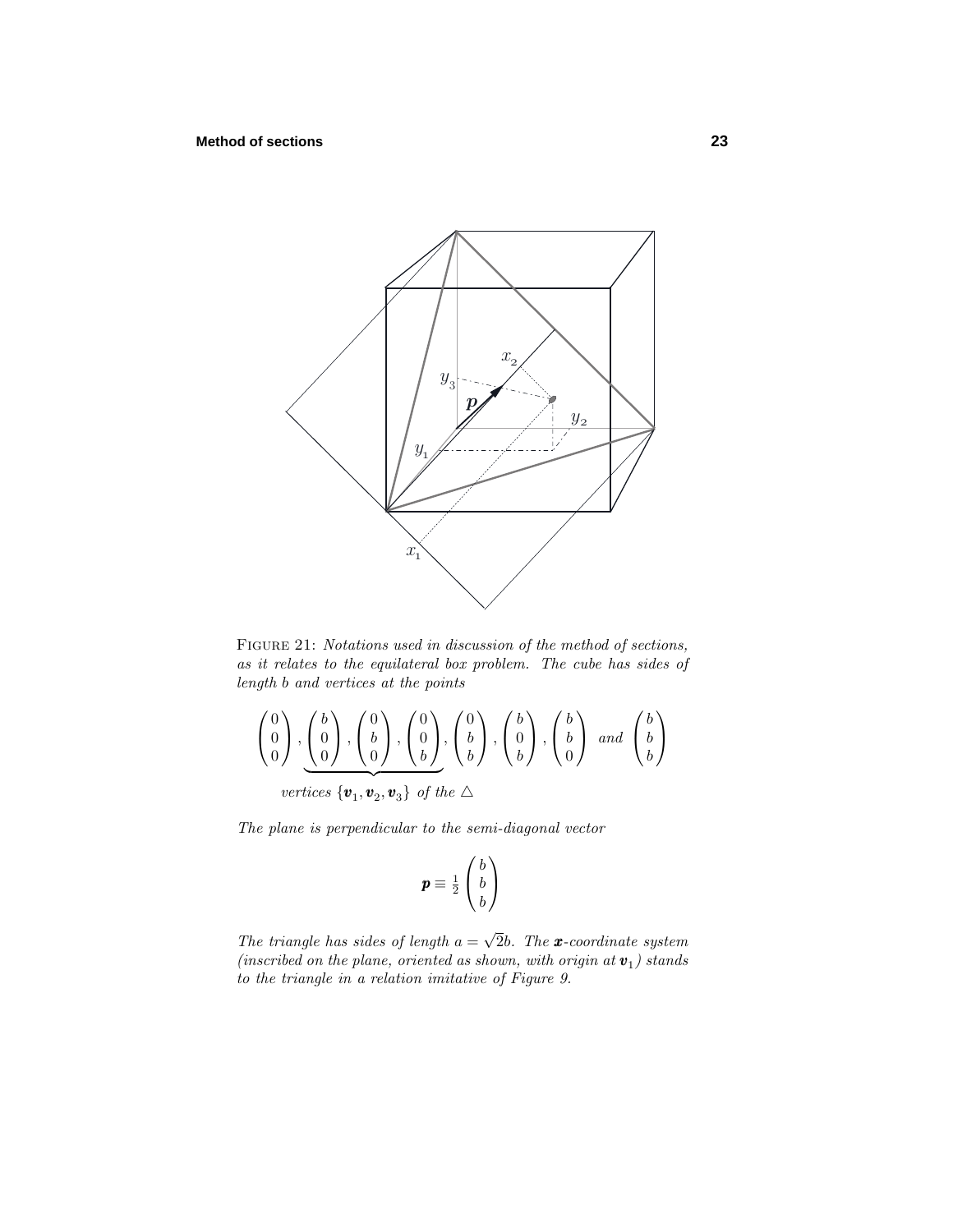$$
y_1 = A_{11}x_1 + A_{12}x_2 + B_1
$$
  

$$
y_2 = A_{21}x_1 + A_{22}x_2 + B_2
$$
  

$$
y_3 = A_{31}x_1 + A_{32}x_2 + B_3
$$

of which, however, we need consider only two, since the third will follow from (12); we look to the last two, since  $y_2$  and  $y_3$  stand in a symmetrical relationship (and *y*<sup>1</sup> in an eccentric relationship) to the *x*-coordinate system. Looking specifically to the vertices of the triangle, it becomes clear that the coefficients  $\{A_{21}, A_{22}, A_{31}, A_{32}, B_2, B_3\}$  must satisfy

$$
\begin{array}{ll}\n0 = & A_{21}0 + A_{22}0 + B_2 \\
0 = & A_{31}0 + A_{32}0 + B_3\n\end{array}\n\left.\begin{array}{ll}\n\end{array}\right\}\n\quad \text{at }\mathbf{v}_1
$$
\n
$$
\begin{array}{ll}\nb = +A_{21}\frac{a}{2} + A_{22}h + B_2 \\
0 = +A_{31}\frac{a}{2} + A_{32}h + B_3\n\end{array}\n\left.\begin{array}{ll}\n\end{array}\right\}\n\quad \text{at }\mathbf{v}_2
$$
\n
$$
\begin{array}{ll}\n0 = -A_{21}\frac{a}{2} + A_{22}h + B_2 \\
b = -A_{31}\frac{a}{2} + A_{32}h + B_3\n\end{array}\n\left.\begin{array}{ll}\n\end{array}\right\}\n\quad \text{at }\mathbf{v}_3
$$

where (see again the captions to Figures 9 & 21)  $\frac{a}{2} = \frac{1}{\sqrt{2}}b$  and  $h = \frac{1}{2}\sqrt{6}b$ . It follows from the top pair of equations that  $B_2 = B_3 = 0$ . The remaining equations can therefore be written

$$
\begin{pmatrix}\n+ \frac{1}{2}a & h & 0 & 0 \\
0 & 0 & + \frac{1}{2}a & h \\
- \frac{1}{2}a & h & 0 & 0 \\
0 & 0 & - \frac{1}{2}a & h\n\end{pmatrix}\n\begin{pmatrix}\nA_{21} \\
A_{22} \\
A_{31} \\
A_{32}\n\end{pmatrix} = \begin{pmatrix}\nb \\
0 \\
0 \\
b\n\end{pmatrix}
$$

which by marix inversion give

$$
A_{21} = +\frac{b}{a} = +\frac{1}{\sqrt{2}}
$$
  
\n
$$
A_{22} = \frac{b}{2h} = \frac{1}{\sqrt{6}}
$$
  
\n
$$
A_{31} = -\frac{b}{a} = -\frac{1}{\sqrt{2}}
$$
  
\n
$$
A_{32} = \frac{b}{2h} = \frac{1}{\sqrt{6}}
$$

Thus do we obtain

$$
y_1 = -\frac{2}{\sqrt{6}}x_2 + b
$$
  
\n
$$
y_2 = +\frac{1}{\sqrt{2}}x_1 + \frac{1}{\sqrt{6}}x_2
$$
  
\n
$$
y_3 = -\frac{1}{\sqrt{2}}x_1 + \frac{1}{\sqrt{6}}x_2
$$
\n(13)

where the top equation was obtained from the latter pair by appeal to  $(12)$ . Drawing upon this result, we learn that the functions

$$
\mathcal{Z}_{\mathbf{n}}(y_1, y_2, y_3) \equiv \sin(n_1 \frac{\pi}{b} y_1) \sin(n_2 \frac{\pi}{b} y_2) \sin(n_3 \frac{\pi}{b} y_3)
$$
(14)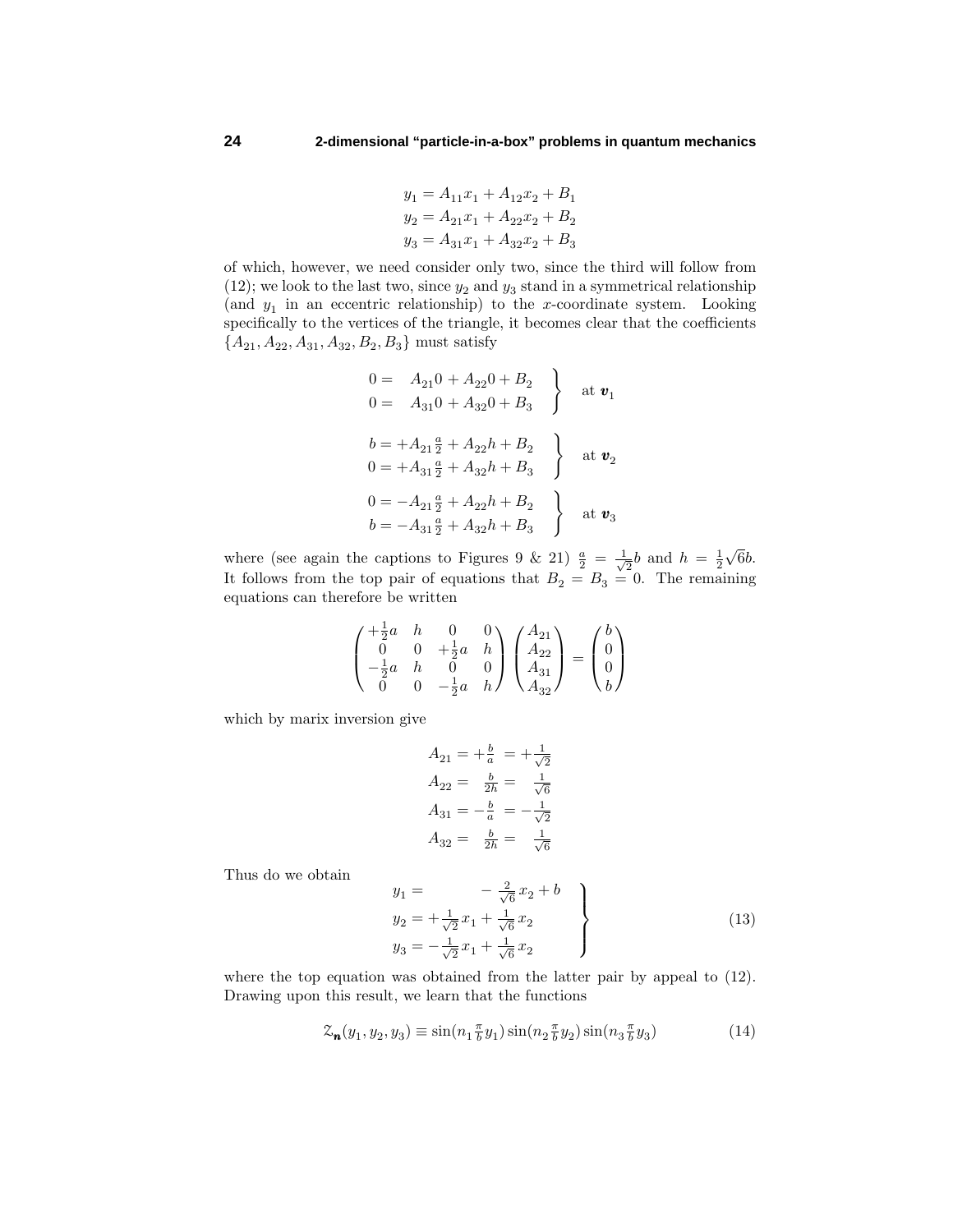#### **Method of sections 25**

assume values on the plane which can, in *x*-coordinates, be described

$$
Z_{\mathbf{n}}(x_1, x_2) \equiv \sin \left[ n_1 \frac{\pi}{b} \left( -\frac{2}{\sqrt{6}} x_2 + b \right) \right] \cdot \sin \left[ n_2 \frac{\pi}{b} \left( +\frac{1}{\sqrt{2}} x_1 + \frac{1}{\sqrt{6}} x_2 \right) \right] \cdot \sin \left[ n_3 \frac{\pi}{b} \left( -\frac{1}{\sqrt{2}} x_1 + \frac{1}{\sqrt{6}} x_2 \right) \right]
$$
(15)

where  ${n_1, n_2, n_3}$  range independently/unrestrictedly on the positive integers. It becomes appropriate at this point to replace the cube scale parameter *b* with the triangle scale parameter  $a = \sqrt{2}b$ ; we obtain

$$
Z_{\mathbf{n}}(x_1, x_2) \equiv \sin \left[ n_1 \frac{\pi}{a} \frac{2}{\sqrt{3}} x_2 - n_1 \pi \right] \cdot \sin \left[ n_2 \frac{\pi}{a} \left( x_1 + \frac{1}{\sqrt{3}} x_2 \right) \right] \cdot \sin \left[ n_3 \frac{\pi}{a} \left( x_1 - \frac{1}{\sqrt{3}} x_2 \right) \right]
$$

in which connection we notice that the leading factor

$$
\sin\left[n_1\frac{\pi}{a}\frac{2}{\sqrt{3}}x_2-n_1\pi\right] = (-)^{n_1}\sin\left[n_1\frac{\pi}{a}\frac{2}{\sqrt{3}}x_2\right]
$$

In terms of the dimensionless  $\xi$ -variables introduced at (3) we have

$$
Z_{\bf n}(x_1,x_2)=(-)^{n_1}W_{\bf n}(x_1,x_2)
$$

where

$$
W_{n}(x_{1}, x_{2}) \equiv \sin\left[2n_{1}\xi_{2}\right] \cdot \sin\left[n_{2}\left(3\xi_{1} + \xi_{2}\right)\right] \cdot \sin\left[n_{3}\left(3\xi_{1} - \xi_{2}\right)\right] \tag{16.1}
$$

can, in the notation of §3, be written

$$
= \sin(\mathbf{k}_1 \cdot \mathbf{x}) \cdot \sin(\mathbf{k}_2 \cdot \mathbf{x}) \cdot \sin(\mathbf{k}_3 \cdot \mathbf{x}) \tag{16.2}
$$

where

$$
\mathbf{k}_1 = n_1 k \begin{pmatrix} 0 \\ -2 \end{pmatrix}, \ \mathbf{k}_2 = n_2 k \begin{pmatrix} +\sqrt{3} \\ 1 \end{pmatrix} \quad \text{and} \quad \mathbf{k}_3 = n_3 k \begin{pmatrix} -\sqrt{3} \\ 1 \end{pmatrix}
$$

stand (or at least they do when  $n_1 = n_2 = n_3 = n$ ) in the relationship familiar from Figure 14; here as before,  $k \equiv \frac{\pi}{\sqrt{3}a}$ .

It is by now abundantly clear that the "method of sections," as thus far developed, has led us back again to precisely the population of functions, and to the set of ideas, familiar from §3. Back again, but no farther. Both lines of argument supply infinite populations of functions each of which satisfies the equilateral box boundary conditions and some of which (the functions  $H_n(x_1, x_2)$ ) discussed in §4) are in fact eigenfunctions as they stand. The question still open: Is it possible, with the material thus provided, to assemble the remainder of the "interior" eigenfunctions (1)?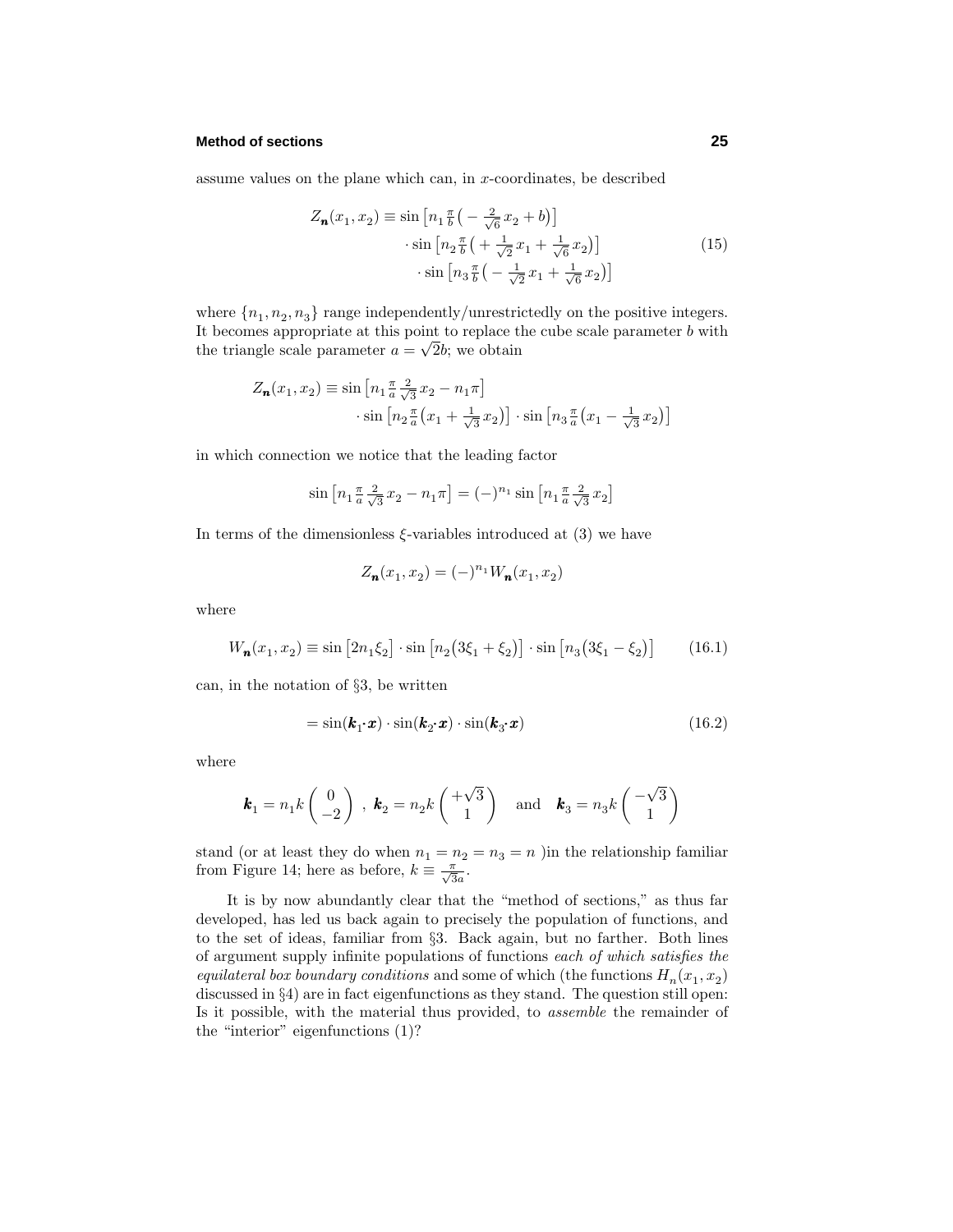**6. Assembly of eigenfunctions in the equilateral case**. We undertake now to explore the possibility of representing functions of type (1)—eigenfunctions of the equilateral box problem—as linear combinations of functions to type (16.1). To simplify the discussion, I will for the moment restrict my remarks to eigenfunctions of "type  $G$ ," as defined at  $(1.1)$ ; eigenfunctions of "type  $F$ " will be discussed separately. As a preparatory step, intended to facilitate comparisons, we render the functions of interest to us into a common (which is to say, a shared) language. Drawing upon *Mathematica*'s TrigReduce[expr] resource, we obtain

$$
G_{\hat{\mathbf{n}}}(x_1, x_2) \equiv \cos[2\hat{n}_1\xi_1] \sin[2\hat{n}_2\xi_2] + \cos[\hat{n}_1(\xi_1 + \xi_2)] \sin[\hat{n}_2(3\xi_1 - \xi_2)]
$$
  
\n
$$
- \cos[\hat{n}_1(\xi_1 - \xi_2)] \sin[\hat{n}_2(3\xi_1 + \xi_2)]
$$
  
\n
$$
= \frac{1}{2} \{- \sin[2\hat{n}_1\xi_1 - 2\hat{n}_2\xi_2] + \sin[2\hat{n}_1\xi_1 + 2\hat{n}_2\xi_2]
$$
(19.1)  
\n
$$
- \sin[\hat{n}_1(\xi_1 + \xi_2) - \hat{n}_2(3\xi_1 - \xi_2)] + \sin[\hat{n}_1(\xi_1 + \xi_2) + \hat{n}_2(3\xi_1 - \xi_2)]
$$
  
\n
$$
+ \sin[\hat{n}_1(\xi_1 - \xi_2) - \hat{n}_2(3\xi_1 + \xi_2)] - \sin[\hat{n}_1(\xi_1 - \xi_2) + \hat{n}_2(3\xi_1 + \xi_2)]\}
$$
  
\n
$$
= \frac{1}{2} \{- \sin[2\hat{n}_1\xi_1 - 2\hat{n}_2\xi_2] + \sin[2\hat{n}_1\xi_1 + 2\hat{n}_2\xi_2]
$$
  
\n
$$
- \sin[(\hat{n}_1 - 3\hat{n}_2)\xi_1 + (\hat{n}_1 + \hat{n}_2)\xi_2]
$$
  
\n
$$
+ \sin[(\hat{n}_1 + 3\hat{n}_2)\xi_1 - (\hat{n}_1 + \hat{n}_2)\xi_2]
$$
  
\n
$$
- \sin[(\hat{n}_1 + 3\hat{n}_2)\xi_1 - (\hat{n}_1 - \hat{n}_2)\xi_2]
$$

and

$$
W_{n}(x_{1}, x_{2}) \equiv \sin \left[ -2n_{1}\xi_{2} \right] \cdot \sin \left[ n_{2} \left( +3\xi_{1} + \xi_{2} \right) \right] \cdot \sin \left[ n_{3} \left( -3\xi_{1} + \xi_{2} \right) \right]
$$
  
=  $\frac{1}{4} \{ W_{1} + W_{2} + W_{3} + W_{4} \}$  (20.1)

where

$$
W_1 \equiv -\sin[2n_1\xi_2 + n_2(3\xi_1 + \xi_2) + n_3(3\xi_1 - \xi_2)]
$$
  
\n
$$
= -\sin[(3n_2 + 3n_3)\xi_1 + (2n_1 + n_2 - n_3)\xi_2]
$$
  
\n
$$
W_2 \equiv -\sin[2n_1\xi_2 - n_2(3\xi_1 + \xi_2) - n_3(3\xi_1 - \xi_2)]
$$
  
\n
$$
= +\sin[(3n_2 + 3n_3)\xi_1 - (2n_1 - n_2 + n_3)\xi_2]
$$
  
\n
$$
W_3 \equiv +\sin[2n_1\xi_2 + n_2(3\xi_1 + \xi_2) - n_3(3\xi_1 - \xi_2)]
$$
  
\n
$$
= +\sin[(3n_2 - 3n_3)\xi_1 + (2n_1 + n_2 + n_3)\xi_2]
$$
  
\n
$$
W_4 \equiv +\sin[2n_1\xi_2 - n_2(3\xi_1 + \xi_2) + n_3(3\xi_1 - \xi_2)]
$$
  
\n
$$
= -\sin[(3n_2 - 3n_3)\xi_1 - (2n_1 - n_2 - n_3)\xi_2]
$$

When editing and transcribing results reported by *Mathematica* it is easy to make typographic errors; evidence that my work has been accurate is, however, supplied by the following observations: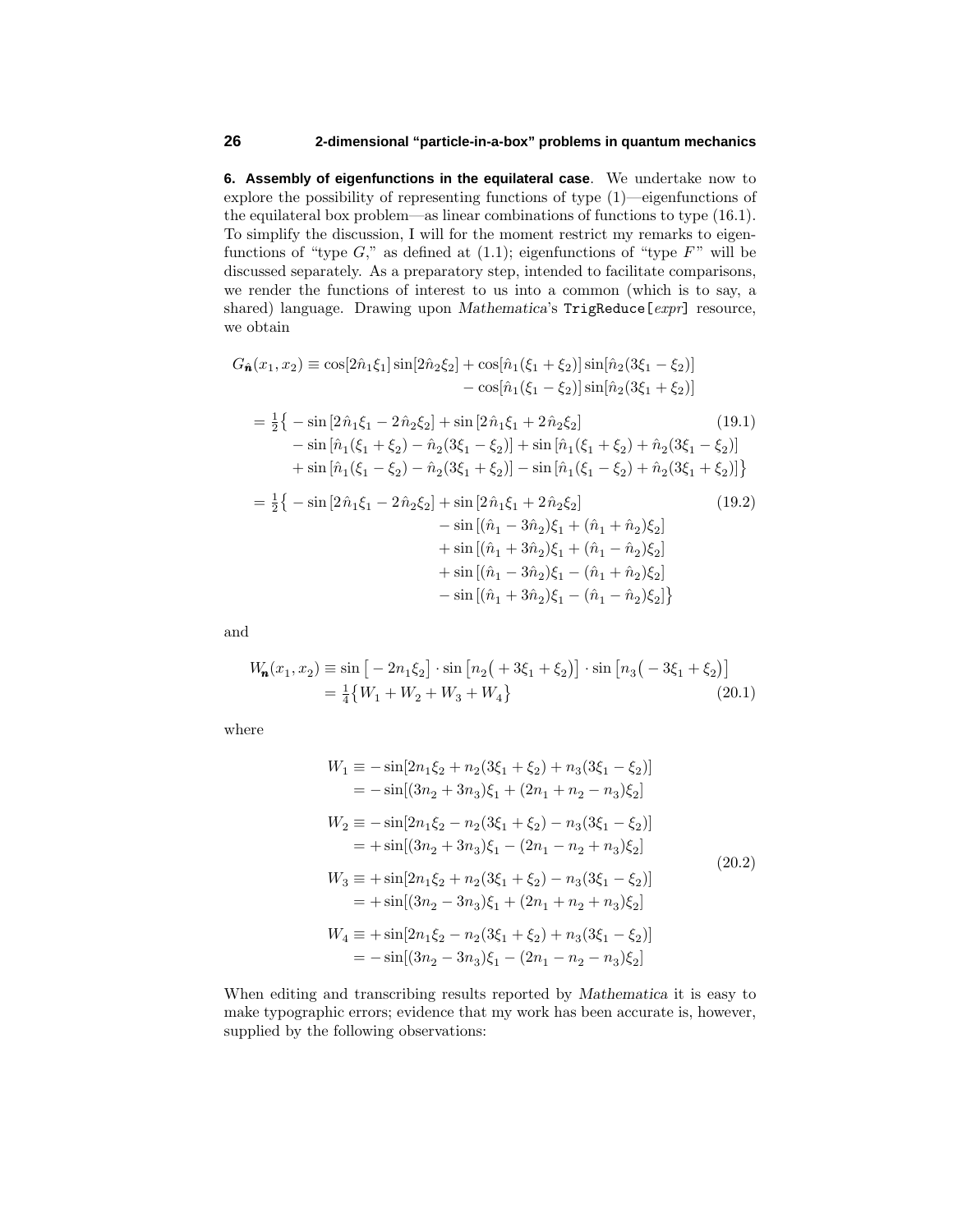### **Assembly of eigenfunctions in the equilateral case 27**

Whether one proceeds from (19.1) or from (19.2), one obtains easily the familiar "bottom of the wedge" statement  $G(2n, 0) = 0,$ <sup>11</sup> which is comforting, but too simple to be very informative. Similarly direct are the statements

$$
G(0, 2n) = \sin[4n\xi_2] + \sin[6n\xi_1 - 2n\xi_2] - \sin[6n\xi_1 + 2n\xi_2]
$$
  
= 4W(n, n, n)

which are familiar from the discussion that culminated in (10). Recalling

$$
\nabla^2 \equiv \left(\frac{\partial}{\partial x_1}\right)^2 + \left(\frac{\partial}{\partial x_2}\right)^2 = \left(\frac{\pi}{3a}\right)^2 \left\{ \left(\frac{\partial}{\partial \xi_1}\right)^2 + 3\left(\frac{\partial}{\partial \xi_2}\right)^2 \right\}
$$

from near the end of §2, we find it to be—for the interesting reason that

$$
(2\hat{n}_1)^2 + 3(2\hat{n}_2)^2 = (\hat{n}_1 - 3\hat{n}_2)^2 + 3(\hat{n}_1 + \hat{n}_2) = (\hat{n}_1 + 3\hat{n}_2)^2 + 3(\hat{n}_1 - \hat{n}_2)
$$

—an almost immediate implication of (19.2) that

$$
\left\{ \left(\frac{\partial}{\partial \xi_1}\right)^2 + 3\left(\frac{\partial}{\partial \xi_2}\right)^2 \right\} G = -4\left[\hat{n}_1^2 + 3\hat{n}_2^2\right] G \tag{21}
$$

 $-3(-n_1n_2 - n_2n_3 - n_3n_1)W_4$ 

which reproduces (6). Proceeding similarly from (20) we obtain

$$
\begin{aligned}\n\left\{\left(\frac{\partial}{\partial \xi_1}\right)^2 + 3\left(\frac{\partial}{\partial \xi_2}\right)^2\right\} W &= -12[n_1^2 + n_2^2 + n_3^2 + (+n_1n_2 + n_2n_3 - n_3n_1)]\frac{1}{4}W_1 \\
&\quad -12[n_1^2 + n_2^2 + n_3^2 + (-n_1n_2 + n_2n_3 + n_3n_1)]\frac{1}{4}W_2 \\
&\quad -12[n_1^2 + n_2^2 + n_3^2 + (+n_1n_2 - n_2n_3 + n_3n_1)]\frac{1}{4}W_3 \\
&\quad -12[n_1^2 + n_2^2 + n_3^2 + (-n_1n_2 - n_2n_3 - n_3n_1)]\frac{1}{4}W_4 \\
&\quad = -12[n_1^2 + n_2^2 + n_3^2]W - 3(+n_1n_2 + n_2n_3 - n_3n_1)W_1\n\end{aligned} \tag{22}
$$
\n
$$
\begin{aligned}\n-3(-n_1n_2 + n_2n_3 + n_3n_1)W_2 \\
&\quad - 3(-n_1n_2 - n_2n_3 + n_3n_1)W_3\n\end{aligned}
$$

The expression on the right is so intricate and—on its face—strange looking that we can expect only with unaccustomed effort to establish its equivalence to results already in hand. We begin by observing that on the upper edge of the wedge (21) reads

$$
\left\{ \left(\frac{\partial}{\partial \xi_1}\right)^2 + 3\left(\frac{\partial}{\partial \xi_2}\right)^2 \right\} G(0, 2n) = -48n^2 G(0, 2n)
$$

<sup>&</sup>lt;sup>11</sup> I will write  $G(\hat{n}_1, \hat{n}_2)$  when I want to emphasize the  $\hat{n}$ -dependence of  $G_{\hat{\mathbf{n}}}(x_1, x_2)$ , and  $G(\xi_1, \xi_2)$  to indicate that I am looking to the *x*-dependence but have switched to  $\xi$  variables. The notations  $W(n_1, n_2, n_3)$  and  $W(\xi_1, \xi_2)$ will be used with similar intent.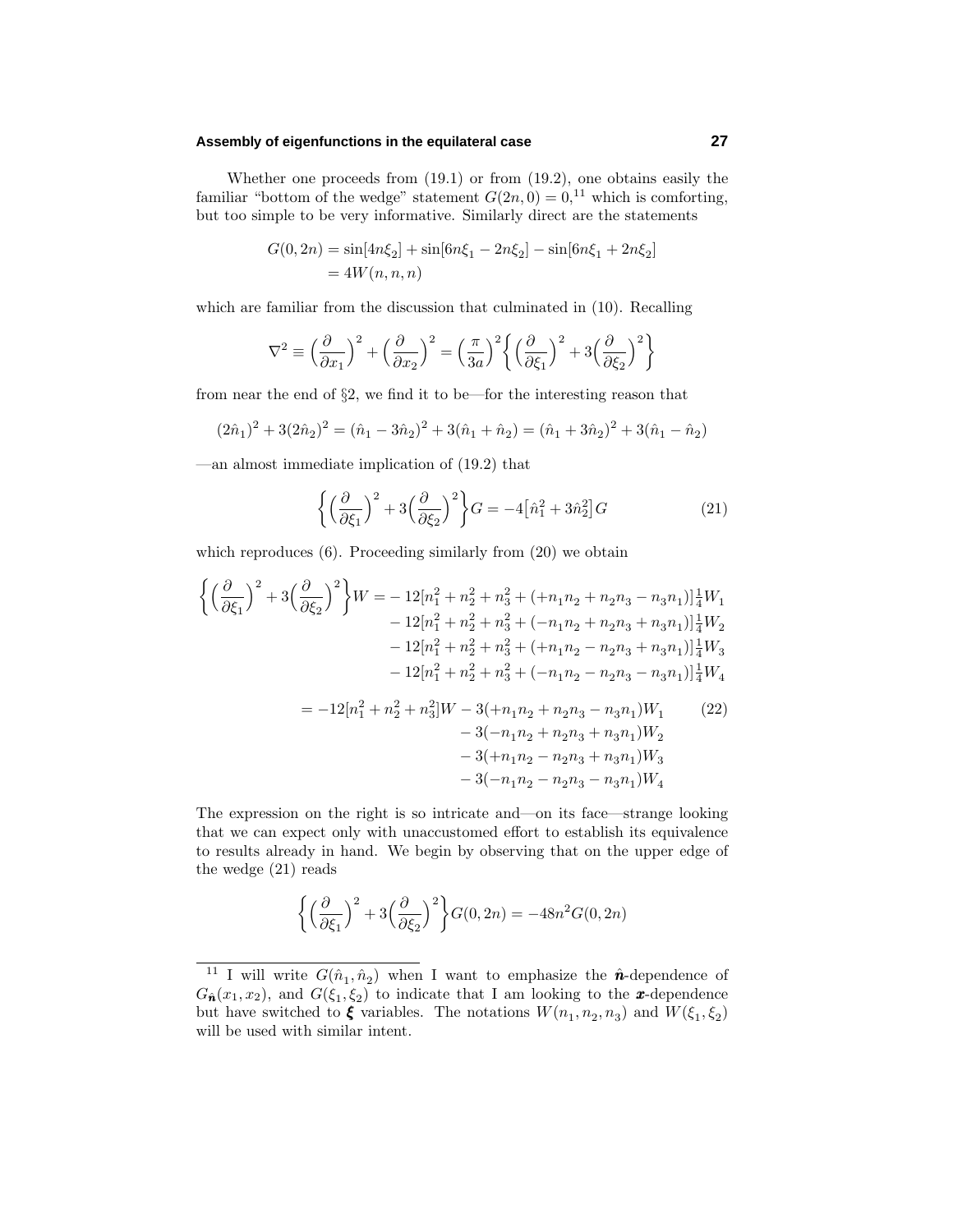while from (22) we obtain

$$
\begin{aligned} \left\{ \left( \frac{\partial}{\partial \xi_1} \right)^2 + 3 \left( \frac{\partial}{\partial \xi_2} \right)^2 \right\} & W(n, n, n) = -12[3 + 1] n^2 \frac{1}{4} W_1(n, n, n) \\ & -12[3 + 1] n^2 \frac{1}{4} W_2(n, n, n) \\ & -12[3 + 1] n^2 \frac{1}{4} W_3(n, n, n) \\ & -12[3 - 3] n^2 \frac{1}{4} W_4(n, n, n) \end{aligned}
$$

 $W_4$  is killed on the right, but it is an implication of (20.2) that  $W_4(n,n,n) = 0$ , so  $W_4$  is in fact absent also on the left; we have

$$
\left\{ \left( \frac{\partial}{\partial \xi_1} \right)^2 + 3 \left( \frac{\partial}{\partial \xi_2} \right)^2 \right\} W(n, n, n) = -48n^2 W(n, n, n)
$$

as anticipated. The relevant general "result already in hand" was developed in §3, and reads

$$
\nabla^2 \sin(\mathbf{k}_1 \cdot \mathbf{x}) \cdot \sin(\mathbf{k}_2 \cdot \mathbf{x}) \cdot \sin(\mathbf{k}_3 \cdot \mathbf{x})
$$
  
= -[k<sub>1</sub><sup>2</sup> + k<sub>2</sub><sup>2</sup> + k<sub>3</sub><sup>2</sup>] sin( $\mathbf{k}_1 \cdot \mathbf{x}$ ) · sin( $\mathbf{k}_2 \cdot \mathbf{x}$ ) · sin( $\mathbf{k}_3 \cdot \mathbf{x}$ ) + danging term

where

$$
\begin{aligned} \text{danging term} = & 2\boldsymbol{k}_1 \boldsymbol{\cdot} \boldsymbol{k}_2 \cos(\boldsymbol{k}_1 \boldsymbol{\cdot} \boldsymbol{x}) \cos(\boldsymbol{k}_2 \boldsymbol{\cdot} \boldsymbol{x}) \sin(\boldsymbol{k}_3 \boldsymbol{\cdot} \boldsymbol{x}) \\ & + 2\boldsymbol{k}_1 \boldsymbol{\cdot} \boldsymbol{k}_3 \cos(\boldsymbol{k}_1 \boldsymbol{\cdot} \boldsymbol{x}) \sin(\boldsymbol{k}_2 \boldsymbol{\cdot} \boldsymbol{x}) \cos(\boldsymbol{k}_3 \boldsymbol{\cdot} \boldsymbol{x}) \\ & + 2\boldsymbol{k}_2 \boldsymbol{\cdot} \boldsymbol{k}_3 \sin(\boldsymbol{k}_1 \boldsymbol{\cdot} \boldsymbol{x}) \cos(\boldsymbol{k}_2 \boldsymbol{\cdot} \boldsymbol{x}) \cos(\boldsymbol{k}_3 \boldsymbol{\cdot} \boldsymbol{x}) \end{aligned}
$$

Taking our *k*-vectors from p. 25, we have

$$
[k_1^2 + k_2^2 + k_3^2] = 4k^2[n_1^2 + n_2^2 + n_3^2]
$$
  

$$
2\mathbf{k}_1 \cdot \mathbf{k}_2 = -4k^2 n_1 n_2
$$
  

$$
2\mathbf{k}_1 \cdot \mathbf{k}_3 = -4k^2 n_1 n_3
$$
  

$$
2\mathbf{k}_2 \cdot \mathbf{k}_3 = -4k^2 n_2 n_3
$$

where again  $k \equiv \frac{\pi}{\sqrt{3}a}$ . Changing variables  $\mathbf{x} \longrightarrow \boldsymbol{\xi}$ , we on the basis of these remarks have

$$
\frac{1}{3}\left\{\left(\frac{\partial}{\partial\xi_1}\right)^2 + 3\left(\frac{\partial}{\partial\xi_2}\right)^2\right\}\sin\left[-2n_1\xi_2\right] \cdot \sin\left[n_2\left(3\xi_1 + \xi_2\right)\right] \cdot \sin\left[n_3\left(-3\xi_1 + \xi_2\right)\right]
$$
  
=  $-4[n_1^2 + n_2^2 + n_3^2] \sin\left[-2n_1\xi_2\right] \cdot \sin\left[n_2\left(3\xi_1 + \xi_2\right)\right] \cdot \sin\left[n_3\left(-3\xi_1 + \xi_2\right)\right]$   
-  $4\left\{n_1n_2P_3 + n_1n_3P_2 + n_2n_3P_1\right\}$ 

where the  $\frac{1}{3}$  arose from  $(\frac{\pi}{3a})^2 = \frac{1}{3}k^2$  (the  $k^2$  was then abandoned both left and right) and where the product functions

$$
P_3 \equiv \cos \left[ -2n_1 \xi_2 \right] \cdot \cos \left[ n_2 \left( +3\xi_1 + \xi_2 \right) \right] \cdot \sin \left[ n_3 \left( -3\xi_1 + \xi_2 \right) \right]
$$
  
\n
$$
P_2 \equiv \cos \left[ -2n_1 \xi_2 \right] \cdot \sin \left[ n_2 \left( +3\xi_1 + \xi_2 \right) \right] \cdot \cos \left[ n_3 \left( -3\xi_1 + \xi_2 \right) \right]
$$
  
\n
$$
P_1 \equiv \sin \left[ -2n_1 \xi_2 \right] \cdot \cos \left[ n_2 \left( +3\xi_1 + \xi_2 \right) \right] \cdot \cos \left[ n_3 \left( -3\xi_1 + \xi_2 \right) \right]
$$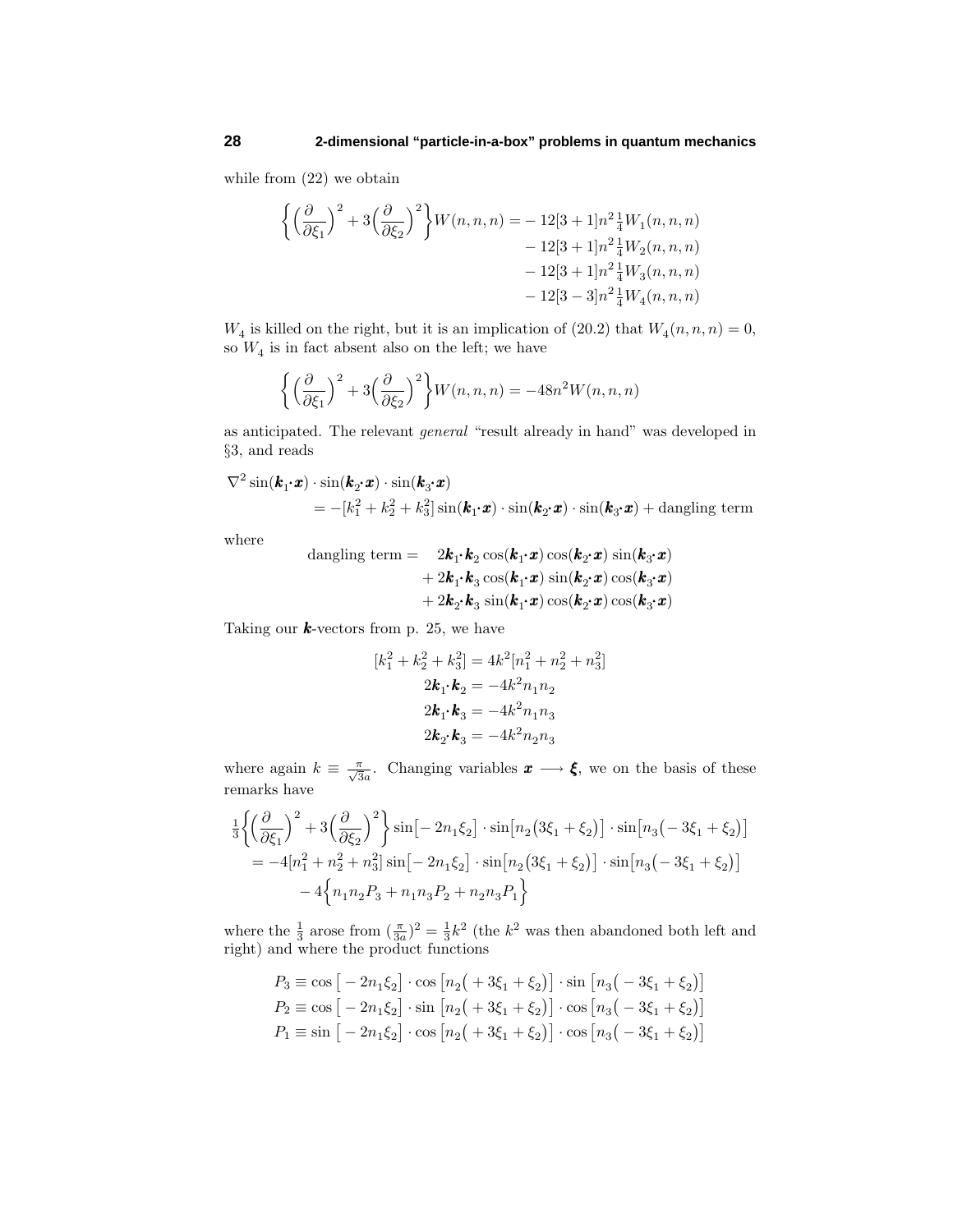#### **Assembly of eigenfunctions in the equilateral case 29**

Drawing again upon *Mathematica*'s TrigReduce[expr] resource, we find

$$
\begin{aligned} P_3 &= \tfrac{1}{4} \big\{ + W_1 - W_2 + W_3 - W_4 \big\} \\ P_2 &= \tfrac{1}{4} \big\{ - W_1 + W_2 + W_3 - W_4 \big\} \\ P_1 &= \tfrac{1}{4} \big\{ + W_1 + W_2 - W_3 - W_4 \big\} \end{aligned}
$$

Returning with this information to the equation in which  $P_1$ ,  $P_2$  and  $P_3$  made their first appearance, we obtain

$$
\begin{aligned} \left\{ \left( \frac{\partial}{\partial \xi_1} \right)^2 + 3 \left( \frac{\partial}{\partial \xi_2} \right)^2 \right\} W &= -12 \left[ n_1^2 + n_2^2 + n_3^2 \right] W \\ &- 3n_1 n_2 \left\{ + W_1 - W_2 + W_3 - W_4 \right\} \\ &- 3n_1 n_3 \left\{ -W_1 + W_2 + W_3 - W_4 \right\} \\ &- 3n_2 n_3 \left\{ + W_1 + W_2 - W_3 - W_4 \right\} \end{aligned}
$$

$$
= -12[n_1^2 + n_2^2 + n_3^2]W
$$
  
\n
$$
-3(+n_1n_2 + n_2n_3 - n_3n_1)W_1
$$
  
\n
$$
-3(-n_1n_2 + n_2n_3 + n_3n_1)W_2
$$
  
\n
$$
-3(+n_1n_2 - n_2n_3 + n_3n_1)W_3
$$
  
\n
$$
-3(-n_1n_2 - n_2n_3 - n_3n_1)W_4
$$

which does in fact precisely reproduce  $(22)$ . I proceed in confidence that equations (19) and (20) are indeed correct; though they were obtained by what *Mathematica* calls "trigonometric reduction," they provide what are in fact simply Fourier sine expansions of the functions *G* and *W*.

My objective is to construct a formula of the type

$$
G(\hat{n}_1, \hat{n}_2) = \sum_{n_1 n_2 n_3} \text{weighted } W\text{-functions} \tag{23}
$$

but I lack any straightforwardly computional means for getting from here to there; I have seemingly no option but to proceed by "incremental insight," and it is in that spirit that I assemble the following miscellaneous remarks.

It was established in §8 of Part I that—independently of any assumption that  $\hat{n}_1$  and  $\hat{n}_2$  be integers—the function

$$
N(\hat{n}_1, \hat{n}_2) \equiv \hat{n}_1^2 + 3\hat{n}_2^2
$$

is invariant under the linear transformations  $\hat{\mathbf{n}} \to \mathbb{A} \hat{\mathbf{n}} \to \mathbb{A}^2 \hat{\mathbf{n}}$  where

$$
\mathbb{A} \equiv \frac{1}{2} \begin{pmatrix} -1 & +3 \\ -1 & -1 \end{pmatrix}
$$

has the properties

$$
\mathbb{A}^3 = \mathbb{I} \quad \text{and} \quad \mathbb{A}^{\mathsf{T}} \mathbb{G} \mathbb{A} = \mathbb{G} \quad \text{with} \quad \mathbb{G} \equiv \begin{pmatrix} 1 & 0 \\ 0 & 3 \end{pmatrix}
$$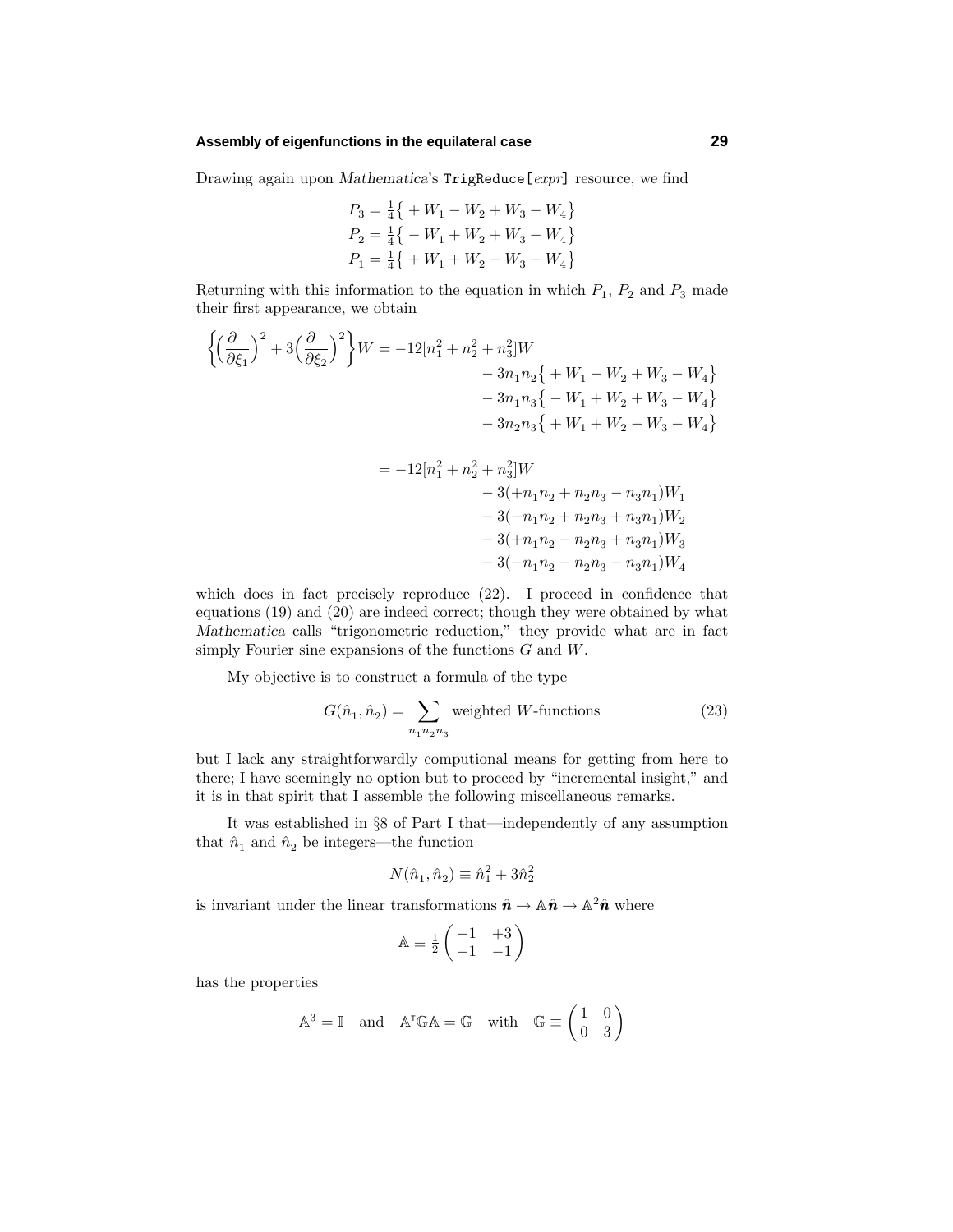Specifically

$$
\begin{pmatrix}\n\hat{n}_1 \\
\hat{n}_2\n\end{pmatrix}\n\longrightarrow\n\begin{pmatrix}\n\frac{1}{2}[-\hat{n}_1 + 3\hat{n}_2] \\
\frac{1}{2}[-\hat{n}_1 - \hat{n}_2]\n\end{pmatrix}\n\longrightarrow\n\begin{pmatrix}\n\frac{1}{2}[-\hat{n}_1 - 3\hat{n}_2] \\
\frac{1}{2}[\hat{n}_1 - \hat{n}_2]\n\end{pmatrix}
$$
\n(24.1)

 $N(\hat{n}_1, \hat{n}_2)$  is invariant also under the reflective transformations

$$
\begin{pmatrix} \hat{n}_1 \\ \hat{n}_2 \end{pmatrix} \longrightarrow \begin{pmatrix} -\hat{n}_1 \\ +\hat{n}_2 \end{pmatrix} \text{ else } \begin{pmatrix} +\hat{n}_1 \\ -\hat{n}_2 \end{pmatrix} \text{ else } \begin{pmatrix} -\hat{n}_1 \\ -\hat{n}_2 \end{pmatrix} \tag{24.2}
$$

The properties that attach to  $N(\hat{n}_1, \hat{n}_2)$  attach also to the functions  $G(\hat{n}_1, \hat{n}_2)$ (which were, after all, generated by a process that involved "summing over spectral symmetries"—summing, that is to say, over the symetries of  $N(\hat{n}_1, \hat{n}_2)$ ; *Mathematica*, working from (19.2), readily confirms that

$$
G(\hat{n}_1, \hat{n}_2) = G(\frac{1}{2}[-\hat{n}_1 + 3\hat{n}_2], \frac{1}{2}[-\hat{n}_1 - \hat{n}_2]) = G(\frac{1}{2}[-\hat{n}_1 - 3\hat{n}_2], \frac{1}{2}[+\hat{n}_1 - \hat{n}_2])
$$
  
= +G(-\hat{n}\_1, +\hat{n}\_2) = -G(+\hat{n}\_1, -\hat{n}\_2) = -G(-\hat{n}\_1, -\hat{n}\_2)

and—remarkably—does so independently of any assumption that  $\hat{n}_1$  and  $\hat{n}_2$  be integers. So far as concerns the *ξ*-dependence of *G*, *Mathematica* confirms that

$$
G(\xi_1, \xi_2) = G(-\xi_1, \xi_2)
$$

The *G*-properties assembled above do not (or at least do not in their totality) attach to the functions *W*, but must perforce attach to the anticipated linear combinations of *W*-functions; I propose to use that fact as a design principle.

Passing over now from the *G* to the *W* side of the street, we encounter the circumstance that  $\{n_1, n_2, n_3\}$  are too numerous. Tinkering (inspired partly by the symmetry evident in (8.3)) leads me tentatively to require

$$
n_1 + n_2 + n_3 = 0 \tag{25}
$$

and to automate that condition by writing

$$
n_1 = n_1(\hat{n}_1, \hat{n}_2) \equiv 2\hat{n}_2 \n n_2 = n_2(\hat{n}_1, \hat{n}_2) \equiv +\hat{n}_1 - \hat{n}_2 \n n_3 = n_3(\hat{n}_1, \hat{n}_2) \equiv -\hat{n}_1 - \hat{n}_2
$$
\n(26)

Then

$$
n_1^2 + n_2^2 + n_3^2 = 2[\hat{n}_1^2 + 3\hat{n}_2^2]
$$

The transformations described at the top of the page induce

$$
\begin{pmatrix} n_1 \\ n_2 \\ n_3 \end{pmatrix} \longrightarrow \begin{pmatrix} n_3 \\ n_1 \\ n_2 \end{pmatrix} \longrightarrow \begin{pmatrix} n_2 \\ n_3 \\ n_1 \end{pmatrix} : cyclic \qquad (27.1)
$$

$$
\longrightarrow \begin{pmatrix} +n_1 \\ +n_3 \\ +n_2 \end{pmatrix} \quad \text{else} \quad \begin{pmatrix} -n_1 \\ -n_3 \\ -n_2 \end{pmatrix} \quad \text{else} \quad \begin{pmatrix} -n_1 \\ -n_2 \\ -n_3 \end{pmatrix} \tag{27.2}
$$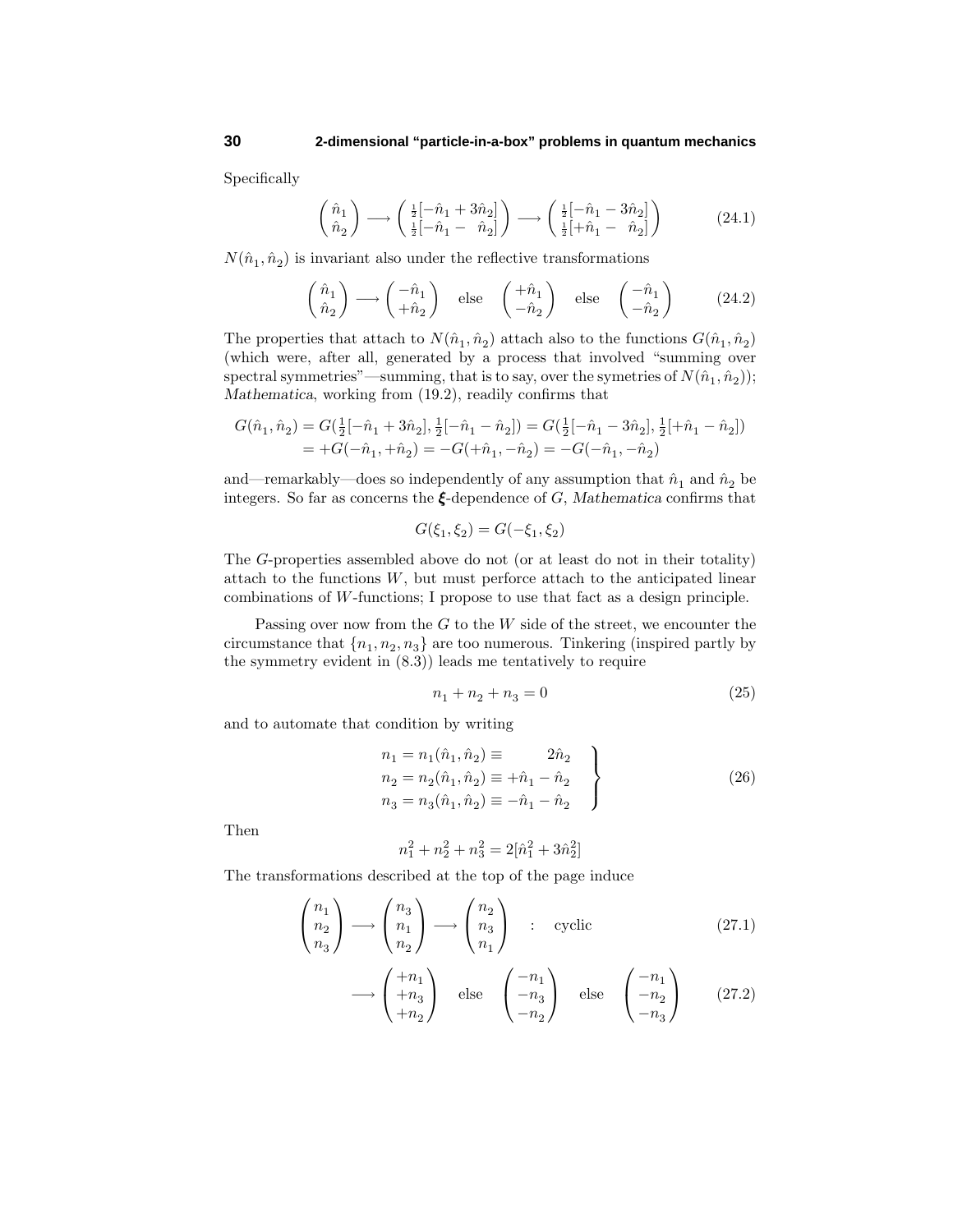#### **Assembly of eigenfunctions in the equilateral case 31**

Looking to the structure of (22) we are motivated to define

$$
w_1(n_1, n_2, n_3) \equiv +n_1 n_2 + n_2 n_3 - n_3 n_1
$$
  
\n
$$
w_2(n_1, n_2, n_3) \equiv -n_1 n_2 + n_2 n_3 + n_3 n_1
$$
  
\n
$$
w_3(n_1, n_2, n_3) \equiv +n_1 n_2 - n_2 n_3 + n_3 n_1
$$
  
\n
$$
w_4(n_1, n_2, n_3) \equiv -n_1 n_2 - n_2 n_3 - n_3 n_1
$$
\n(28)

in which notation (22) reads

$$
\begin{aligned} \left\{ \left( \frac{\partial}{\partial \xi_1} \right)^2 + 3 \left( \frac{\partial}{\partial \xi_2} \right)^2 \right\} W &= -12 \left[ n_1^2 + n_2^2 + n_3^2 \right] W \\ &- 3 \left\{ w_1 W_1 + w_2 W_2 + w_3 W_3 + w_4 W_4 \right\} \end{aligned}
$$

We observe in this connection that  $\hat{n} \to \mathbb{A}\hat{n} \to \mathbb{A}^2\hat{n}$  induces

$$
\begin{pmatrix} w_1 \\ w_2 \\ w_3 \\ w_4 \end{pmatrix} \longrightarrow \begin{pmatrix} w_3 \\ w_1 \\ w_2 \\ w_4 \end{pmatrix} \longrightarrow \begin{pmatrix} w_2 \\ w_3 \\ w_1 \\ w_4 \end{pmatrix}
$$
 (29)

which is again cyclic except in this detail:

 $w_4 = \hat{n}_1^2 + 3\hat{n}_2^2$  transforms by invariance

Nor is this last equation a surprise; it follows from

$$
(n_1 + n_2 + n_3)^2 = 0^2
$$
  
= 
$$
\underbrace{(n_1^2 + n_2^2 + n_3^2)}_{2[\hat{n}_1^2 + 3\hat{n}_2^2]} + 2\underbrace{(n_1n_2 + n_2n_3 + n_3n_1)}_{-w_4}
$$

At (19) we encounter the display

 $G = \begin{cases}$  sum of eigenfunctions, each with the *same eigenvalue*, which *collectively* satisfy the imposed boundary conditions

while at (20) we have

$$
W = \begin{cases} \text{sum of eigenfunctions with } distinct \text{ eigenvalues,} \\ \text{which collectively satisfy the imposed boundary conditions} \end{cases}
$$

In exploratory work (not reported here) I have been tripping over implications of the latter fact, and am led to look now therefore to properties of  $W_4$ , which is, as we have several times had occasion to notice, a "distinguished member" of the population  $\{W_1, W_2, W_3, W_4\}$ . We have

$$
\begin{aligned} \left\{ \left( \frac{\partial}{\partial \xi_1} \right)^2 + 3 \left( \frac{\partial}{\partial \xi_2} \right)^2 \right\} W_4 &= -12 \left[ n_1^2 + n_2^2 + n_3^2 - n_1 n_2 - n_2 n_3 - n_3 - n_1 \right] W_4 \\ &= -12 \left[ \frac{3}{2} (n_1^2 + n_2^2 + n_3^2) \right] W_4 \quad \text{when } n_1 + n_2 + n_3 = 0 \end{aligned}
$$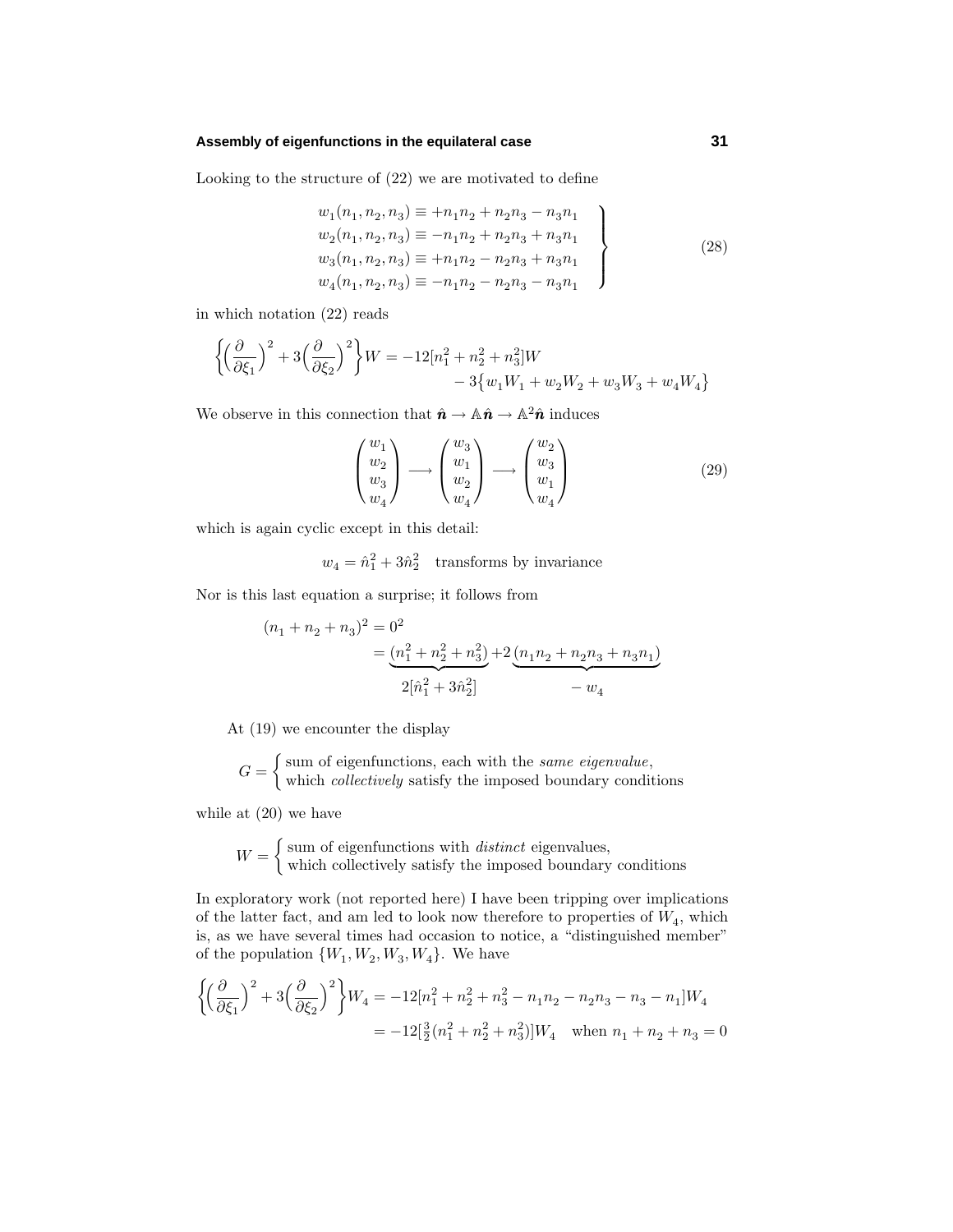Let us, in structural imitation of (26), write

$$
\begin{aligned} n_1&=&2m_2\\ n_2&=+m_1-m_2\\ n_3&=-m_1-m_2 \end{aligned}
$$

We then have

$$
\begin{aligned} \left\{ \left( \frac{\partial}{\partial \xi_1} \right)^2 + 3 \left( \frac{\partial}{\partial \xi_2} \right)^2 \right\} W_4 &= -36[m_1^2 + 3m_2^2] W_4 \\ &= -4[\hat{n}_1^2 + 3\hat{n}_2^2] W_4 \quad \text{if} \quad m_1 \equiv \frac{1}{3}\hat{n}_1 \text{ and } m_2 \equiv \frac{1}{3}\hat{n}_2 \end{aligned}
$$

with

$$
W_4 = W_4 \left( \frac{2\hat{n}_2}{3}, \frac{+\hat{n}_1 - \hat{n}_2}{3}, \frac{-\hat{n}_1 - \hat{n}_2}{3} \right)
$$
  
=  $-\sin[2\hat{n}_1 \xi_1 - 2\hat{n}_2 \xi_2]$ 

and are led by this result—taken in conjunction with (27)—to the observation  $that<sup>12</sup>$ 

$$
W_4\left(\frac{2\hat{n}_2}{3}, \frac{\hat{n}_1 - \hat{n}_2}{3}, \frac{-\hat{n}_1 - \hat{n}_2}{3}\right) = -\sin[2\hat{n}_1\xi_1 - 2\hat{n}_2\xi_2]
$$
  
\n
$$
W_4\left(\frac{-\hat{n}_1 - \hat{n}_2}{3}, \frac{2\hat{n}_2}{3}, \frac{\hat{n}_1 - \hat{n}_2}{3}\right) = +\sin[(\hat{n}_1 - 3\hat{n}_2)\xi_1 - (\hat{n}_1 + \hat{n}_2)\xi_2]
$$
  
\n
$$
W_4\left(\frac{+\hat{n}_1 - \hat{n}_2}{3}, \frac{-\hat{n}_1 - \hat{n}_2}{3}, \frac{2\hat{n}_2}{3}\right) = +\sin[(\hat{n}_1 + 3\hat{n}_2)\xi_1 + (\hat{n}_1 - \hat{n}_2)\xi_2]
$$
  
\n
$$
W_4\left(\frac{2\hat{n}_2}{3}, \frac{-\hat{n}_1 - \hat{n}_2}{3}, \frac{\hat{n}_1 - \hat{n}_2}{3}\right) = +\sin[2\hat{n}_1\xi_1 + 2\hat{n}_2\xi_2]
$$
  
\n
$$
W_4\left(\frac{-\hat{n}_1 - \hat{n}_2}{3}, \frac{\hat{n}_1 - \hat{n}_2}{3}, \frac{2\hat{n}_2}{3}\right) = -\sin[(\hat{n}_1 - 3\hat{n}_2)\xi_1 + (\hat{n}_1 + \hat{n}_2)\xi_2]
$$
  
\n
$$
W_4\left(\frac{+\hat{n}_1 - \hat{n}_2}{3}, \frac{2\hat{n}_2}{3}, \frac{-\hat{n}_1 - \hat{n}_2}{3}\right) = -\sin[(\hat{n}_1 + 3\hat{n}_2)\xi_1 - (\hat{n}_1 - \hat{n}_2)\xi_2]
$$

The functions on the right are precisely the six functions which (see again (19.2)) when added together give  $G(\hat{n}_1, \hat{n}_2)$ .

What, in the same vein, can one say of the functions  $W_1$ ,  $W_2$  and  $W_3$  that collaborate with  $W_4$  in the assembly of  $W$ ? Looking to the definitions (28) and

<sup>12</sup> Here I omit six equations on these grounds made evident by  $(20.2)$ :

$$
W_i(-n_1, -n_2, -n_3) = -W_i(n_1, n_2, n_3) \quad : \quad i = 1, 2, 3, 4
$$

This "reflection principle"—elementary though it is—will soon acquire some importance.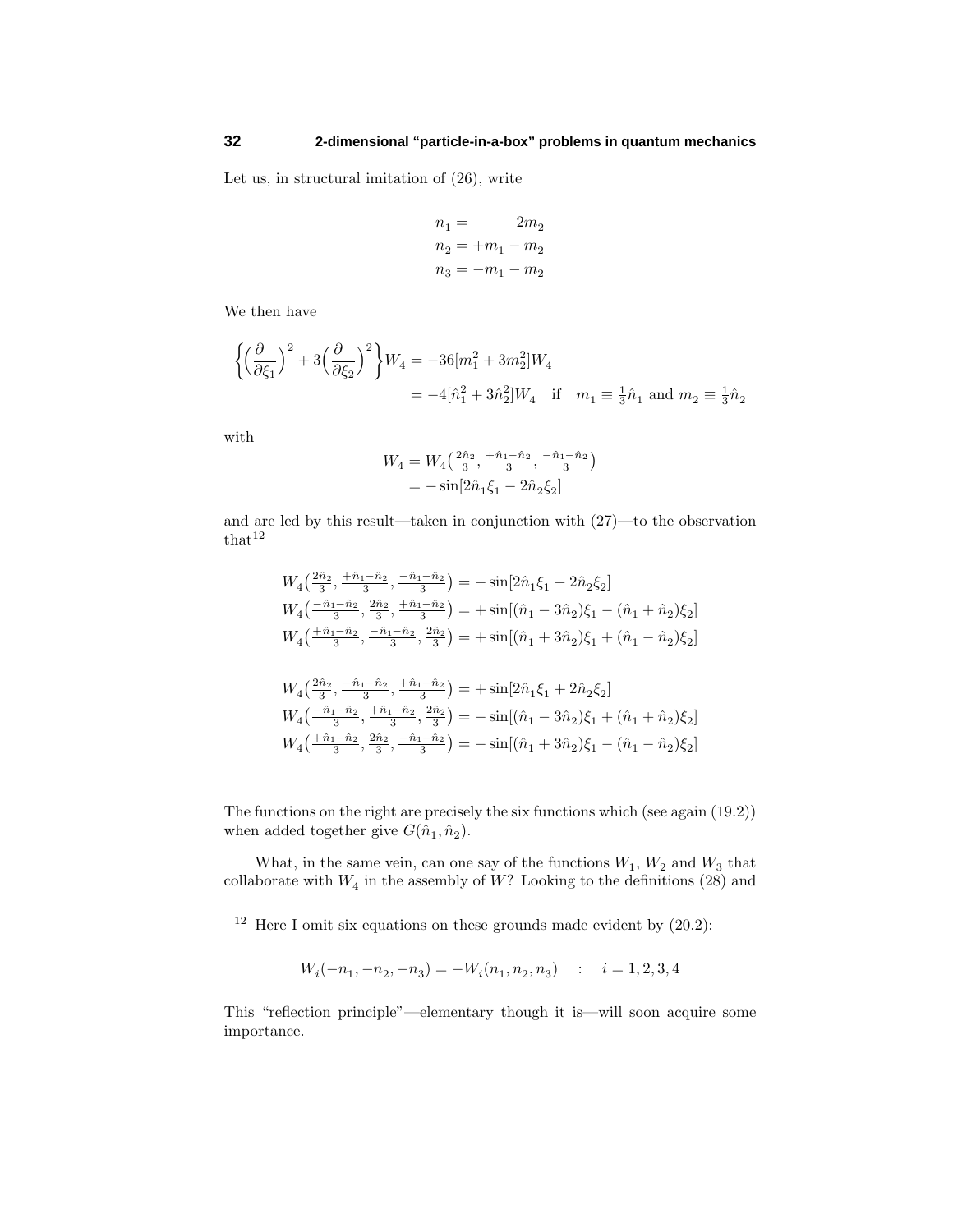#### **Assembly of eigenfunctions in the equilateral case 33**

(20.2) of the functions  $w_i(n_1, n_2, n_3)$  and  $W_i(n_1, n_2, n_3)$ , we notice that

$$
\begin{pmatrix} n_1 \\ n_2 \\ n_3 \end{pmatrix} \rightarrow \begin{pmatrix} -n_1 \\ +n_2 \\ +n_3 \end{pmatrix} \quad \text{induces} \quad \begin{pmatrix} w_1 \\ w_2 \\ w_3 \\ w_4 \end{pmatrix} \rightarrow \begin{pmatrix} w_2 \\ w_1 \\ w_4 \\ w_3 \end{pmatrix} \quad \& \quad \begin{pmatrix} W_1 \\ W_2 \\ W_3 \\ W_4 \end{pmatrix} \rightarrow \begin{pmatrix} -W_2 \\ -W_1 \\ -W_4 \\ -W_3 \end{pmatrix}
$$

$$
\begin{pmatrix} n_1 \\ n_2 \\ n_3 \end{pmatrix} \rightarrow \begin{pmatrix} +n_1 \\ -n_2 \\ +n_3 \end{pmatrix} \quad \text{induces} \quad \begin{pmatrix} w_1 \\ w_2 \\ w_3 \\ w_4 \end{pmatrix} \rightarrow \begin{pmatrix} w_4 \\ w_3 \\ w_2 \\ w_1 \end{pmatrix} \quad \& \quad \begin{pmatrix} W_1 \\ W_2 \\ W_3 \\ W_4 \end{pmatrix} \rightarrow \begin{pmatrix} -W_4 \\ -W_2 \\ -W_2 \\ -W_1 \end{pmatrix}
$$

$$
\begin{pmatrix} n_1 \\ n_2 \\ n_3 \\ n_3 \end{pmatrix} \rightarrow \begin{pmatrix} +n_1 \\ +n_2 \\ -n_3 \end{pmatrix} \quad \text{induces} \quad \begin{pmatrix} w_1 \\ w_2 \\ w_3 \\ w_4 \end{pmatrix} \rightarrow \begin{pmatrix} w_3 \\ w_4 \\ w_1 \\ w_2 \end{pmatrix} \quad \& \quad \begin{pmatrix} W_1 \\ W_2 \\ W_3 \\ W_4 \end{pmatrix} \rightarrow \begin{pmatrix} -W_3 \\ -W_4 \\ -W_1 \\ -W_2 \end{pmatrix}
$$

The preceding equations describe consequences of what are in effect improper rotations in 3-dimensional *n*-space. A clearer sense of what is going on can be obtained if (by compounding the preceding transformations) one looks to the associated proper rotations; the induced transformations are then permutational (no intrusive signs):

$$
\begin{pmatrix} n_1 \\ n_2 \\ n_3 \end{pmatrix} \rightarrow \begin{pmatrix} +n_1 \\ -n_2 \\ -n_3 \end{pmatrix} \quad \text{induces} \quad \begin{pmatrix} w_1 \\ w_2 \\ w_3 \\ w_4 \end{pmatrix} \rightarrow \begin{pmatrix} w_2 \\ w_1 \\ w_4 \\ w_3 \end{pmatrix} \quad \& \quad \begin{pmatrix} W_1 \\ W_2 \\ W_3 \\ W_4 \end{pmatrix} \rightarrow \begin{pmatrix} W_2 \\ W_1 \\ W_4 \\ W_5 \end{pmatrix}
$$

$$
\begin{pmatrix} n_1 \\ n_2 \\ n_3 \end{pmatrix} \rightarrow \begin{pmatrix} -n_1 \\ +n_2 \\ -n_3 \end{pmatrix} \quad \text{induces} \quad \begin{pmatrix} w_1 \\ w_2 \\ w_3 \\ w_4 \end{pmatrix} \rightarrow \begin{pmatrix} w_4 \\ w_3 \\ w_2 \\ w_1 \end{pmatrix} \quad \& \quad \begin{pmatrix} W_1 \\ W_2 \\ W_3 \\ W_4 \end{pmatrix} \rightarrow \begin{pmatrix} W_4 \\ W_3 \\ W_4 \\ W_4 \end{pmatrix}
$$

$$
\begin{pmatrix} n_1 \\ n_2 \\ n_3 \\ n_3 \end{pmatrix} \rightarrow \begin{pmatrix} -n_1 \\ -n_2 \\ +n_3 \end{pmatrix} \quad \text{induces} \quad \begin{pmatrix} w_1 \\ w_2 \\ w_3 \\ w_4 \end{pmatrix} \rightarrow \begin{pmatrix} w_3 \\ w_4 \\ w_1 \\ w_2 \end{pmatrix} \quad \& \quad \begin{pmatrix} W_1 \\ W_2 \\ W_3 \\ W_4 \end{pmatrix} \rightarrow \begin{pmatrix} W_3 \\ W_4 \\ W_4 \\ W_5 \end{pmatrix}
$$

That these induced transformation can be interpreted as having to do with a subgroup of the tetrahedral group is demonstrated in Figure  $22^{13}$ . The figure serves at the same time to cast new light on other matters as well; it becomes natural, for example, to interpret (29) as having to do with certain other rotations in *n*-space—a different subgroup of the tetrahedral group. It is to lend substance to that remark that I now digress:

To describe (relative to a right-handed frame in 3-space) a rotation through angle  $\varphi$  (in the right-handed sense) about the unit vector  $\lambda$  one writes

$$
\boldsymbol{x}\rightarrow\boldsymbol{x}'=\mathbb{R}(\boldsymbol{\lambda},\varphi)\boldsymbol{x}
$$

<sup>&</sup>lt;sup>13</sup> The idea embodied in the figure, we note in passing, springs quite naturally from the "method of sections," but might have escaped our notice had we had at our disposal only the methods of §3.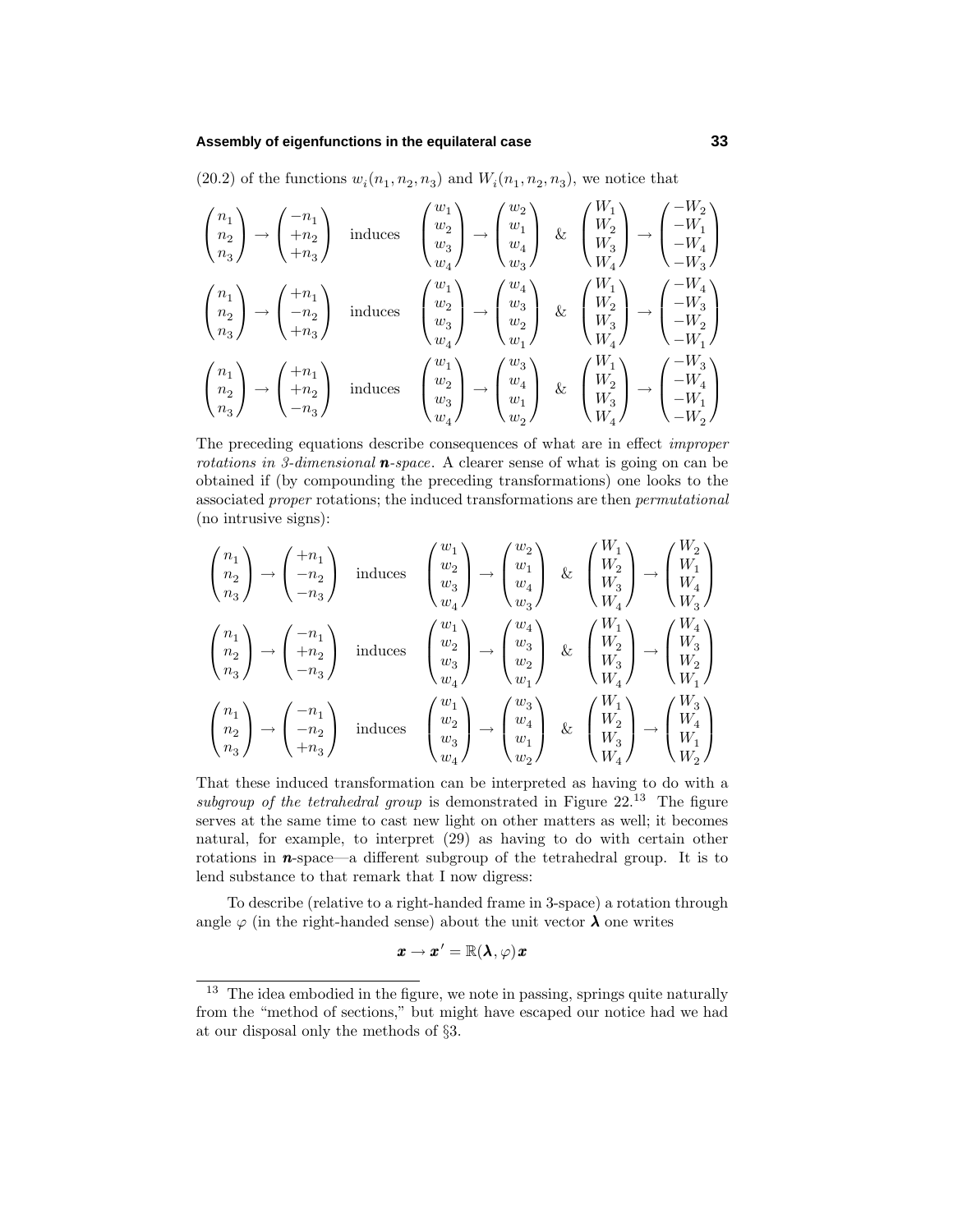

FIGURE 22: The functions  $W_1, W_2, W_3$  and  $W_4$  have been associated with the vertices of a tetrahedron inscribed within the cube familiar from Figure 21 (except that the present figure lives not in *x*-space but in *n*-space). The boldface coordinate system has its origin at the shared center of the cube and tetrahedron ("center of mass"of the construction). 180 $^{\circ}$  rotations about the  $(1)$ ,  $(2)$  and  $(3)$  axes give rise to the transformations described at the bottom of the preceding page.

 $\rm{with}^{14}$ 

$$
\mathbb{R}(\lambda, \varphi) = e^{\varphi \mathbb{A}} = \mathbb{P} + (\cos \varphi \cdot \mathbb{I} + \sin \varphi \cdot \mathbb{A})(\mathbb{I} - \mathbb{P})
$$

where the antisymmetric matrix A inherits its structure from *λ*

$$
\mathbb{A} \equiv \begin{pmatrix} 0 & -\lambda_3 & \lambda_2 \\ \lambda_3 & 0 & -\lambda_1 \\ -\lambda_2 & \lambda_1 & 0 \end{pmatrix}
$$

where

$$
\mathbb{P} \equiv \mathbb{A}^2 + \mathbb{I} = \begin{pmatrix} \lambda_1 \lambda_1 & \lambda_1 \lambda_2 & \lambda_1 \lambda_3 \\ \lambda_2 \lambda_1 & \lambda_2 \lambda_2 & \lambda_2 \lambda_3 \\ \lambda_3 \lambda_1 & \lambda_3 \lambda_2 & \lambda_3 \lambda_3 \end{pmatrix}
$$

<sup>&</sup>lt;sup>14</sup> See, for example, CLASSICAL DYNAMICS  $(1964-1965)$ , Chapter I, p. 84.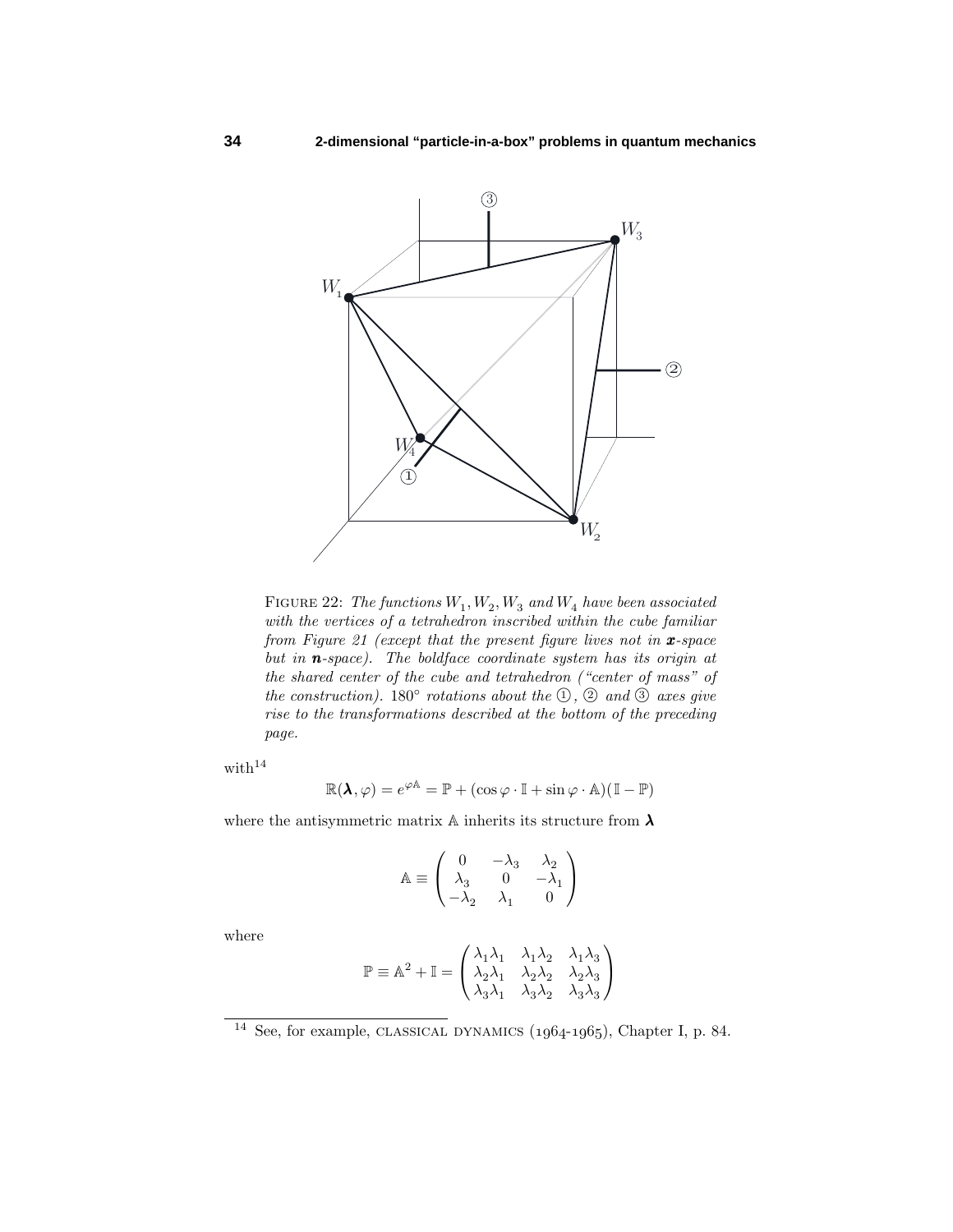## **Assembly of eigenfunctions in the equilateral case 35**

projects onto the ray defined by  $\lambda$ , and where  $(\mathbb{I} - \mathbb{P})$  projects onto the plane ⊥ to *λ*. Suppose, by way of illustration (and to test the accuracy of our signs), we had

$$
\begin{pmatrix} \lambda_1 \\ \lambda_2 \\ \lambda_3 \end{pmatrix} = \begin{pmatrix} 0 \\ 0 \\ 1 \end{pmatrix}
$$

Then

$$
\mathbb{A} = \begin{pmatrix} 0 & -1 & 0 \\ 1 & 0 & 0 \\ 0 & 0 & 0 \end{pmatrix} \quad \text{and} \quad \mathbb{P} = \begin{pmatrix} 0 & 0 & 0 \\ 0 & 0 & 0 \\ 0 & 0 & 1 \end{pmatrix}
$$

give

$$
\mathbb{R} = \begin{pmatrix} 0 & 0 & 0 \\ 0 & 0 & 0 \\ 0 & 0 & 1 \end{pmatrix} + \cos \varphi \cdot \begin{pmatrix} 1 & 0 & 0 \\ 0 & 1 & 0 \\ 0 & 0 & 0 \end{pmatrix} + \sin \varphi \cdot \begin{pmatrix} 0 & -1 & 0 \\ 1 & 0 & 0 \\ 0 & 0 & 0 \end{pmatrix}
$$

which sends

$$
\boldsymbol{x} \equiv \begin{pmatrix} x \\ y \\ z \end{pmatrix} \longrightarrow \boldsymbol{x}' = \begin{pmatrix} x \cos \varphi - y \sin \varphi \\ y \cos \varphi + x \sin \varphi \\ z \end{pmatrix}
$$

= familiar result of rotation around *z*-axis

Now—with an eye to the implications of Figure 22—let

$$
\lambda = \frac{1}{\sqrt{3}} \begin{pmatrix} 1 \\ 1 \\ 1 \end{pmatrix} \quad \text{and} \quad \varphi = 180^{\circ}, \text{ so } \begin{cases} \cos \varphi = -\frac{1}{2} \\ \sin \varphi = +\frac{\sqrt{3}}{2} \end{cases}
$$

Then

$$
\mathbb{A} = \frac{1}{\sqrt{3}} \begin{pmatrix} 0 & -1 & 1 \\ 1 & 0 & -1 \\ -1 & 1 & 0 \end{pmatrix} \text{ and } \mathbb{P} = \begin{pmatrix} \frac{1}{3} & \frac{1}{3} & \frac{1}{3} \\ \frac{1}{3} & \frac{1}{3} & \frac{1}{3} \\ \frac{1}{3} & \frac{1}{3} & \frac{1}{3} \end{pmatrix}
$$

give

$$
\mathbb{R} = \begin{pmatrix} \frac{1}{3} & \frac{1}{3} & \frac{1}{3} \\ \frac{1}{3} & \frac{1}{3} & \frac{1}{3} \\ \frac{1}{3} & \frac{1}{3} & \frac{1}{3} \end{pmatrix} - \frac{1}{2} \cdot \begin{pmatrix} \frac{2}{3} & -\frac{1}{3} & -\frac{1}{3} \\ -\frac{1}{3} & \frac{2}{3} & -\frac{1}{3} \\ -\frac{1}{3} & -\frac{1}{3} & \frac{2}{3} \end{pmatrix} + \frac{\sqrt{3}}{2} \cdot \frac{1}{\sqrt{3}} \begin{pmatrix} 0 & -1 & 1 \\ 1 & 0 & -1 \\ -1 & 1 & 0 \end{pmatrix}
$$
\n
$$
= \begin{pmatrix} 0 & 0 & 1 \\ 1 & 0 & 0 \\ 0 & 1 & 0 \end{pmatrix} \quad \text{which entails} \quad \mathbb{R}^2 = \begin{pmatrix} 0 & 1 & 0 \\ 0 & 0 & 1 \\ 1 & 0 & 0 \end{pmatrix} \quad \text{and } \mathbb{R}^3 = \mathbb{I}
$$

This result is so strikingly simple that it could well have been written down directly, without calculation; its action (considered to take place in *n*-space) is permutational

$$
\begin{pmatrix} n_1 \\ n_2 \\ n_3 \end{pmatrix} \xrightarrow{\mathbb{R}} \begin{pmatrix} n_3 \\ n_1 \\ n_2 \end{pmatrix} \xrightarrow{\mathbb{R}} \begin{pmatrix} n_2 \\ n_3 \\ n_1 \end{pmatrix} \xrightarrow{\mathbb{R}} \begin{pmatrix} n_1 \\ n_2 \\ n_3 \end{pmatrix}
$$
back again

and in fact precisely reproduces (27.1), which we found to be induced by (24.1), i.e., by  $\hat{\mathbf{n}} \to \mathbb{A} \hat{\mathbf{n}} \to \mathbb{A}^2 \hat{\mathbf{n}}$ .